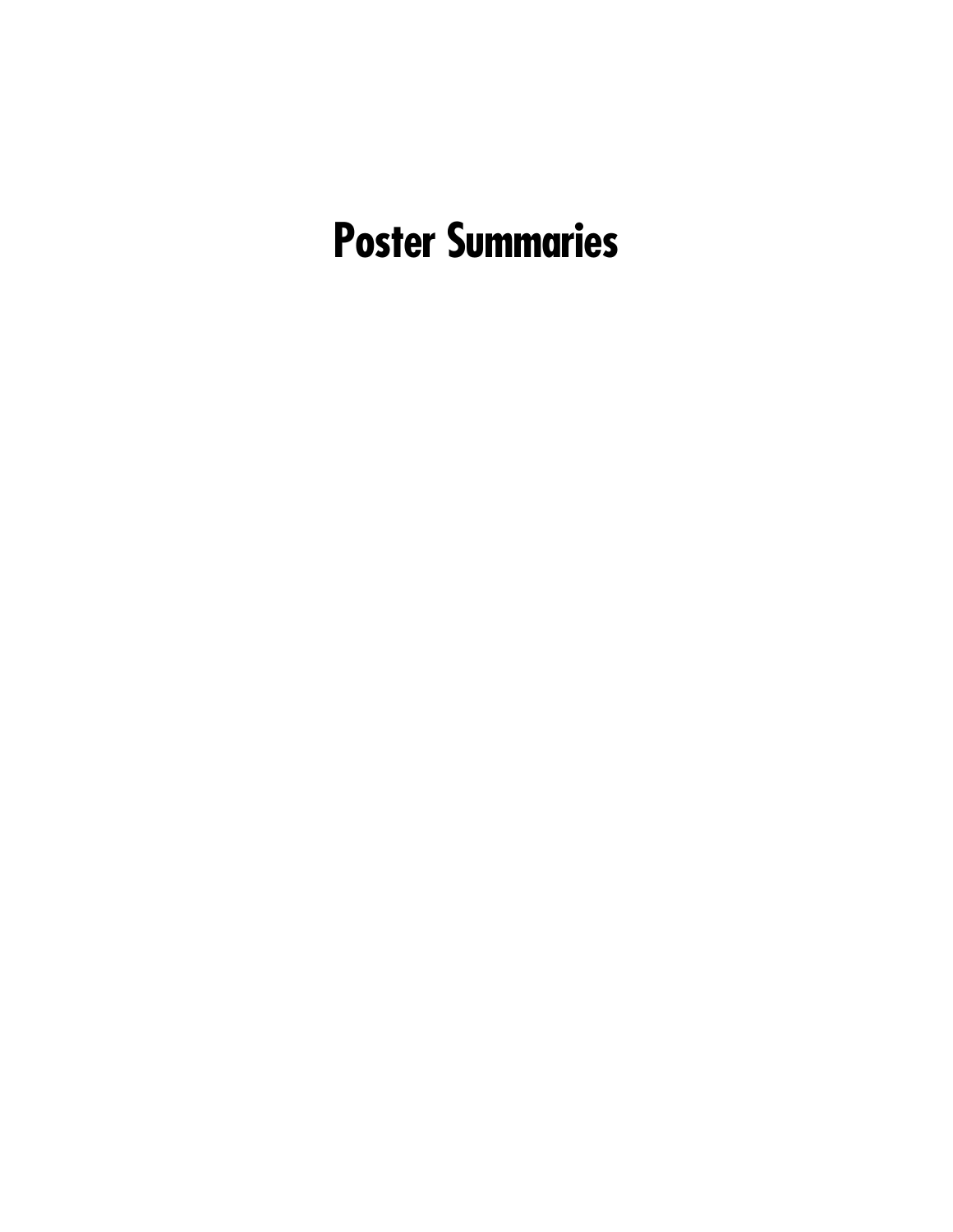# **Utilizing Municipal Wastewater in the Short-rotation Intensive Culture of Hybrid Poplars near Vernon, British Columbia**

**M. Carlson**

British Columbia Forest Service Kalamalka Forestry Centre

**E. Jackson**

Environmental Superintendent City of Vernon

The City of Vernon is located in the semi-arid Okanagan Valley 175 km north of the international border. Annual precipitation averages 35 cm, daily temperature averages in July and January are 20°C and -5°C, respectively, and the area has an accumulated heat sum of about 2000 degree days on a 5°C base. Vernon's frost-free growing season is about 170 days.

Vernon has irrigated nearby managed and wild grasslands with treated municipal effluents for the past 16 years with little or no discharge to nearby waterways. Vernon's relatively warm, dry climate coupled with a well developed effluent irrigation system, available lands, and a need to experiment with other uses for the nutrient rich wastewater led to the establishment of a 13.6 ha demonstration and research plantation complex in 1988.

Site preparation began in fall 1987 with a glyphosate spraying, followed by plowing. In spring 1988 the site was thoroughly disked and a solid set aboveground irrigation system was installed. Forty thousand cuttings of selected hybrid clones were planted in pure clonal and mixed clonal blocks at two initial spacings. Western conifer and eastern broadleaf species were also outplanted in small plots near the poplar plantings.

**G. Nercessian**

Graduate Student U.B.C. Faculty of Forestry

**V. Berger**

British Columbia Forest Service Kalamalka Forestry Centre

A UBC forestry graduate student (George Nercessian) has used a portion of the poplar plantings to satisfy the following objectives: 1) to determine ground water quality characteristics under tree stands versus pasture, 2) to quantify nutrient cycling dynamics in an irrigated hybrid poplar stand, 3) to measure clonal and clonal mix growth responses to varying irrigated levels, and 4) to estimate individual tree and stand growth parameters at varying plant densities. A thesis addressing these objectives is now available.

Additional objectives of the Forest Service research staff and the City of Vernon include examining the postulated advantages of fast-growing tree stands compared with pasture grass culture for the utilization of municipal effluent: 1) trees can be managed on ground topographically and edaphically ill suited for forage management; 2) the deeper root system penetration of trees should improve percolation and reduce surface runoff probability; 3) a high leaf area index coupled with a large aboveground surface area (stems, branches, and foliage) should result in greater evaporation and transpiration rates and thus greater wastewater disposal/utilization rates; 4) the longer growing season of some of the fast growing hybrid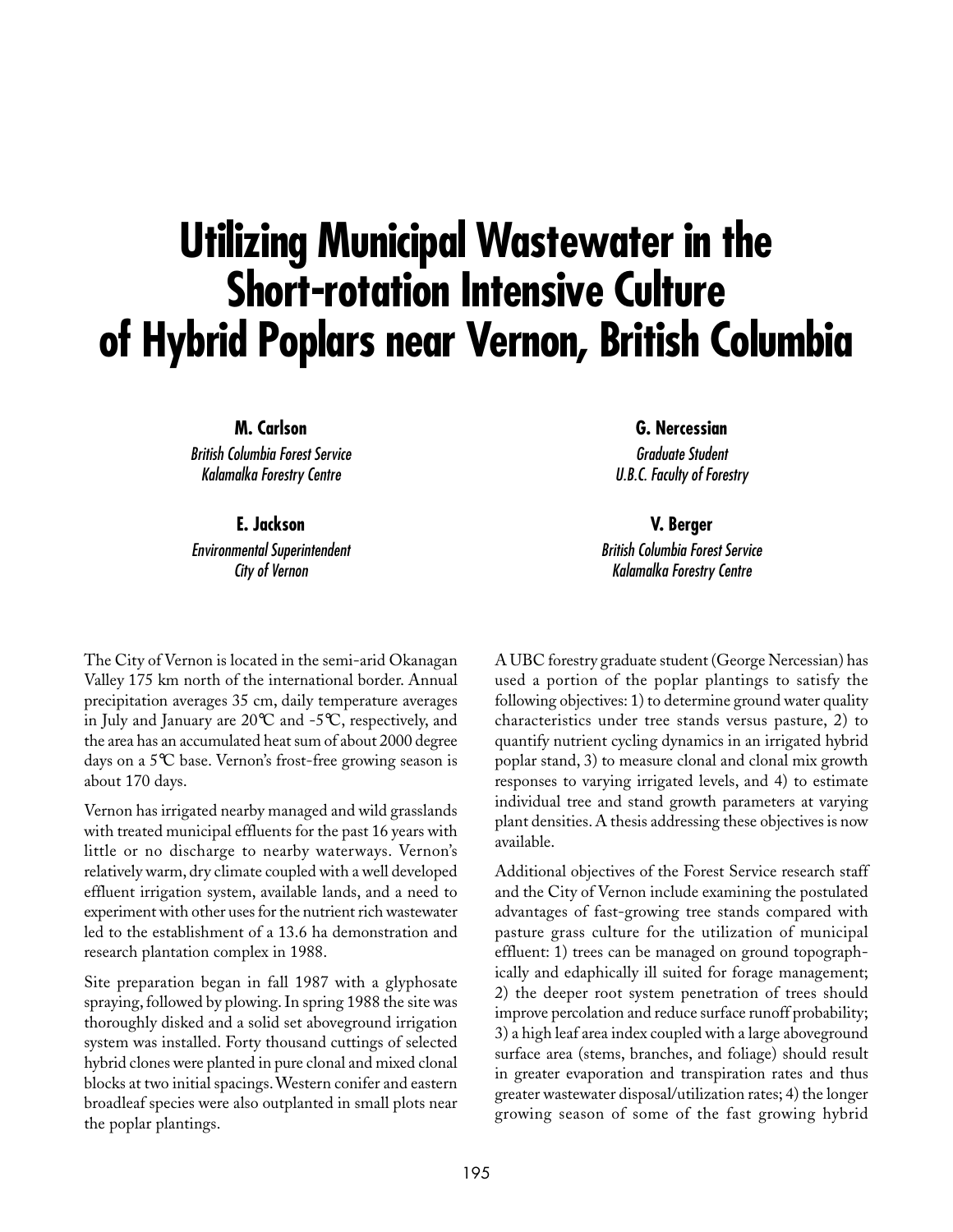cottonwoods should result in longer irrigation seasons; and 5) irrigation system operation and maintenance costs should be less with tree plantations due to heavier but less frequent applications and thus less sprinkler movement and maintenance.

After six seasons of plantation irrigation, observations and measurements are beginning to answer the above questions.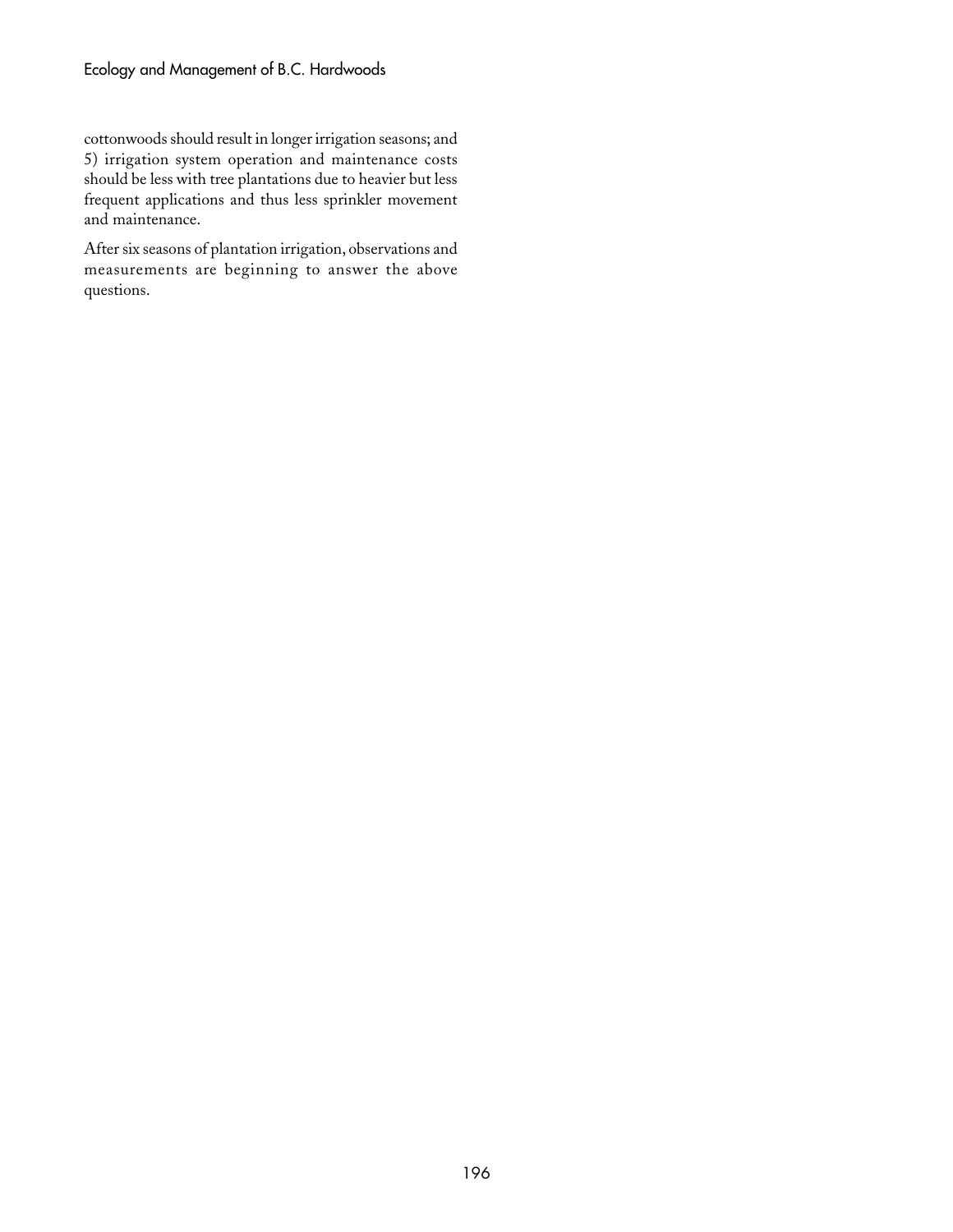# **Modelling Interactions Between Red Alder and Douglas-fir**

#### **Phil Comeau**

B.C. Ministry of Forests Research Branch

#### **Don Sachs**

Department of Forest Science Oregon State University

## **Introduction**

Red alder (Alnus rubra Bong.) occurs on a variety of lowto mid-elevation forest sites in the Pacific Northwest region of North America. Its range extends along the coast from southeastern Alaska to southern California. Red alder has commercial timber value, it can contribute to shortterm and long-term site productivity through symbiotic nitrogen fixation, and it can contribute to the structural diversity of forests, as well as to non-timber resource values.

Juvenile height growth of red alder is more rapid than that of most conifers, it can rapidly overtop conifers, and it can maintain height dominance in a stand for up to 30 or 40 years. Depending on its density in the stand and site factors, red alder can compete with conifers for light and water, and can cause physical damage to conifers.

This poster describes results obtained using the FORCYTE-11 ecosystem simulation model to explore the potential effects of different amounts of red alder on stemwood biomass yields of pure and mixed stands. FORCYTE-11 is a hybrid empirical/process stand level model. The model uses empirical data on tree and plant biomass accumulation over time, together with data on key processes such as photosynthesis, detrital decomposition, and nutrient cycling as a basis for simulations.

# **Model Calibration**

FORCYTE-11 requires information on biomass accumulation and distribution for each species to be simulated, on the turnover of detrital materials, and on nutrient cycling for each site class simulated. For the purposes of these simulations, existing data sets for Douglas-fir and red alder provided by Forestry Canada were supplemented with unpublished data from sample plots and yield tables characterizing coastal B.C. sites.

## **Simulations**

Three sets of simulations were completed to examine:

- 1. effects of initial alder density on stemwood yield over a single 80-year rotation;
- 2. effects of delaying planting of red alder until year 5 on stand yield; and
- 3. effects of five management strategies on total yield over a 240-year period.

For these simulations, 1000 Douglas-fir were planted in year 1 for all but pure red alder simulations. Red alder regenerated naturally at the various densities in year 1 for all but the second set of simulations. Red alder were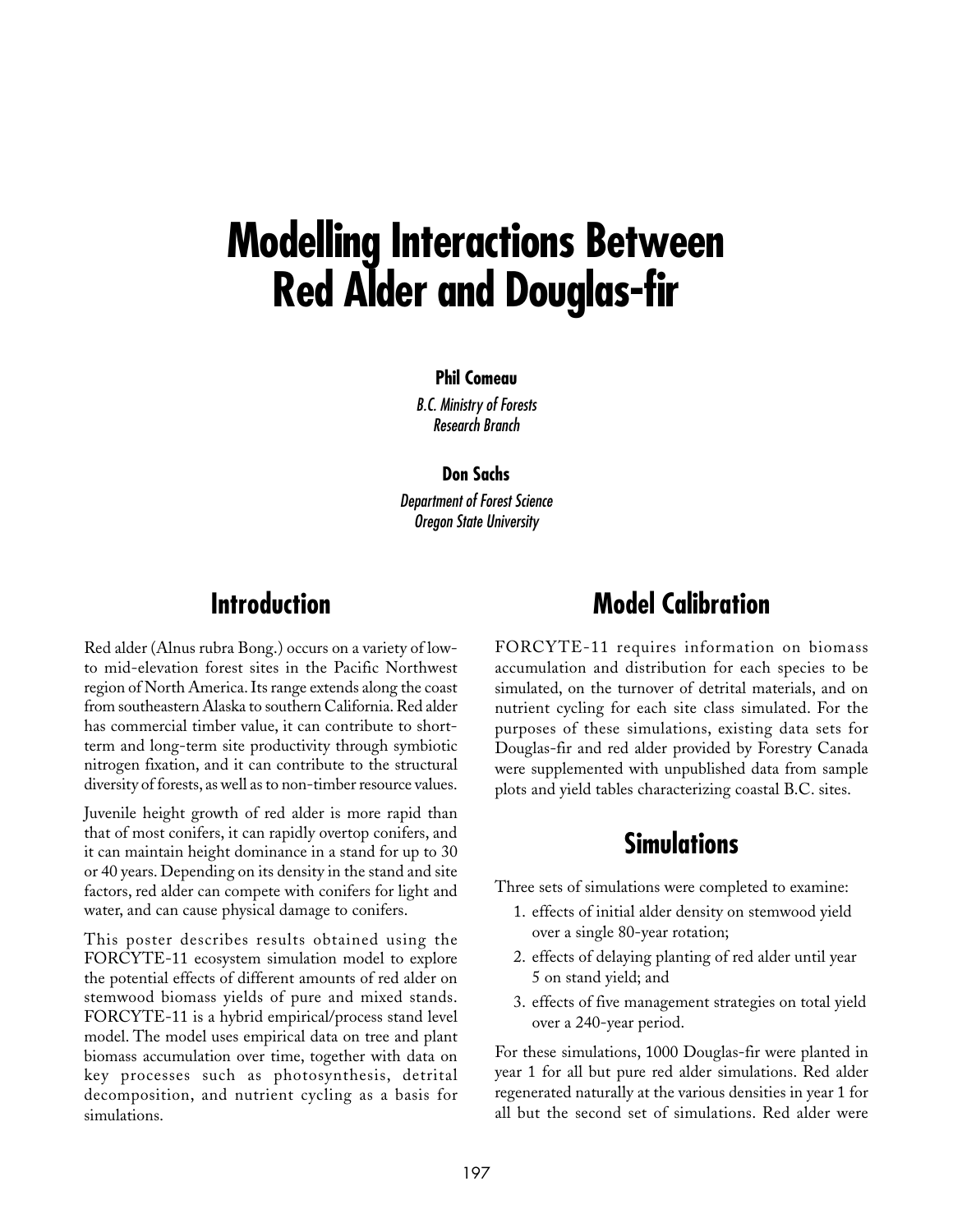harvested in years 40 and 80 and Douglas-fir were harvested in year 80 of the simulation. At the time of harvest, 85% of total stemwood and 80% of stembark was removed from the site. Branches, leaves, and roots were left on site.

### **Effect of Initial Density of Red Alder**

Maximum yield of Douglas-fir stemwood biomass at 80 years was predicted in mixed stands with red alder densities of 100 to 200 trees/ha (for a site with Douglas-fir  $SI_{50}$ =30 m (site index at 50 years) and red alder  $SI<sub>50</sub>=17$  m) (Figure 1). In these mixed stands, Douglas-fir yield was 13% higher than that of Douglas-fir grown without alder. Total (Douglas-fir + red alder)stemwood biomass yield was 30% higher in stands with 200 alder than in pure Douglas-fir stands. At 300 and 400 alder/ha total stemwood biomass yield exceeded that of Douglas-fir grown alone; however, Douglas-fir yield was reduced compared to that of Douglas-fir grown without alder.

On a better quality site (Douglas-fir  $SI_{50}$ =40 m and red alder  $SI<sub>50</sub>=25$  m) simulations suggest that maximum stemwood biomass yield of Douglas-fir would be achieved



#### Figure 1. Effects of initial red alder density on cumulative stemwood biomass yield of Douglas-fir and red alder for a site with a Douglas-fir site index (SI) of 30 m at 50 years and red alder SI of 17 m at 50 years. Results are based on simulations using FORCYTE\_11.

when red alder densities are below 100 trees/ha (Figure 2). Because of the greater availability of nitrogen on this better quality site, the presence of red alder did not provide any increase in Douglas-fir stemwood biomass yield. For this better site, total (Douglas-fir + red alder) stemwood biomass yield was greatest in mixed stands with an initial density of 200 red alder and 1000 Douglas-fir.

### **Effects of Underplanting Red Alder**

Delaying the establishment of red alder (for a site with Douglas-fir  $SI_{50}$ =30 m and red alder  $SI_{50}$ =17 m) until 5 years after planting of Douglas-fir gave a small improvement in Douglas-fir biomass yield (6.5%) and total yield (3%) over that obtained by planting alder and Douglas-fir at the same time (Figure 3).

### **Effects of Five Management Strategies on Long-term Yield**

Mixedwood management regimes utilizing 200 red alder/ HA appear to be the most appropriate of five management strategies (for a site with Douglas-fir  $SI<sub>50</sub>=30$  m and red

### 300 250 200 150 100 50  $\mathbf{0}$ 0 50 100 200 300 400 500 1000 2000 **Initial red alder density (trees/ha)** Douglas-fir Red alder



# **Harvested stemwood biomass (Mg/ha)**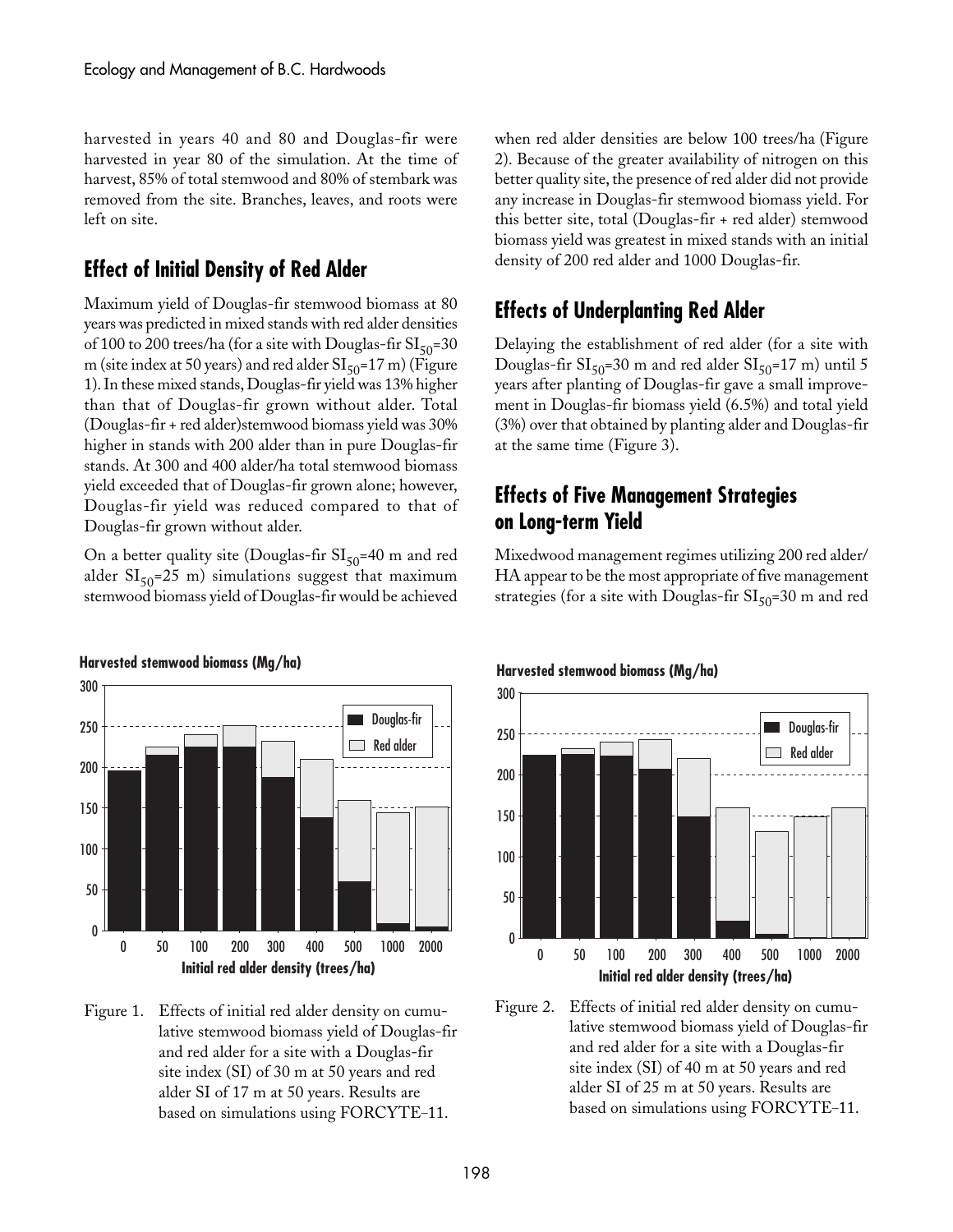

**Harvested stemwood biomass (Mg/ha)**

Figure 3. Simulated effects of time of establishment of red alder on cumulative stemwood biomass yield over an 80-year period (Treatment 1 = no red alder; Treatment 2 = 200 red alder at year 1; Treatment 3 = 200 red alder planted in year 5. For all treatments 1000 Douglasfir were planted in year 1).

alder  $SI<sub>50</sub>=17$  m) for maintaining sustainable stemwood production over a 240 year simulation (Figure 4). The five management strategies simulated were:

- 1. Six 40-year rotations of red alder, red alder naturally regenerating at 2000 trees/ha;
- 2. Two cycles of alternating rotations of red alder (2000 trees/ha, 40 years) and Douglas-fir (1000 trees/ha, 80 years);
- 3. Three 80-year mixedwood cycles, red alder regenerating at 200 trees/ha and Douglas-fir planted at 1000 trees/ha in year 1, red alder harvested year 40 and year 80 (if present), Douglas-fir harvested year 80;
- 4. Three 80-year mixedwood cycles, Douglas-fir planted at 1000 trees/ha in year 1 and red alder planted at 200 trees/ha in year 5, red alder harvested year 45, Douglas-fir harvested year 80; and
- 5. Three 80-year rotations of Douglas fir, 1000 trees/ha.

**Total stemwood biomass (Mg/ha)**



Figure 4. Predicted accumulation of stemwood biomass over time for five management strategies for a site with a Douglas-fir site index (SI) of 30 m at 50 years and red alder SI of 17 m at 50 years. The five strategies are: 1) six 40-year rotations of red alder; 2) two cycles of alternating rotations of red alder and Douglas-fir; 3) three 80-year mixedwood cycles; 4) three 80-year mixedwood cycles with red alder planted in year 5; and 5) three 80-year rotations of Douglas-fir.

Little or no decline in yield was predicted after three cycles of mixedwood management regimes (3 and 4) or after six cycles of red alder (regime 1). However, alternating rotations of red alder and Douglas-fir (management regime 2) and management for pure Douglas-fir (regime 5) resulted in declines in stemwood biomass yield with each successive rotation.

Cumulative stemwood biomass yield over the 240-year period was highest with management of mixedwood stands with 200 red alder planted at year 5 (Figure 5). This regime maximized both Douglas-fir and total (Douglas-fir + red alder) stemwood biomass yield. Three rotations of Douglas-fir provided lower total yields as well as lower yield of Douglas-fir than those achieved in mixedwood stands. Growing either alternating crops of red alder and Douglas-fir or rotations of red alder alone provided the lowest yields of stemwood biomass.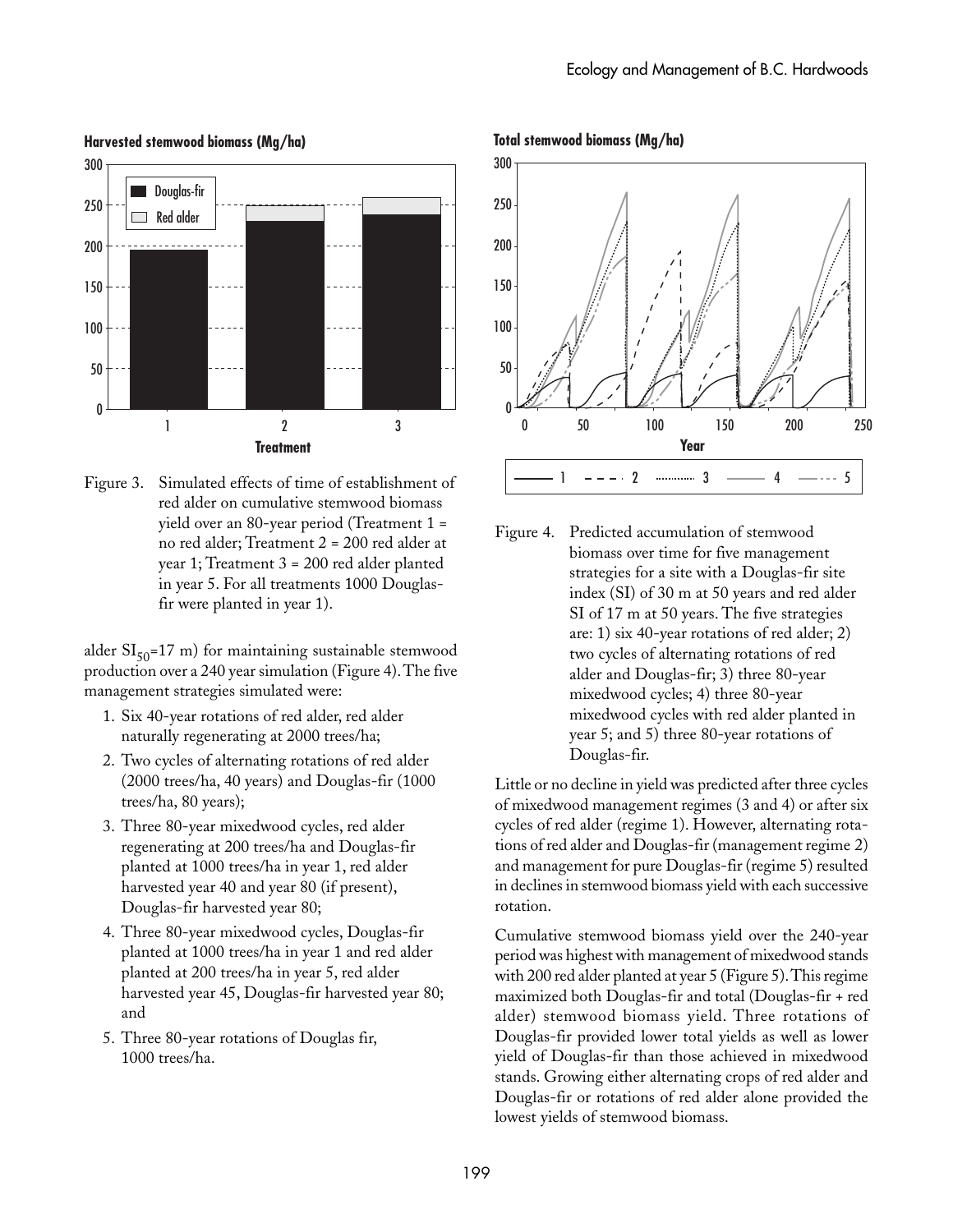

**Harvested stemwood biomass (Mg/ha)**

# **Acknowledgements**

Funding to support calibration and simulations described in this poster has been provided by the Canada-British Columbia Forest Resource Development Agreement (FRDA), the Canada-British Columbia Partnership Agreement on Forest Resource Development (1991–1995, FRDA II), and by the B.C. Ministry of Forests. FORCYTE-11 was developed by Hamish Kimmins and Kim Scoullar with funding from the ENFOR program of Forestry Canada. We are grateful to Forestry Canada for authorizing our use of this model and providing access to existing data sets.

### **Reference**

Figure 5. Predicted stemwood biomass yield over 240 years for five management strategies. The five strategies are: 1) six 40-year rotations of red alder; 2) two cycles of alternating rotations of red alder and Douglas-fir; 3) three 80-year mixedwood cycles; 4) three 80 year mixedwood cycles with red alder planted in year 5; and 5) three 80-year rotations of Douglas-fir.

## **Conclusions**

Results of these simulations indicate that, on sites where nitrogen deficiencies occur, retaining or establishing a small amount of red alder (less than 200 trees/ha) could be beneficial to both short-term and long-term productivity of Douglas-fir stands.

Simulations completed using FORCYTE-11 provide results consistent with published information and observations on the performance of pure and mixed stands of red alder and Douglas-fir. This model shows potential for exploring the consequences of a variety of mixedwood management strategies. However, further verification of model behaviour and validation of model predictions is required before using model predictions as a basis for operational decisions. A variety of field studies in pure and mixed stands are required to acquire the data necessary for improvements in model calibration and for model verification and validation.

Comeau, P.G. and D. Sachs. 1992. Simulation of the consequences of red alder management on the growth of Douglas-fir using FORCYTE-11. B.C. Min. For. and For. Can., Victoria, B.C. FRDA Rep. No. 187.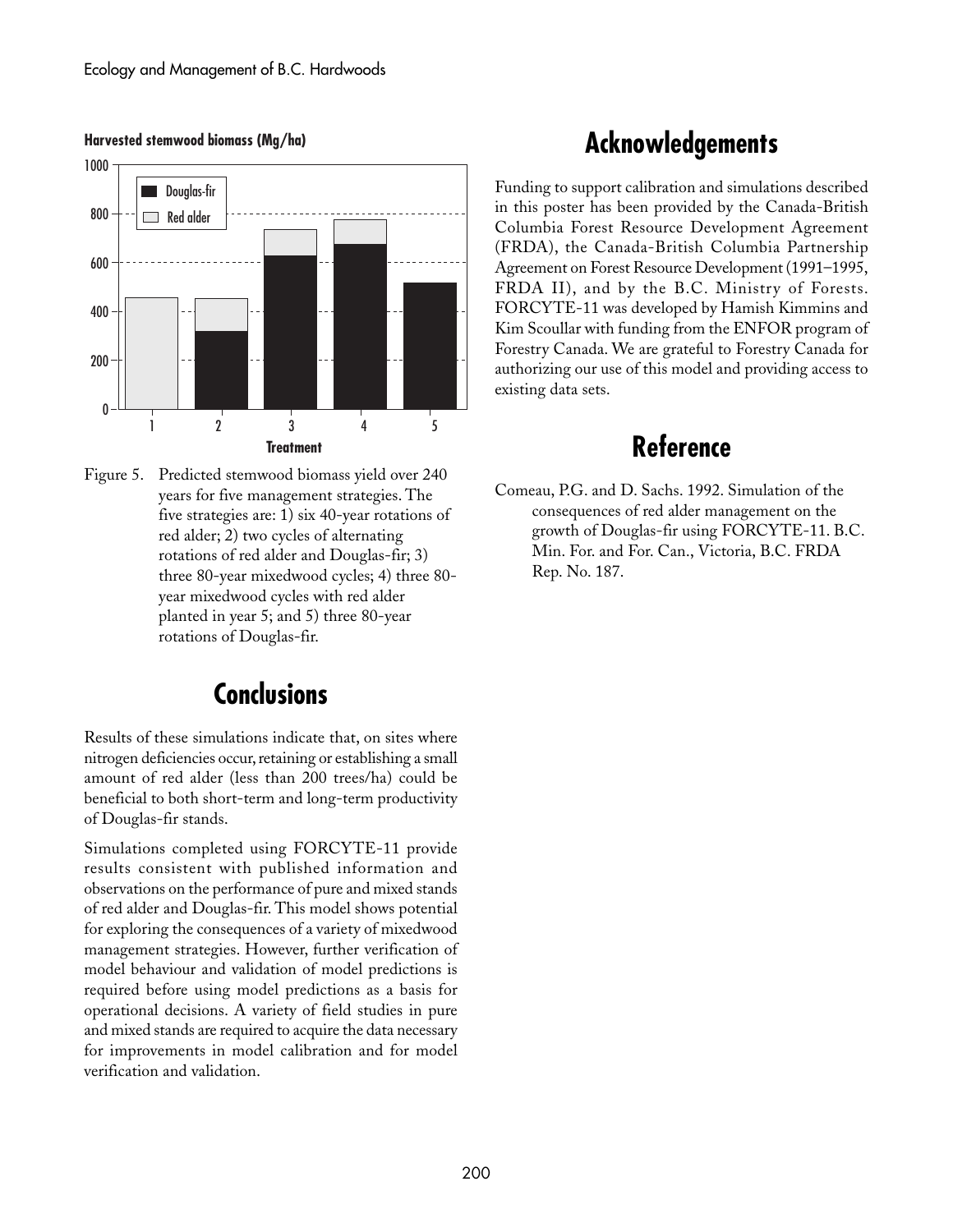# **Genetic Variations in Ecophysiological Variables in Red Alder (Alnus rubra)**

**Q.L. Dang**

University of British Columbia Department of Forest Sciences

**C.Y. Xie**

B.C. Ministry of Forests Research Branch

Red alder (*Alnus rubra* Bong.) is the most abundant hardwood tree species in the Pacific Northwest and coastal Alaska. It occurs naturally over a wide geographic range, from southern California (34°N latitude) to southeastern Alaska (60°N) within 200 km of the ocean, and at elevations up to 1200 m. Within this range, climatic and edaphic conditions vary considerably; annual precipitation ranges from 400 to 5600 mm, extreme temperature ranges from -30°C to 46°C, and soils vary from well drained gravels or sands to water-logged clays or organic soils (Harrington 1991). Such a diversity of environmental conditions has led to adaptive differentiation among red alder populations in growth, morphology, and phenology (Briggs et al. 1978; Ager 1987; Lester and DeBell 1989). Ecophysiological differentiation in red alder, however, has not received much attention. We examined the genetic variations and geographic patterns of ecophysiological variables in 40 red alder provenances representing the entire range of the species in British Columbia. Intercorrelations among ecophysiological variables were examined in the context of adaptation mechanisms of red alder.

The 40 provenances were selected from a common garden installation (containing 67 provenances) at the Surrey Forest Nursery (described separately by Xie and Ying in these workshop proceedings). All seedlings were 2 years

**C. Ying** B.C. Ministry of Forests Research Branch

**R.D. Guy** University of British Columbia Department of Forest Sciences

old. Two families per provenance and two individuals per family were used. The experiment was replicated in two blocks.

The experiment was conducted August 18 to September 4, 1993. Mid-day xylem water potential (γ) was measured between 12:30 pm and 3 pm when it was low and stable, using a Scholander pressure chamber. Gas exchange was measured between 9:00 am and 11:40 am using an ADC LCA-3 open system and a PLC B broadleaf cuvette. Photosynthetically active photon flux density of 1000  $mmol/m<sup>2</sup>/s$  was provided by a halogen cool-spot lamp.  $CO<sub>2</sub>$  concentration inside the cuvette was controlled at  $335 \pm 10$  mL/L. To determine the sensitivity of stomata to changes in vapour pressure deficit (VPD), two measurements were taken on each sample at different relative humidities (low, 30–45%, and high, 70–85%). The humidities were later converted to VPD. Diurnal changes in other environmental factors and ecophysiological variables were taken into account by using covariates in data analysis.

Differences in  $\gamma$  among provenances were tested using ANOVA, and Analysis of Covariance was used for net photosynthesis (A), stomatal resistance to  $\rm H_2O$  ( $r_{\rm s}$ ), transpiration (*E*), mesophyll conductance ( $g_{\text{m}}$  = *A*/*C*<sub>i</sub>),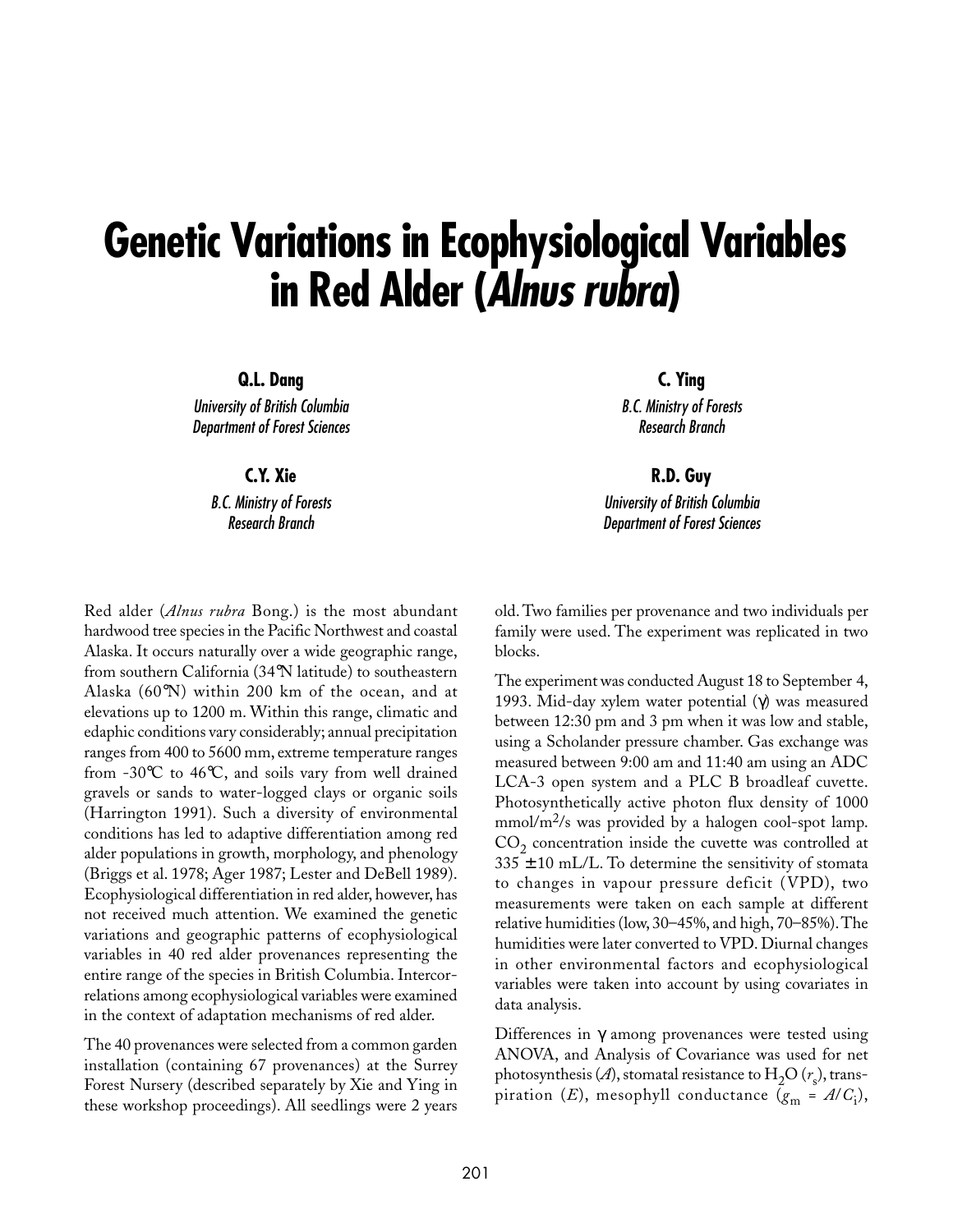photosynthetic water-use efficiency (WUE = *A/E*), and stomatal sensitivity to VPD (*SENS<sub>VPD</sub>* =  $r_s$ /VPD). Covariates were air temperature and VPD for WUE and  $r_{\rm s}$ , and time of day and temperature for all other variables. Stepwise Multiple Regression Analysis and Canonical Correlation Analysis were conducted to examine the geographic patterns of ecophysiological variables.

Significant genetic differentiation ( $P < 0.001$ ) was found among different provenances of red alder in  $A$ ,  $g<sub>m</sub>$ ,  $E$ ,  $r<sub>s</sub>$ , *SENS<sub>VPD</sub>*, and γ. Positive correlations were found between  $A, g<sub>m</sub>$ , WUE, and  $\gamma$ , and these variables were also negatively correlated with  $r_{\rm s}$  and *SENS<sub>VPD</sub>*, indicating that there was genetic differentiation in drought resistance. It was postulated that the different drought resistances may have been achieved through variation in root-to-shoot ratios (not measured).

A general geographic trend was found for ecophysiological variables:  $\gamma$ ,  $A$ ,  $g<sub>m</sub>$ , and  $E$  increased, and *SENS<sub>VPD</sub>* and WUE decreased, from southeast to northwest. However, although the provenances covered a wide geographic range, particularly latitude (42–54°N), only 18% of the total between-provenance variation in ecophysiological variables could be attributed to geographic location. The geography within the species range was extremely complex. Therefore, we speculate that micro-environmental conditions are likely to be more important in defining ecophysiological characteristics in red alder. If so, local environmental and site conditions should be given serious consideration in managing red alder and in the utilization of seed resources from different regions.

## **Literature Cited**

- Ager, A.A. 1987. Genetic variation in Red Alder (*Alnus rubra* Bong.) In Relation to climate and geography of the Pacific Northwest. Ph.D. dissertation, Univ. Wash., Seattle Wash.
- Briggs, G.D., J.S. Bethel, and G.F. Schreuder. 1978. An approach for comparing the relative value of alder with other species from forest to end product. *In* Utilization and management of alder. D.G. Briggs, D.S. DeBell, and W.A. Atkinson (editors) USDA For. Serv. Gen. Tech. Rep. PNW-70. pp. 35–46.
- Harrington, C.A. 1991. *Alnus rubra* Bong.: red alder. *In* Silvics of North America: Volume 2: Hardwoods. R.M. Burns and B.H. Honkala (technical coordinators). USDA For. Serv., Washington D.C. Handb. p. 654.
- Lester, D.T. and DeBell, D.S. 1989. Geographic variation in red alder. USDA For. Serv., Pac. NW Res. Sta. Res. Pap. PBW-RP-409.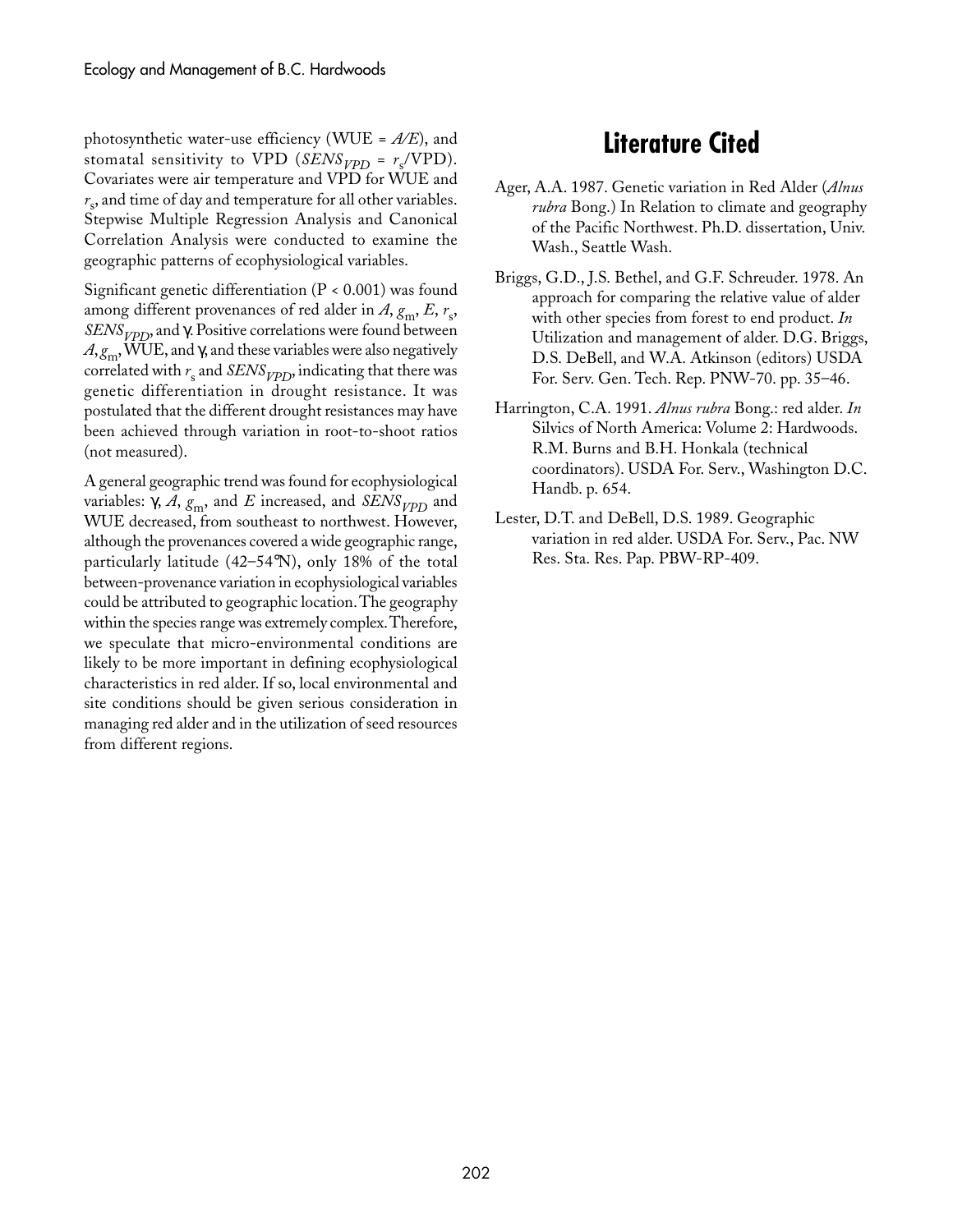# **Effect of Aspen Competition on Survival and Growth of Lodgepole Pine and White Spruce**

#### **Craig DeLong**

B.C. Ministry of Forests Prince George Forest Region

#### **David Tanner**

B.C. Ministry of Forests Prince George Forest Region

# **Introduction**

Trembling aspen (*Populus tremuloides*) is one of the most frequent competitors with lodgepole pine and white spruce in plantations in the Prince George Forest Region. More than one million dollars (rehabilitation and current) is spent annually to control aspen in the region. It seems appropriate to establish if these treatments are an efficient use of limited resources.

Forest vegetation management has been viewed as the practice of efficiently channelling limited site resources into useable forest products rather than into noncommercial plant species. This raises an important concern about aspen control. With aspen utilization increasing rapidly in British Columbia, aspen can no longer be considered non-commercial. This, coupled with increased public concern over the main aspen control tool, herbicide, means that the need for aspen control to meet our conifer production goals must be clearly demonstrable. Forest managers must ultimately decide the ratio of conifer and aspen volume they are willing to accept at rotation, but research and development must provide them with the tools to predict and achieve these ratios.

# **Objectives**

- 1. To compare the impact of different levels of aspen competition on young conifer growth and site factors.
- 2. To study the regrowth or invasion of clearcut sites by aspen, after different forest management treatments.
- 3. To investigate the relationship between various measures of aspen competition and crop tree survival and growth.
- 4. To study the effects of different amounts of aspen on soil moisture, soil temperature, and below canopy light regime.
- 5. To study the effect of different densities of aspen on the foliar nutrient concentrations of conifers after 5–30 years.

## **Methods**

A site in the SBSmk1, located approximately 60 km northwest of Prince George (CP 324 cc # 16) was selected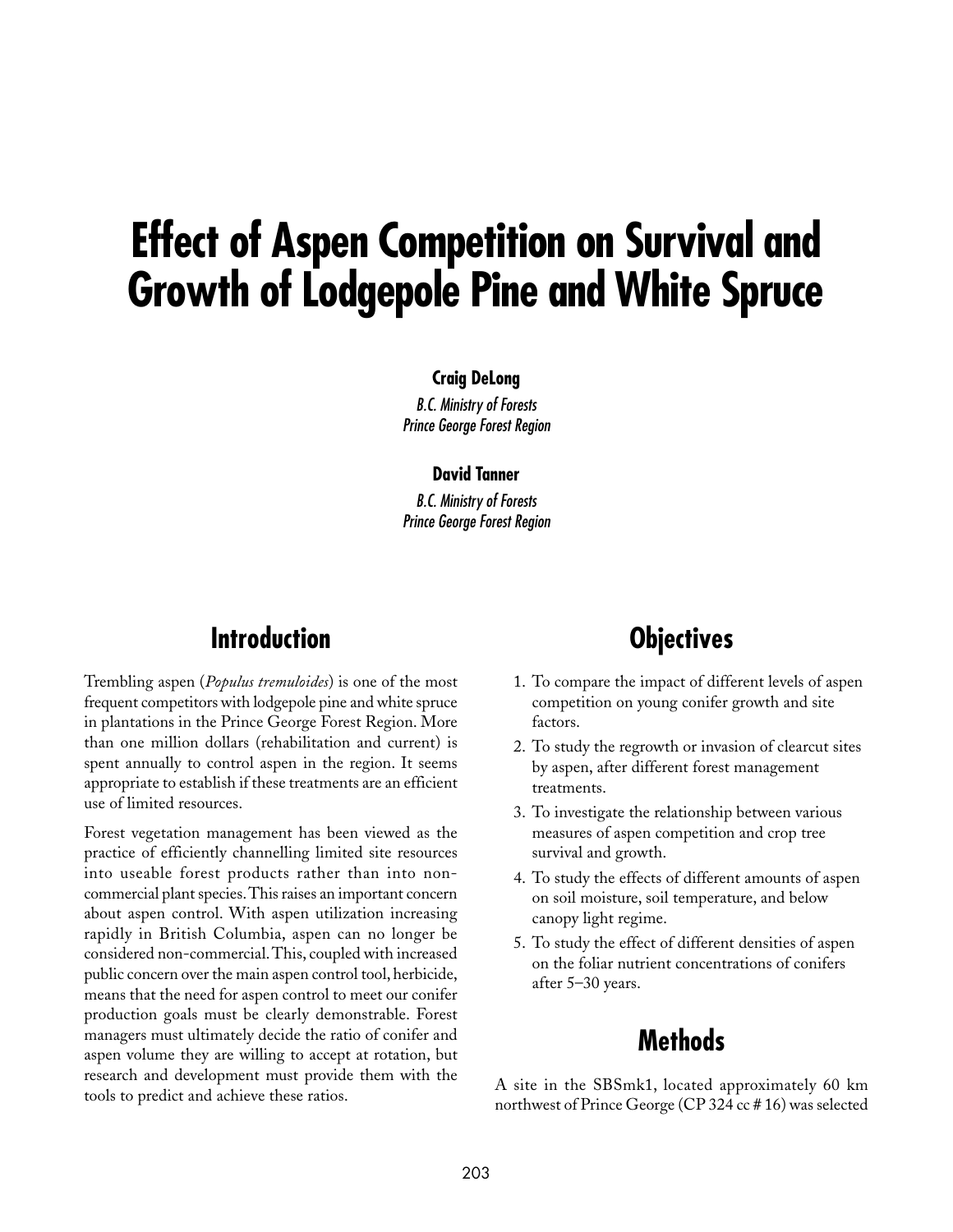for the study. Four plots  $(20 \times 20 \text{ m})$  were established in each of three aspen control treatments (control, prelogging hack and squirt and post-logging hack and squirt) prior to logging in areas that contained mature aspen. Two plots each were located in areas of low and high aspen densities respectively. The sub-units were clearcut and received the following treatments: control (piled or drag scarified); pre-treatment (aspen treated by hack and squirt method with glyphosate 1 year prior to logging and then piled or drag scarified); and post-treatment (treatment of standing aspen immediately after harvesting with glyphosate, by hack and squirt method, and then piled or drag scarified). The plots were planted to lodgepole pine and white spruce seedlings in the spring of 1987.

A summary of the data collected over the past 7 years is included in Table 1.

## **Results and Conclusions**

Environmental monitoring indicated that high densities of aspen reduced light and soil moisture to levels that would be limiting for a portion of the growing season. Microsites with the best light, soil moisture, and soil temperature regime were areas of bare mineral soil where trees had been uprooted and piled. However, these microsites also showed the poorest growth of pine and spruce, probably due to the lack of nutrients in this bare mineral soil.

For the whole data set, the discrete variable most significantly correlated with both lodgepole pine and spruce tree growth was soil type. Among the continuous variables, it was vegetation cover (measured in the year of planting) that was strongly correlated with both lodgepole pine and spruce growth. This relationship was positive, indicating that total vegetation cover was a good indicator of the relative quality of the microsite for crop tree growth. Combinations of soil type, total vegetation cover, and moisture regime provided the best multiple regression models. Once the data set had been separated by soil type, some of the data sets showed a strong correlation for combinations of humus depth/soil displacement (negative response) and total vegetation cover (positive response) for lodgepole pine and humus depth and the light interception index (LII) for spruce. LII, a relative measure of non-crop competition with the crop tree, was only significant in the plots with the highest level of competition (e.g., >10 000 aspen stems/ha).

This experiment indicates the importance of minimizing site disturbance (e.g., minimizing mineral soil exposure) during forest operations. It indicates that aspen competition is important in controlling growth of conifer crop trees but only at high levels (e.g., >10 000 stems/ha for spruce). This may change as the forest matures but this needs to be examined in greater detail before large amounts of money are spent on aspen control. This study suggests that the role of factors such as soil type and humus displacement deserve further investigation.

|      | Non-crop    |             | Vegetation  |             | Crop tree   |             | Site        |             |             |             | Environmental |             |   |
|------|-------------|-------------|-------------|-------------|-------------|-------------|-------------|-------------|-------------|-------------|---------------|-------------|---|
| Year | Co          | Ht          | Pr          | Ad          | Ht          | Di          | Hd          | <b>Ss</b>   | St          | Ex          | U1            | Sm          | T |
| 1986 | $\mathbf X$ |             |             | X           |             |             |             | $\mathbf X$ | $\mathbf X$ | $\mathbf X$ |               |             |   |
| 1987 | $\mathbf X$ |             |             | $\mathbf X$ |             |             |             |             |             |             |               |             |   |
| 1988 | $\mathbf X$ | X           | $\mathbf x$ | X           | X           | X           |             |             |             |             |               |             |   |
| 1989 | $\mathbf X$ | $\mathbf X$ | $\mathbf X$ | X           | $\mathbf X$ | X           | $\mathbf X$ |             | $\mathbf X$ |             | $\mathbf X$   | $\mathbf x$ | X |
| 1990 |             |             |             | X           | $\mathbf X$ | $\mathbf x$ |             |             |             |             |               | X           | X |
| 1991 |             |             |             | X           | X           | X           |             |             |             |             |               |             |   |
| 1992 |             |             |             | X           | X           | х           |             |             |             |             |               |             |   |

Table 1. A summary of the data collected over the past 7 years

Co – % cover, Ht – height (cm), Pr – distance from crop tree to inner edge of foliage of vegetation, Ad – average distance from crop tree to inner edge of foliage of vegetation, Di – basal diameter (mm), Hd – humus depth or soil displacement (cm), Ss – BEC site series, St – soil type, Ex – exposure, UI – understory light (PPFD), Sm – soil moisture (bars),  $T$  – soil temperature (°C).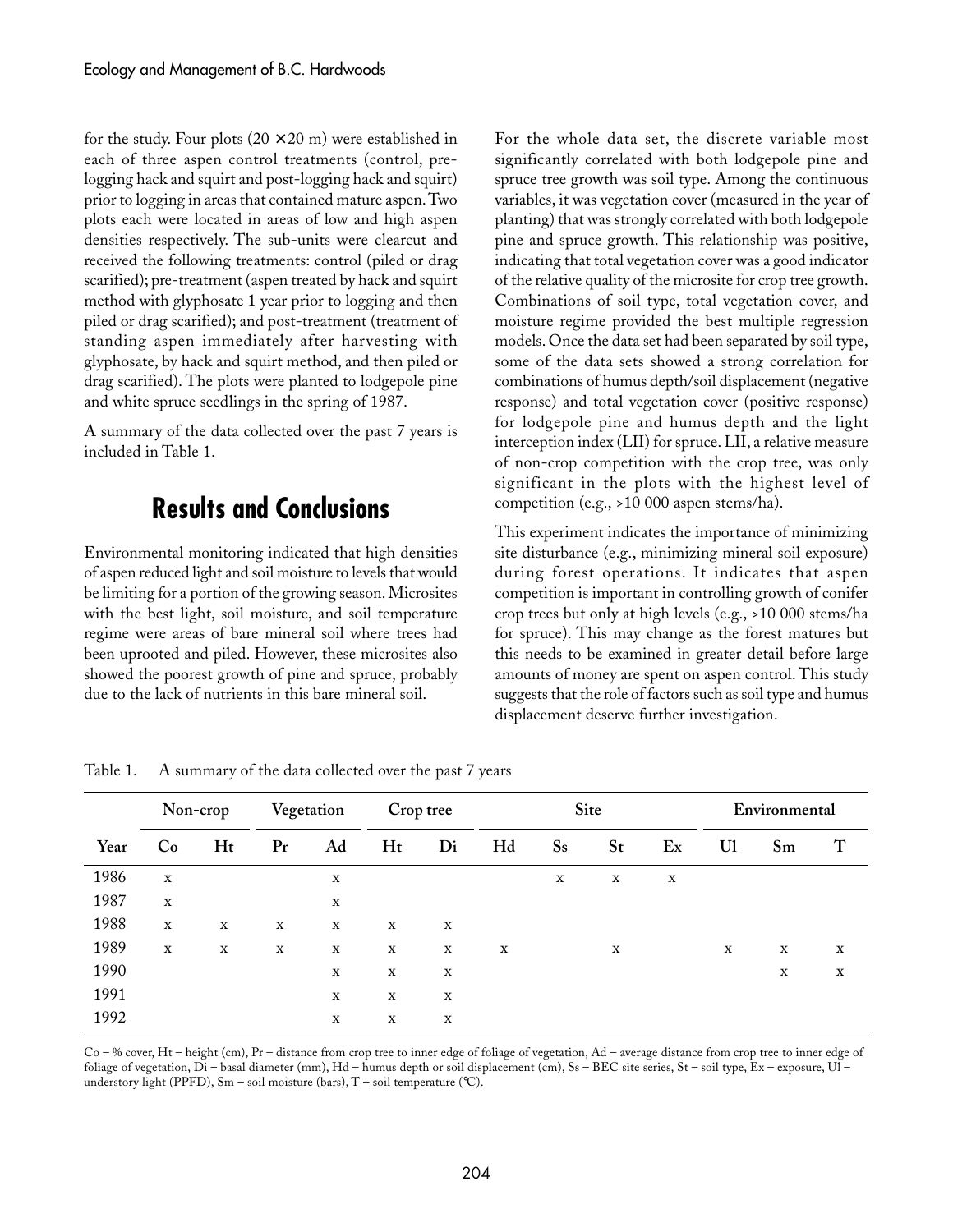# **Underplanting Aspen Stands with White Spruce to Mimic Natural Mixedwoods in the BWBSmw1**

#### **Craig DeLong**

B.C. Ministry of Forests Prince George Forest Region

#### **David Tanner**

B.C. Ministry of Forests Prince George Forest Region

## **Introduction**

Underplanting aspen stands with white spruce is the third phase of research directed at mimicking natural mixedwoods in the boreal forest. This research has been driven by the need to produce coniferous and deciduous volume from the land base of northeastern British Columbia while minimizing the impact on other resources such as agriculture, range, recreation, and wildlife. It is believed that mixedwood management may be advantageous, especially if it can be demonstrated that total volume yields are greater than when managed for pure coniferous or pure deciduous. Phase 1 of this project summarized existing underplanting trials and attempted to determine reasons for success or failure. Phase 2 examined the microenvironment under aspen canopies and identified the stand characteristics most amenable to underplanting. Phase 3 of this project, begun in 1992, intends to develop nursery regimes that adapt seedlings to underplant environments and then monitor outplanted seedlings in clearcuts and under canopies that offer the most favourable microenvironment.

# **Objectives**

The primary objective of this project is to examine the survival and growth of white spruce planted under an aspen canopy and compare it to survival and growth in a clearcut environment. The specific objectives are as follows:

- 1. To compare the survival and growth of two stock types, 1+0 research and 1+0 operational white spruce stock, within and between aspen understory and clearcut environments.
- 2. To compare the survival, growth and seedling physiological differences of 1+0 stock grown under shade cloth versus that grown in full sun, and planted under an aspen canopy.
- 3. To compare the survival and growth of shadeadapted stock planted on brushed microsites to stock planted on brushed and screefed microsites under an aspen canopy.
- 4. To compare the seedling microenvironment under an aspen canopy to that in a clearcut.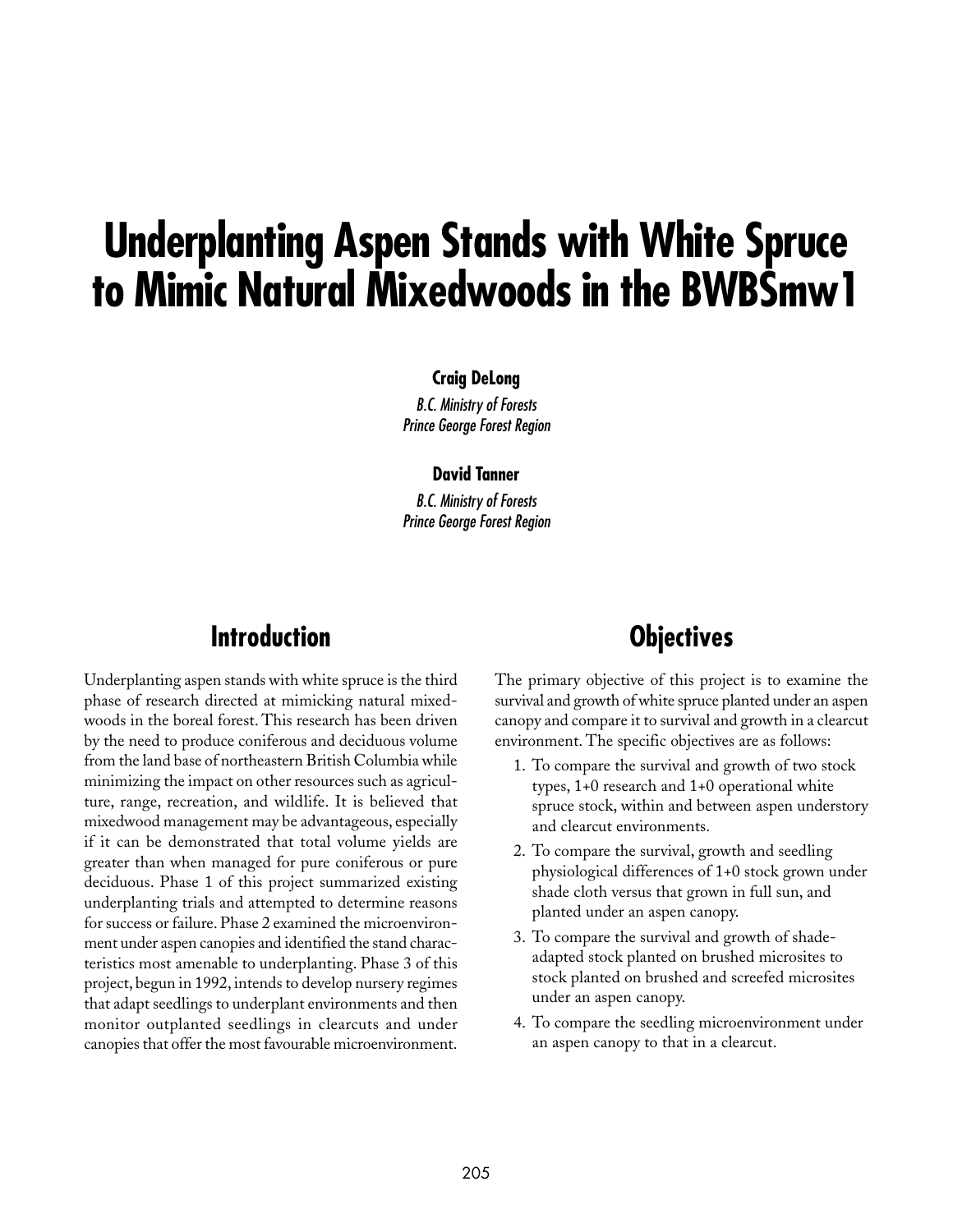5. To measure net photosynthesis, water use, and carbon allocation of seedlings planted in a clearcut and under an aspen canopy and relate this to microclimate data in order to help explain gross morphological and survival observations.

# **Methods**

Six sites (three clearcuts and three aspen stands) were located in the BWBSmw1 within one hour driving distance south of Dawson Creek, B.C. Aspen stands were 40–60 years old and had basal areas between 20 and  $40 \text{ m}^2/\text{ha}$ . All sites were circum-mesic in moisture regime and each site was relatively uniform with respect to slope, aspect, and soil texture. The clearcut sites were as closely matched ecologically to the aspen sites as was feasible. The overall design of the experiment is a randomized block, split-plot design. A summary of treatments is included in Table 1.

Site preparation on the clearcut was disk-trenching or no treatment. In the aspen understory, site preparation consisted of removing all shrub/herb vegetation within a 1 m radius around each seedling location with a brush saw, or this brushing treatment plus screefing with a Hawk scarifier a  $50 \times 50$  cm patch centred on the seedling. At each site, 70 seedlings of each stock type or stock type/site preparation combination were planted in May 1993. A climate station was set up in one underplant and one clearcut site to measure relative humidity, soil moisture, air and soil temperature, and light availability (photosynthetic photon flux density).

# **Results and Conclusions**

Continuous light measurements across 18 stands varying in basal area and stand densities indicated an excellent relationship between basal area and density and percentage of maximum potential photosynthesis. These data demonstrate that basal area and density information can be used as predictors of stand suitability for potential underplanting. Frost damage, which has been known to damage up to 60% of seedlings in clearcuts in the BWBSmw1, was negligible in underplanted environments and ranged from 25–55% damage in the different clearcuts. Observed frost damage corresponds with minimum air temperatures recorded on the two sites. Air temperatures of -4 to -5°C occurred on the clearcut site in each month during the growing season, whereas air temperatures in the underplanted site never fell below -1°C. Vegetation competition was also found to be non-vigorous: hence, site preparation and brushing and weeding required for establishing white spruce in clearcuts would not be necessary. Since only first year data have been collected, differences in tree growth and physiology have not yet been demonstrated. Microenvironmental data collection, however, does indicate differences in frost incidence between these two sites.

This method of managing mixedwoods offers additional non-timber benefits. Large-diameter aspen snags can be maintained for cavity-nesting birds, and aspen woodlands provide important habitat for many passerine birds. Public concern for aesthetics would be alleviated by the continual maintenance of tree cover. The 40–60 year period during which spruce would be absent from the site would allow for inoculum of tomentosus root rot to disappear. Boreal hardwood species contain substantially higher concentrations of N and P in their current year foliage than does white spruce. Increased nutrient availability may substantially benefit spruce growth response after release.

| Main plot treatments                                 | Split plot treatments                                                                                                                                                                               |
|------------------------------------------------------|-----------------------------------------------------------------------------------------------------------------------------------------------------------------------------------------------------|
| Clearcut (plot dimension = $25 \times 50$ m)         | $1 - 1 + 0$ psb 313 research (full sunlight)<br>$2 - 1 + 0$ psb 415 operationally grown                                                                                                             |
| Aspen underplant (plot dimension = $50 \times 50$ m) | $1 - 1 + 0$ psb 313 research (full sunlight)<br>$2 - 1 + 0$ psb 415 operationally grown<br>3 - 1+0 psb 313 research (66% full sunlight)<br>4 - 1+0 psb 313 research (66% full sunlight + screefing) |

Table 1. A summary of treatments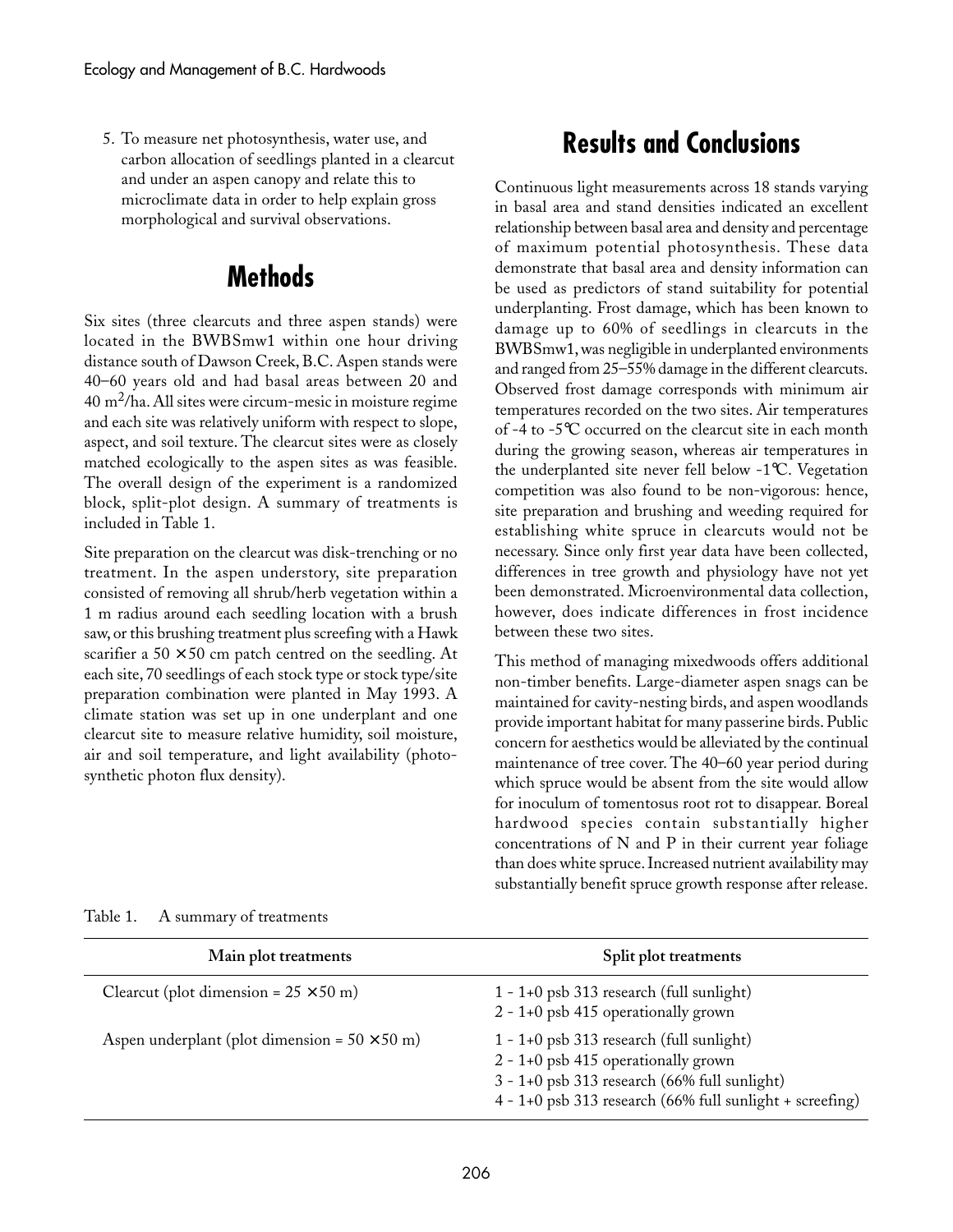# **Hardwood Silviculture Cooperative**

#### **David Hibbs**

Oregon State University Forest Science Department

#### **Karl Buermeyer**

Oregon State University Forest Science Department

Interest in managing hardwood species to ensure future supplies of hardwood lumber, for species diversity, and as an alternative to conifers in disease pockets, is increasing in the Pacific Northwest. In 1991, the hardwood industry in Washington and Oregon employed more than 7000 people, providing an annual income of just under \$200 million US.

The Hardwood Silviculture Cooperative (HSC), based at the Oregon State University College of Forestry, conducts high priority research on hardwood species and mixed hardwood/conifer stands in the Pacific Northwest. The goals of the cooperative are to:

- develop guidelines for stand establishment and management,
- synthesize and disseminate information on hardwood resources,
- encourage and cooperate in fundamental research on the biology of hardwood species as a component of forest systems, and
- facilitate integration and cooperation among Pacific Northwest organizations concerned with the hardwood resource and its management.

Participants in the cooperative include members of industry, public agencies, and educational institutions. Priorities for cooperative activities are set by members and

are carried out by cooperators and Oregon State University staff. General activities of the cooperative include:

- 1. silvicultural research on hardwood species,
- 2. publications, and
- 3. information and technology transfer, through written materials, workshops, and field tours.

Some specific examples include working with forest nurseries to develop quality alder growing stock, helping land owners and managers identify appropriate sites and treatments for managing hardwoods, and the publication of guides for the management of hardwood species.

The two main research priorities at the present time are the Red Alder Stand Management Study and the Alder Wood Quality Study.

The Red Alder Stand Management Study was initiated in 1988. Its goal is to develop an information base with which to model growth and yield in red alder in managed stands, and to monitor the effects of various planting and thinning regimes on growth, yield, and wood quality. This will be accomplished through manipulation of a series of natural stands (Type 1 installations) and plantations (Type 2 installations) over a range of physiographic regions and site qualities. In addition, mixtures of red alder and Douglas-fir will be planted (Type 3 installations—nine are planned) to examine the interaction of these two species growing together.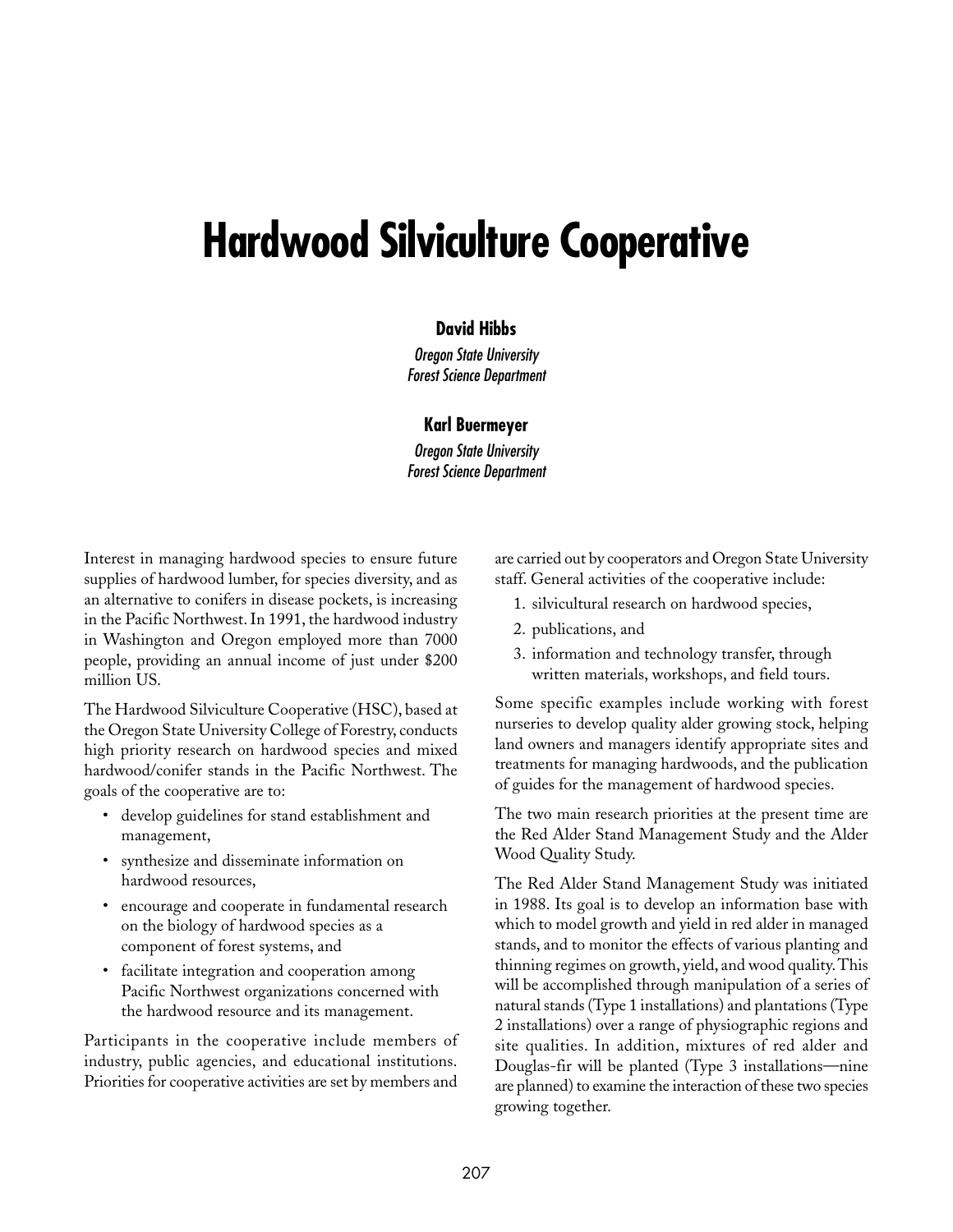The Alder Wood Quality Study is being conducted in two parts. The Lumber Recovery Study was completed in 1992. This was a cooperative study with the Pacific Northwest Timber Quality Project in which the HSC supplemented their log-to-lumber and grade recovery project with tree and stand data. This study found that the dollar value from alder trees was from high-grade lumber, primarily in the butt log (the first 3 m).

The second part of the study, tree growth and self-pruning as a function of spacing and thinning, has begun this year. Three objectives for the current effort are to:

- Develop equations that describe branch growth, branch mortality, and crown lift as a function of spacing,
- Quantify the effects of spacing on stem taper, and
- Examine the effects of thinning on branch, height, and bole diameter (taper) development.

Data are being collected from research plots with a wellknown history of controlled spacing.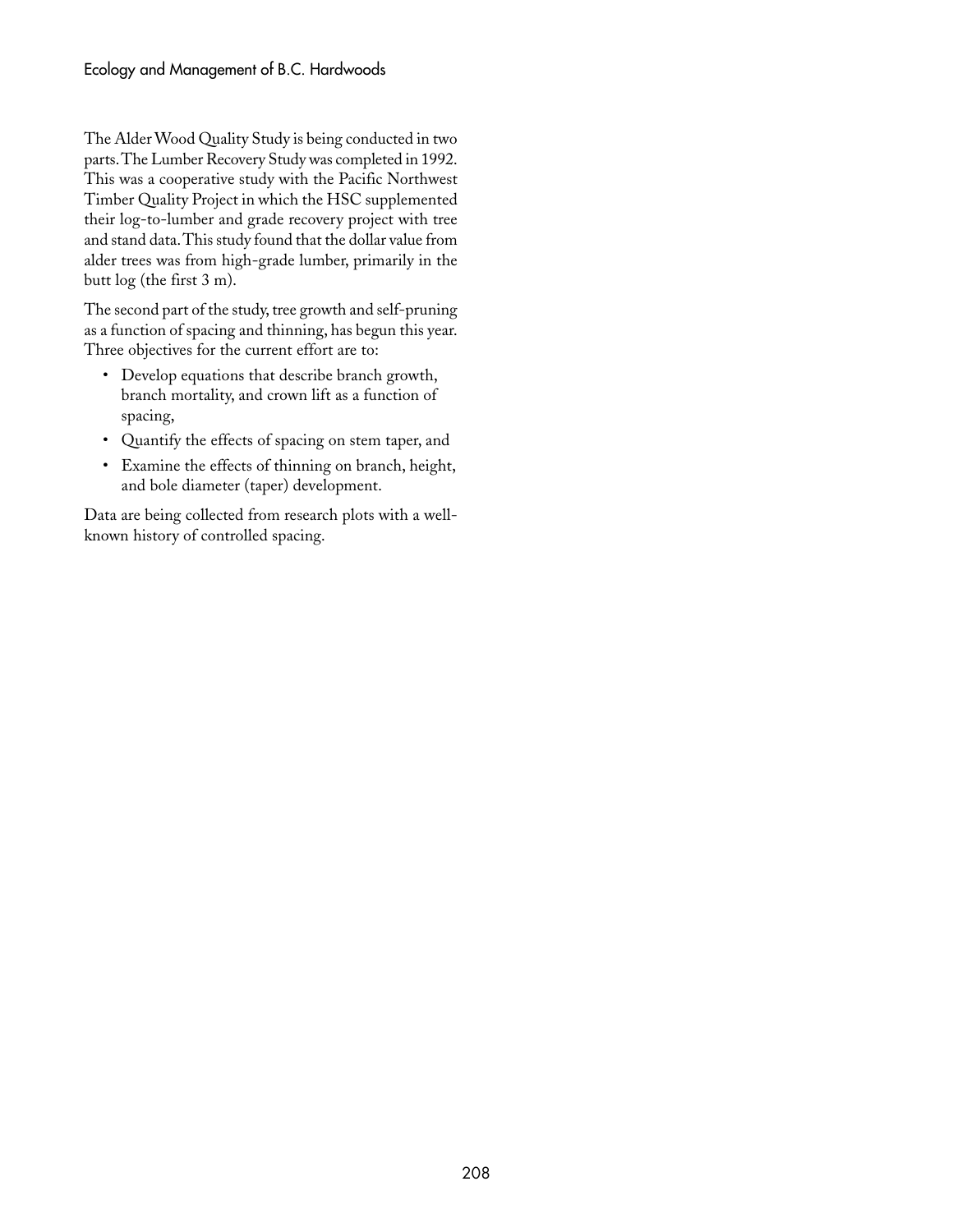# **Where Have All the Big Pores Gone? Impacts of Concentrated Heavy Equipment Traffic on Aeration Porosity and Bulk Density in an Aspen Ecosystem**

#### **Richard Kabzems**

B.C. Ministry of Forests Prince George Forest Region

## **Introduction**

Impacts of concentrated heavy equipment traffic on forest soils and aspen regeneration were evaluated by quantifying changes following logging on a site in the Dawson Creek Forest District. The site was a BWBSmw1/\$01 site series. The majority of the study are was cut during the winter of 1987/88. Portions of the block were logged in the summer of 1988 using rubber-tired skidders.

Aerial and ground observations of the block clearly showed that skid trails were identifiable as open paths through dense aspen sucker stands. Soils were a sandy loam veneer (10–20 cm thick) over clay-loam till deposits. Soils with no obvious harvesting disturbance had granular or fine platey structure in the upper mineral soil. Soils in skid trails had coarse platey structure, and increased mottling.

The objectives of the study were to: 1) quantify observed differences in aspen regeneration between skid trials and undisturbed soils, and 2) assess if significant differences in aeration porosity and bulk density occurred between skid trails and undisturbed soils.

## **Methods**

In September of 1993, poorly regenerated skid trails were selected in a well stocked portion of the cut-over area. Ten randomly selected points were located in the wheel tracks of the skid trail. These were paired with a sampling point 4 m away in the sucker stands with no obvious soil disturbance.

Soil compaction was assessed by measuring bulk density  $(500 \text{ cm}^3 \text{ cores})$  at the 8–15 cm depth, and aeration porosity (@10J/kg, 55 cm<sup>3</sup> cores) at 8 and 12 cm depths. Outside of the skid trails, dense networks of aspen lateral roots prevented soil compaction assessment in the 0-8 cm profile. The total numbers of aspen regeneration, plus the height and basal diameter of the five largest dominants, were assessed in seven paired plots, with a 1.5 m radius. Results were analyzed using a paired "t"-test (alpha = 0.05).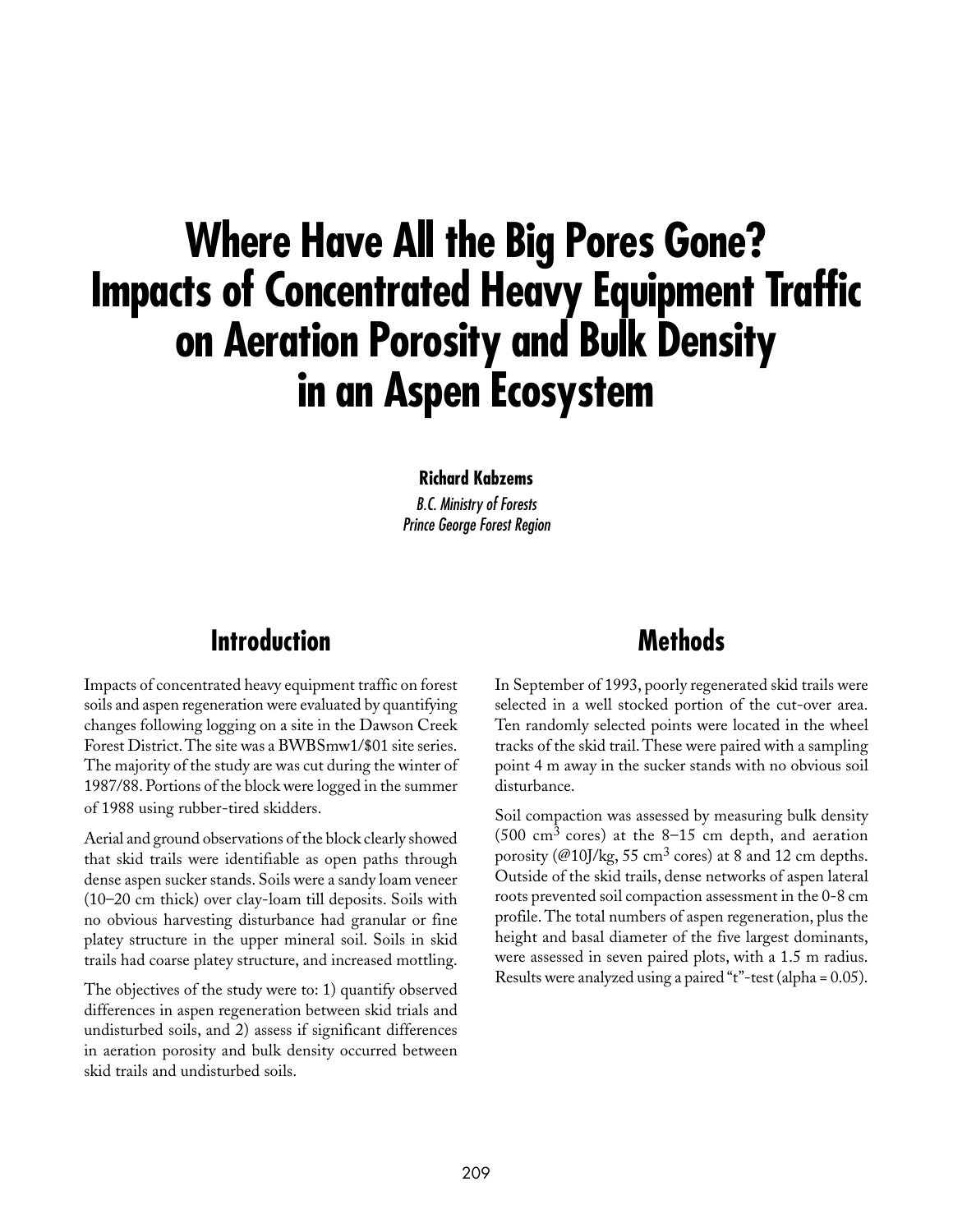## **Results**

Aspen density, height, and basal diameter were significantly lower in the skid trails (Table 1). The differences in ages of aspen dominants between the undisturbed areas and the skid trails were 2 years or less. Age differences alone are unlikely to account for the differences observed. Aspen stumps and dead lateral roots in the skid trails indicate that original stand conditions would have been very similar.

Table 1. Means and standard deviations (in parentheses) of aspen regeneration density, height, and basal diameters for skid trails and undisturbed soils

| Property             | Skid trail         | Undisturbed soil  |
|----------------------|--------------------|-------------------|
| Regeneration (st/ha) | 9 0 9 3<br>(12136) | 48 696<br>(16068) |
| Total height (cm)    | 86.8<br>(27.0)     | 375.7<br>(29.6)   |
| Basal diameter (cm)  | 0.97<br>(0.30)     | 3.30<br>(0.34)    |

Skid trails had significantly lower aeration porosity and greater bulk density than the undisturbed soils at the sampled depths (Table 2). Mean aeration porosity was consistently reduced in the skid trails at both sampling depths. Aeration porosity of the undisturbed soils at the 8 cm depth ranged from 4.7% to 25.3%, with an average of 13.3%. In the skid trails, aeration porosity ranged from 0.06% to 6.3%, with an average of 3.0% at 8 cm (Table 2). The relative decrease in aeration porosity was greater at the 8 cm depth (72.9%) than at the 12 cm depth (47.4%).

Table 2. Means and standard deviations (in parentheses) of bulk density and aeration porosity for skid trails and undisturbed soils

| Property                                    | Skid trail   | Undisturbed soil |
|---------------------------------------------|--------------|------------------|
| Bulk density ( $\text{kg/m}^3$ )            | 1607<br>(85) | 1296<br>(213)    |
| Aeration porosity,<br>$8 \text{ cm } (\% )$ | 3.0          | 13.3             |
| Aeration porosity,<br>$12 \text{ cm } (%)$  | 5.5          | 10.7             |

Changes in bulk density, though significant, were not as great as changes in aeration porosity. Bulk densities in the skid trails averaged 1635 kg/m<sup>3</sup> at 8 cm, compared to 1296 kg/m<sup>3</sup> for undisturbed soil (Table 2). At the 8 cm depth, relative bulk density changes were 34.2%, compared to relative aeration porosity changes of 72.9%. At the 12 cm depth, the relative bulk density changes averaged 16.6%, compared to relative aeration porosity changes of 47.4%.

### **Conclusions**

Concentrated heavy equipment traffic during summer harvesting had negative impacts on aspen regeneration, productivity, and soil properties. Maintaining the longterm productivity of aspen ecosystems will require careful management of the soil resource.

The observed changes in soil structure of skid trails were reflected in significant decreases in aeration porosity and increases in soil bulk density. Aeration porosity would appear to be a more sensitive indicator of changes in soil properties than bulk density.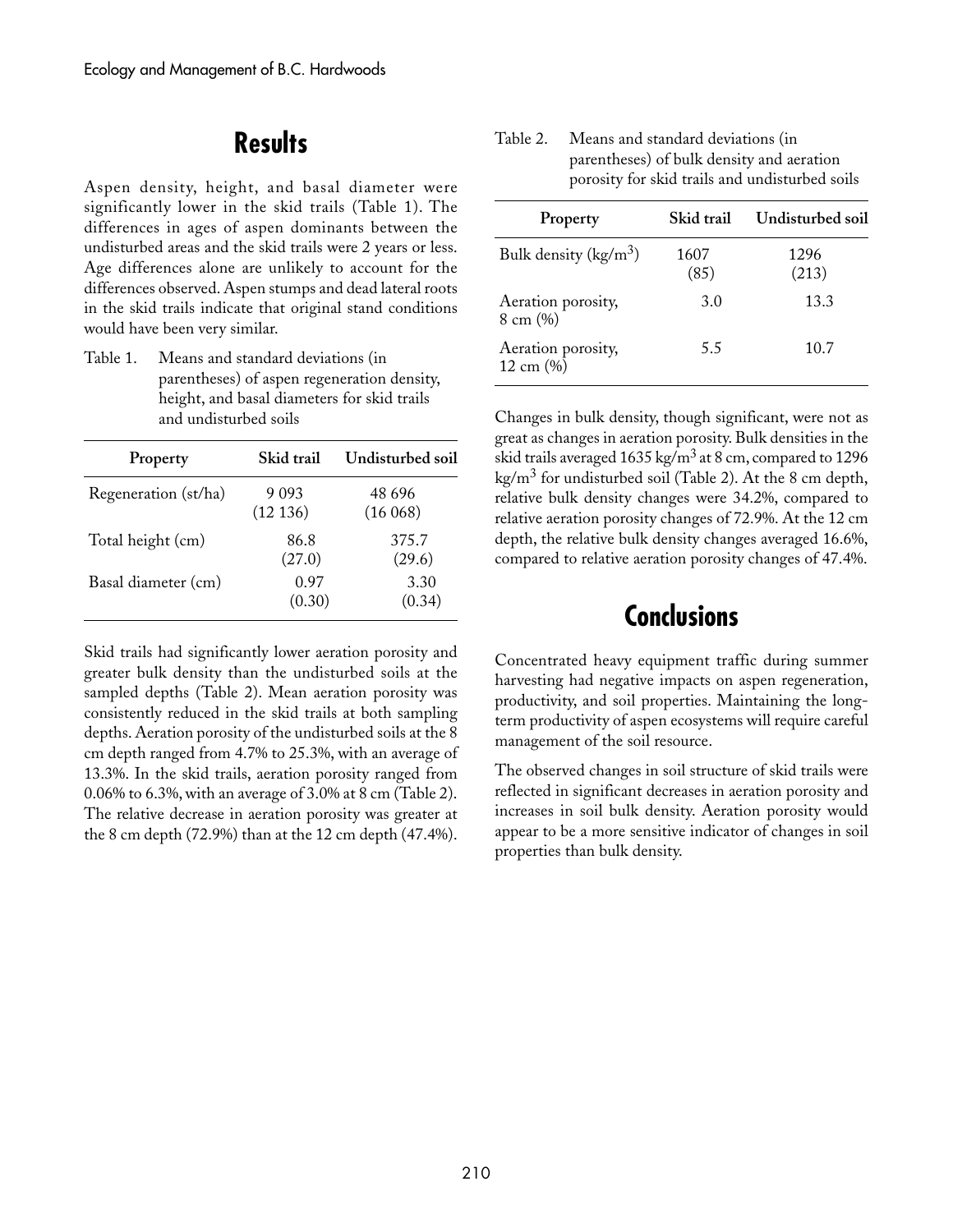# **Comparison of Modelling Approaches for Managed Red Alder Stands**

#### **Steven A. Knowe**

Oregon State University Department of Forest Science

#### **Glenn R. Ahrens**

Oregon State University Department of Forest Science

#### **Dean S. DeBell**

USDA Forest Service Forestry Sciences Laboratory

### **Introduction**

Red alder (*Alnus rubra* Bong) is a widely distributed hardwood species in the Pacific Northwest that has proliferated as a result of harvesting in the Douglas-fir region. Interest in red alder as a timber resource has increased in recent years. The potential for nitrogen fixation in mixed stands with Douglas-fir (*Pseudotsuga menziesii*) may be an incentive to manage red alder. Much of the growth and yield research in red alder has been conducted in natural stands and has focused on size-density relationships, thinning effects, and height-age curves. Despite the need, very little is known about growth and development of managed red alder stands. Detailed quantitative information regarding the silvicultural and economic consequences of different planting densities is needed.

The purpose of this study was to develop and compare three approaches to modeling the structure and dynamics of red alder plantations. The modeling approaches include: a diameter distribution prediction method that uses only stand-level information; a stand table projection method that uses both stand- and tree-level information; and an individual-tree growth model.

Diameter distributions obtained for each modeling method were compared to the observed diameter distributions for a range of planting densities. A red alder spacing study was established in 1974 near Apiary, Oregon, and included six planting densities:  $976$  (3.2  $\times$  3.2 m), 1600  $(2.5 \times 2.5 \text{ m})$ , 3086  $(1.8 \times 1.8 \text{ m})$ , 4630  $(1.2 \times 1.8 \text{ m})$ , 6944 (1.2  $\times$  1.2 m), and 13 889 (0.6  $\times$  1.2 m) trees/ha. Each planting density was represented by one or two plots. Diameter of the surviving trees on each plot was measured annually between plantation ages 7 and 12, 14, and 16 years. Tree and stand data were arranged in non-overlapping growth series of 1 or 2 years.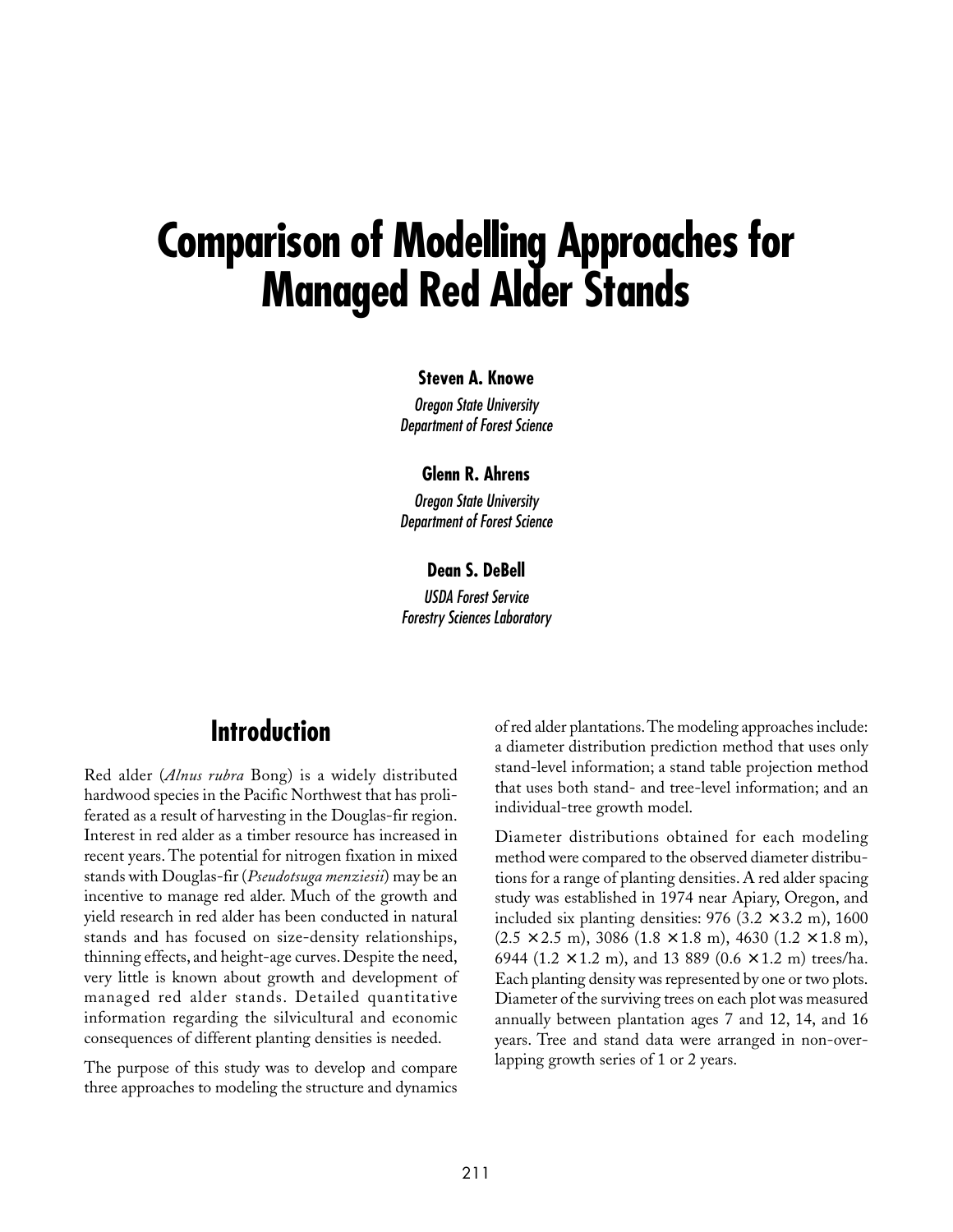# **Survival Function**

A survival function (Clutter and Jones 1980) was selected for use in all three modeling approaches. This function is based on the assumption that stand mortality is proportional to age and density, and is age- and path-invariant.

# **Diameter Distribution Prediction Approach**

This approach is most useful for comparing the effects of planting density when a tree list is not available. Only stand-level information is needed to generate a diameter distribution at any age. Components of this approach include the survival function, a basal area prediction function that is asymptotic with respect to dominant height and density, prediction functions for the 0th, 25th, 50th, and 95th diameter distribution percentiles, and a parameter recovery procedure for the three-parameter Weibull distribution function (Knowe et al. 1992). The quadratic mean diameter in the predicted distributions is the same as implied by prediction equations for stand basal area and survival.

# **Stand Table Projection Approach**

This approach produces a future stand table that is consistent with stand- and tree-level functions (Pienaar and Harrison 1988). A tree list and stand information are needed. Components of the stand table projection approach include the survival function, a basal area projection function that is functionally compatible with the basal area prediction function and is both age- and path-invariant, and a diameter projection function for individual trees based on relative tree size, defined as the ratio of individual-tree basal area to average basal area per tree in the stand. Any growth interval may be used. The future diameter of individual trees can be estimated from the product of projected relative tree size and projected mean size obtained from the stand-level survival and basal area functions. The relative size projection function for individual trees can be constrained to ensure consistency of the future stand table with stand-level basal area and survival functions. Stand mortality is allocated to dbh classes assuming that smaller trees in a stand have a greater probability of dying than larger trees.

# **Individual-tree Diameter Growth**

The diameter growth function for individual trees is similar to the functions developed by Hann and Larsen (1991). A tree list is required to make growth predictions for fixed growth intervals. The function is applicable to even- or uneven-aged stands that have been thinned or stands with multiple canopies. The potential annual diameter growth of individual trees is predicted as a function of current diameter. Smaller trees have a greater potential for growth than larger trees. The potential growth is modified by basal area of larger dbh trees (BAL) and stand basal area. Thus, smaller trees in a stand have less growth than the larger trees, and trees in stands with low basal area exhibit greater growth than trees in stands with higher basal area. Stand mortality is allocated to dbh classes assuming that smaller trees in a stand have a greater probability of dying than the larger trees.

# **Results**

The two-sample Kolmogorov-Smirnoff test was used to determine whether the observed and predicted or projected diameter distributions are samples from the same population. For the diameter distribution prediction approach, the predicted and observed diameter distributions were significantly different for two plots (2.9% of total) corresponding to 1399 trees/ha planting density (ages 14 and 16). For the stand table projection approach, the observed and projected diameter distributions were significantly different for two plots (2.9% of the total) corresponding to 13 899 trees/ha planting density (age 16 only). For the individual-tree growth approach, the observed and projected diameter distributions were significantly different for one plot (1.5% of the total) corresponding to 1600 trees/ha planting density (age 16 only). Visual inspections of diameter distributions revealed the diameter distribution prediction approach tends to over-predict dbh for larger trees in stands planted at high density. The stand table projection approach tends to under-predict dbh for smaller trees in stands planted at low density and to over-predict dbh for smaller trees in stands planted at high density. The individual-tree growth approach provides the best representation of observed diameter distributions at all planting densities.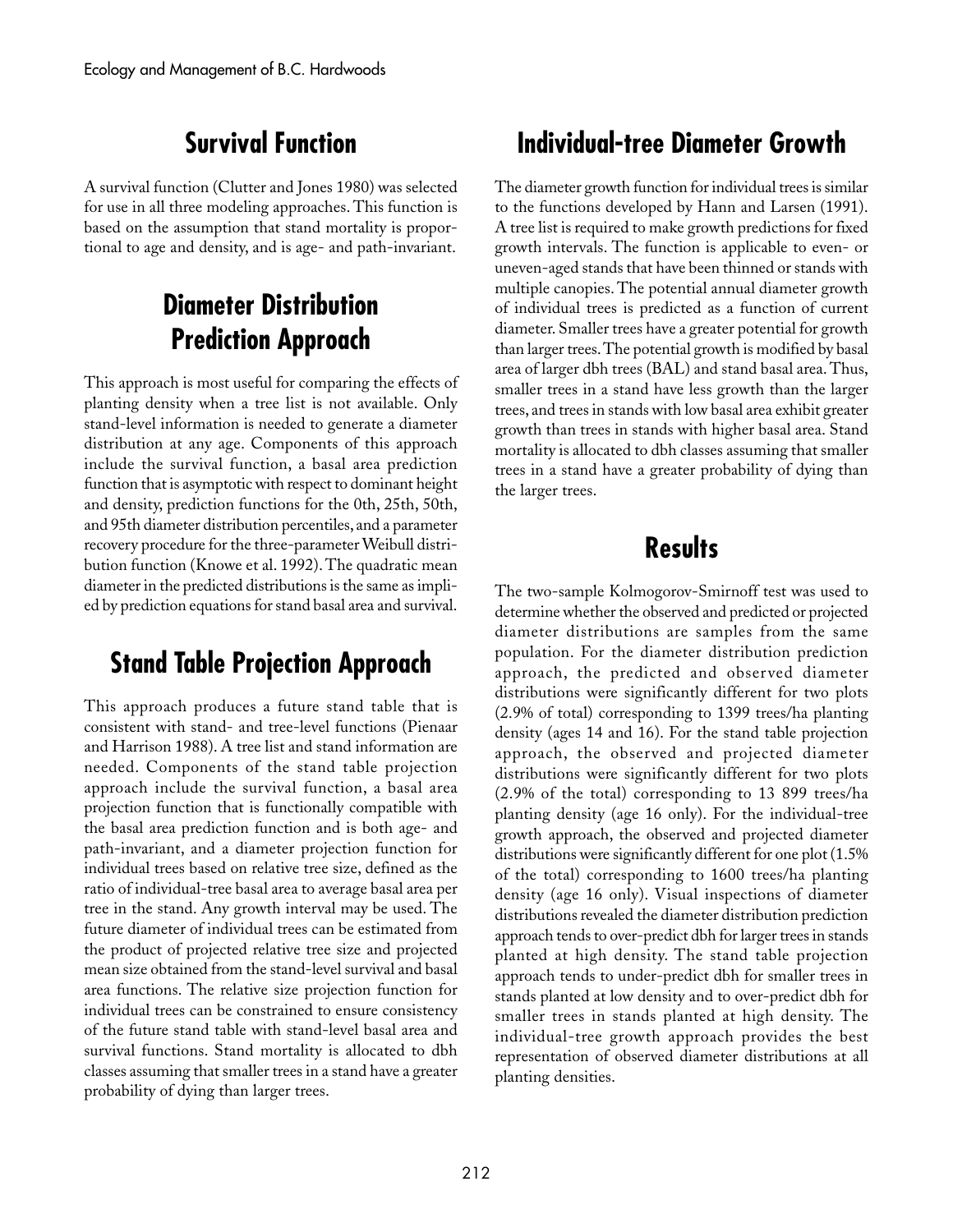# **Conclusions**

The diameter distribution prediction approach gives a reasonable representation of the smoothed diameter distribution, and may be useful for comparing planting densities when a tree list is not available. The stand table projection approach provides for consistency between stand- and tree-level growth projections, and should be useful for comparing planting densities when a tree list is available. The individual-tree growth approach may be best suited for stands that have been thinned, stands with mixtures of species, or stands with various size classes.

# **Literature Cited**

- Clutter, J.L. and E.P. Jones. 1980. Prediction of growth after thinning old-field slash pine plantations. USDA For. Serv. Res. Pap. SE-217. 14 p.
- Hann, D.W. and D.R. Larsen. 1991. Diameter growth equations for fourteen tree species in southwest Oregon. For. Res. Lab. Res. Bull. 69, Coll. For., Oreg. State Univ., Corvallis, Oreg. 18 p.
- Knowe, S.A., T.B. Harrington, and R.G. Shula. 1992. Incorporating the effects of interspecific competition and vegetation management treatments in diameter distribution models for Douglas-fir saplings. Can. J. For. Res. 22: 1255–1262.
- Pienaar, L.V. and W.M. Harrison. 1988. A stand table projection approach to yield prediction in unthinned even-aged stands. For. Sci. 34: 804–808.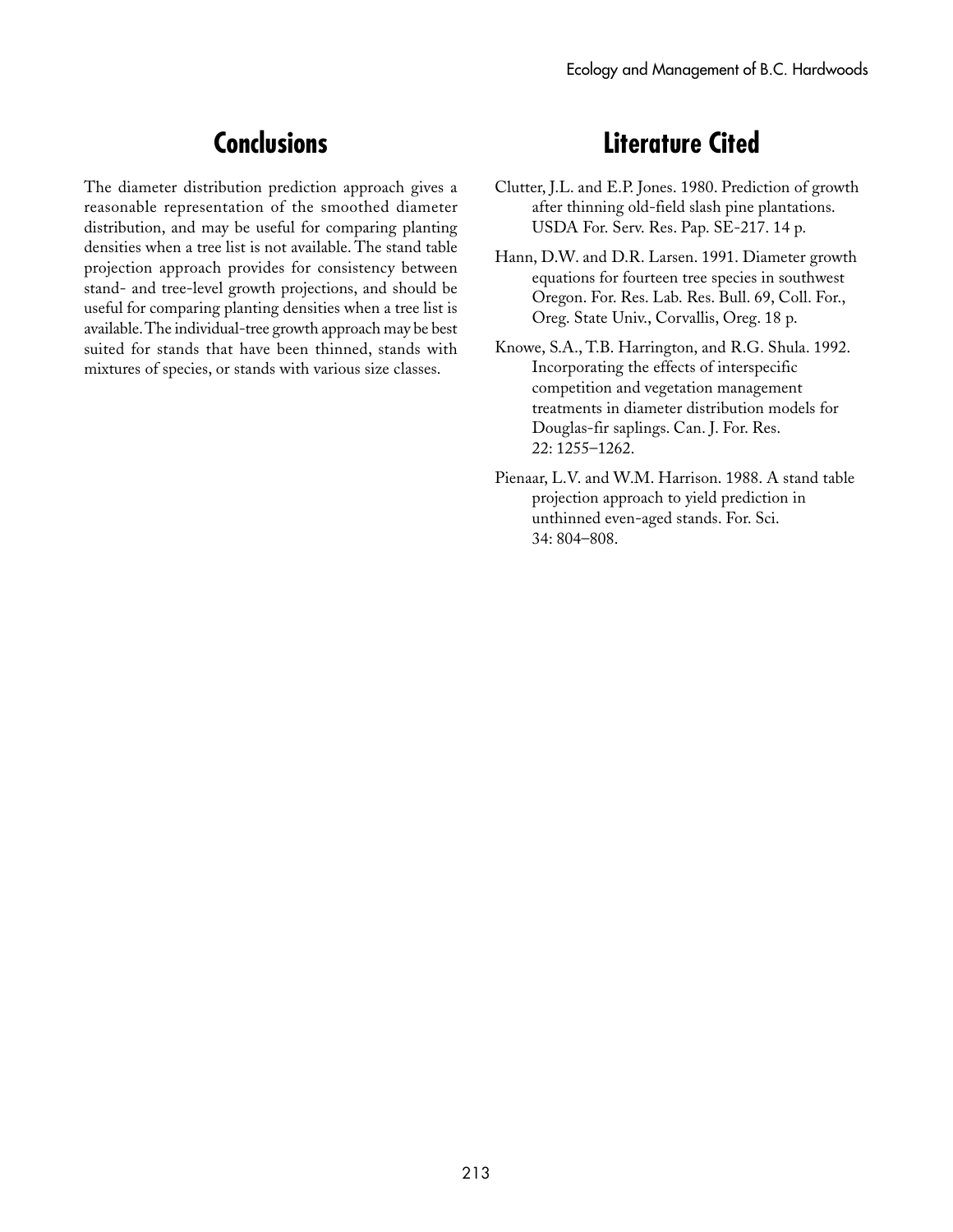# **Garry Oak (Quercus garryana) Recruitment on Vancouver Island**

**Pam G. Krannitz** Canadian Wildlife Service

**Bruce Bennett** Canadian Wildlife Service

## **Introduction**

Less than 1% remains of the Coastal Douglas-fir ecosystem, and within that, the Garry oak savannah is even more imperilled. The Garry oak savannah is unique in B.C. and Canada, and contains many rare and endangered plant species. Because protected areas are generally quite small, natural ecosystem processes would be disrupted and management of some kind is therefore required for perpetuation of the "natural" ecosystem. Garry oak communities at the Department of National Defense properties: at Rocky Point, Mary Hill, and Nanoose Hill are large and relatively undisturbed and therefore provide an opportunity to determine some of the "natural" characteristics of the ecosystem. This past summer, more than 2800 seedling/juveniles were labelled and measured to study possible factors associated with establishment. What is presented here, in a very preliminary form, is a summary of the labelled seedlings/juveniles. Statistical tests are still needed on the differences found. Survival and growth of the seedlings/juveniles will be followed throughout the coming years. Hypotheses with respect to factors important to survival will be tested in experiments to be set up in fall 1994 or 1995.

### **Nanoose Hill**

Near Nanaimo, this site is approximately 60 ha in area, half of which is on private property. It is a southwest-west facing slope, with sparse vegetation, shallow soil, and many exposed rocks and boulders.

**Sites**

### **Mary Hill**

Near Metchosin, this site consists of a rocky, south-west facing section ("outcrop") of 4.9 ha in size. At the base of the hill, there is a flat section ("meadow") of deeper soils and larger trees. It covers 6.2 ha in area, and is not directly on the shore.

### **Rocky Point**

Near Metchosin, the "closed canopy" site is on level ground, with deeper soils. Douglas-fir are encroaching upon the 4.5 ha site, with adults on the periphery, and saplings in the understory of the oaks. Surrounding this site, along the coast, is the "coastal" strip, a highly variable site with pockets of soil and small, wind-swept oaks interspersed amongst rocky shelves and boulders.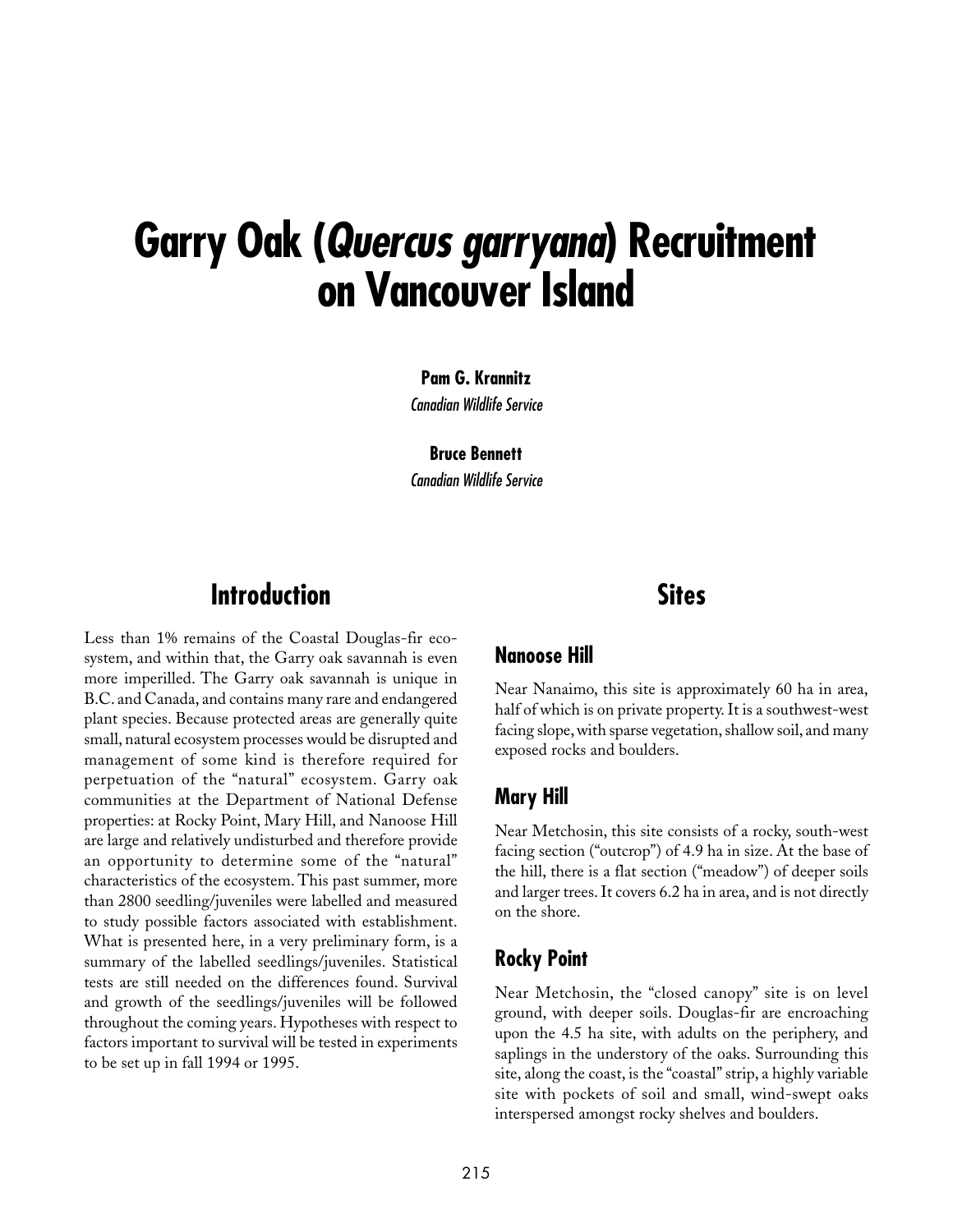## **Methods**

Seedlings/juveniles were sampled in 2.5 m wide transects until several hundred were found per site: Nanoose Hill— 747 individuals in 1.94 km, Rocky Point (closed canopy)— 597 individuals in 259 m, Rocky Point (coastal)—319 individuals in 457 m, Mary Hill (meadow)—528 individuals in 145 m, Mary Hill (outcrop)—547 individuals in 302 m. We measured basal diameter and total branch length to provide an estimate of size, which was calculated as the volume of a cone of those dimensions. Age was determined from bud scale scars. Presence of a decaying acorn indicated seedlings in their first year of growth. The following variables were recorded for each seedling/juvenile: none, slight, moderate, or severe damage by jumping gall wasp, leaf miners, leaf curlers, herbivory and "brown spots"; presence or absence of tarspot (fungal), mechanical damage, browse damage, creeping form; the number of canopy layers above each seedling, and the "productivity" of the location, as crudely estimated by the height and vigour of surrounding herbaceous vegetation.

## **Results**

There were site differences in seedling/juvenile age distributions, size of seedlings of the same age, and prevalence of different factors possibly involved in seedling growth and survival.

Nanoose Hill had few juveniles over the age of 3 years (less than 10% of all seedlings/juveniles sampled), and 3-year-olds were not bigger (median =  $0.06 \text{ cm}^3$ ) than seedlings germinated in the same year (median =  $0.07 \text{ cm}^3$ ). Jumping gall wasp (*Neuroterus saltarius*) was not present and the other insect pests were not in abundance (up to 3% of those sampled). However, herbivory was an important factor (70% showed some level of herbivory); grasshoppers were predominant at the site, but we cannot link them directly to the herbivory observed.

At Mary Hill, in the meadow, there were many large juveniles (up to 50 cm<sup>3</sup>). The ages of 25% of the seedlings/ juveniles sampled at this site could not be determined because they had suffered dieback or browsing; they were on average larger than those with known ages (median sizes =  $0.91$  versus  $0.20 \text{ cm}^3$ ). Three-year-old juveniles were much larger (median =  $0.16 \text{ cm}^3$ ) than seedlings germinated in the same year (median =  $0.04 \text{ cm}^3$ ). Damage from browsing was the most significant in this site (37% of those sampled), but may be simply attributable to the preponderance of older individuals. At this site, many individuals (10.8%) exhibited a creeping form, because a thick mat of dead grass covered the soil. Herbivory was experienced by almost 40% of those sampled, and jumping gall wasp infested over 20%. Other insect pests were not abundant (up to 7%).

On the rocky outcrop, at Mary Hill, the results were not unlike those found at the meadow. Differences: 1) not as many older juveniles and most individuals could be aged, 2) slightly smaller 3-year-old juveniles (median =  $0.14 \text{ cm}^3$ ), 3) fewer jumping gall wasp infestations (only 8.2% of those sampled), and 4) leaf miners were more abundant (15%).

Rocky Point, at both the coast and under the closed canopy, was intermediate between Nanoose Hill and Mary Hill in terms of age and size distributions. This was the only site at which "tarspot" was present (3% of those sampled) whereas herbivory was less prevalent at this site (just over 20%). Leaf miners were present on about 10% of the individuals sampled and jumping gall wasp was present on about 15%.

### **Discussion and Conclusions**

These results suggest that conditions at Nanoose Hill are not conducive to seedling survival and growth as compared to those found at Mary Hill. Next summer, along with remeasuring the individuals marked this year, we will more precisely describe the physical characteristics of the sites to better define the parameters with which we are concerned. For example, is Nanoose Hill nutrient limited, drier, hotter, etc.? The results from this past summer suggest that competition from other angiosperms (grasses, shrubs), as found at Mary Hill, does not affect Garry oak seedling growth and survival. Competition from conifers, such as Douglas-fir, was not present at Mary Hill. With data on physical parameters, and on survival and growth of individuals marked this year, we will be able to better refine possible factors important to the survival and growth of Garry oak seedlings. Controlled experiments will distinguish between alternative hypotheses. Only then will we be able to suggest, with confidence, management practices that would be effective for perpetuating Garry oak communities.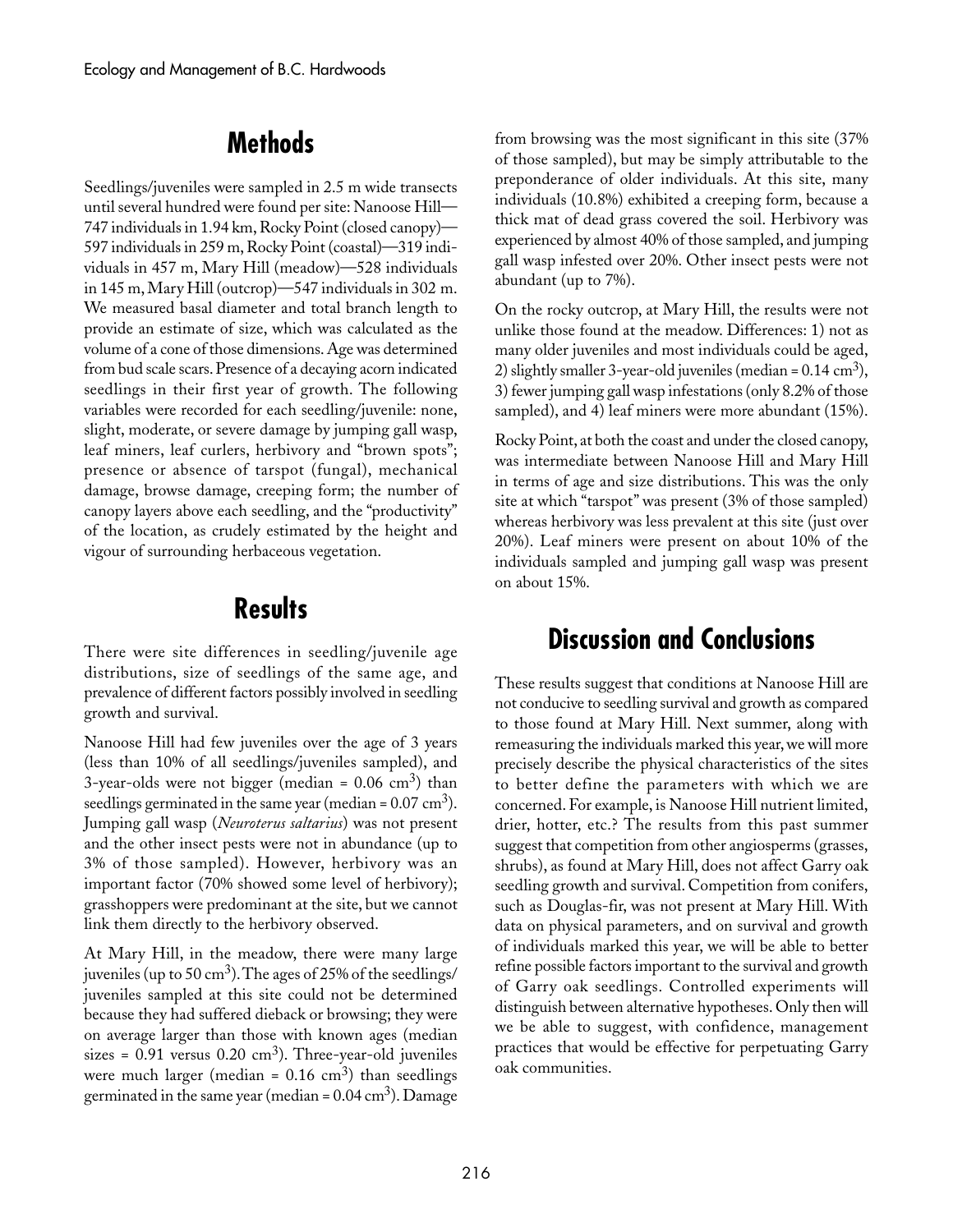# **Scott Paper Limited Hardwood Tree Farm License**

#### **Peter McAuliffe**

Scott Paper Limited New Westminster, B.C.

Scott Paper's management system for growing and utilizing poplars on the B.C. coast is illustrated with photographs, flow charts, tables, and background information.

Scott Paper's mill in New Westminster has been operating continuously since 1929 and is the city's largest employer and taxpayer. The company's success has been largely due to the use of low-cost local cottonwood fibre and to the integrated nature of the business, with value-added conversions turning raw materials into shelf-ready packaged product for delivery to Canadian stores.

Poplars are grown on a 25–30 year rotation on inaccessible or medium growing sites, or on a 15 year rotation on productive, accessible sites close to the mill. All of Scott's operations are reforested promptly, usually with tested hybrid poplars grown in Scott Paper's nurseries.

Intensively managed plantations produce roughly  $33 \text{ m}^3$ / ha per year, well over ten times the average growth rate of forest crops in B.C.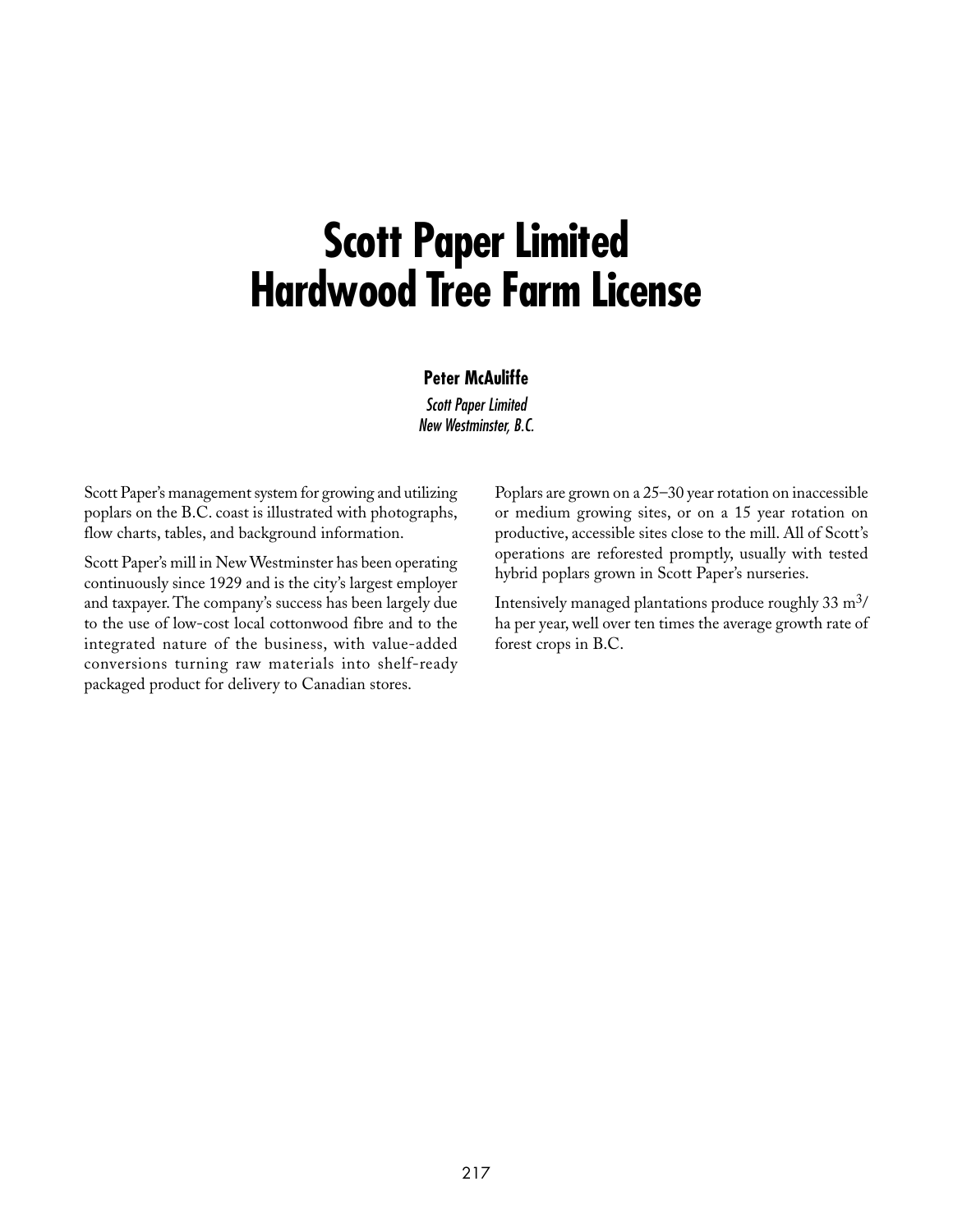# **Vine Maple Clone Growth and Reproduction in Managed and Unmanaged Coastal Oregon Douglas-fir Forests**

#### **Mary O'Dea**

Oregon State University Department of Forest Science

#### **John C. Tappeiner II**

Oregon State University Department of Forest Resources and Bureau of Land Management

**John C. Zasada** USDA Forest Service Forestry Sciences Laboratory

### **Introduction**

Vine maple (*Acer circinatum* Pursh.) regenerates from seed, basal sprouting, and layering. It layers when its stems contact the forest floor, root, and produce new ramets. Prior to this study the potential for vine maple clonal development and expansion via layering, and its importance versus seedling establishment in different stages of forest succession, had not been determined. The objectives of this study were: 1) to quantify clonal development and regeneration in relation to coastal Douglas-fir (*Pseudotsuga mensiezii* (Mirb) Franco) stand development, 2) to examine the effects of layering on clone development and expansion, and 3) to asses the impact of commercial thinning and prescribed fire following a regeneration harvest on clonal development and regeneration.

### **Methods**

Twenty-five Douglas-fir stands in the Oregon Coast Range were selected and grouped into four broad categories to generally represent the stages of forest stand development: 5–20 years old—stem initiation; 21–70 years old—stem exclusion; 71–120 years old—understory reinitiation, and 140–240 years old—old stands with a well developed understory. Half of the 5–20-year-old stands had been burned for site preparation and planted with Douglas-fir, and half only planted. In age classes 21–70 years old and 71–120 years old, half the stands had been commercially thinned from below at least 5 year previously. No thinning had been done in stands 140–240 years old.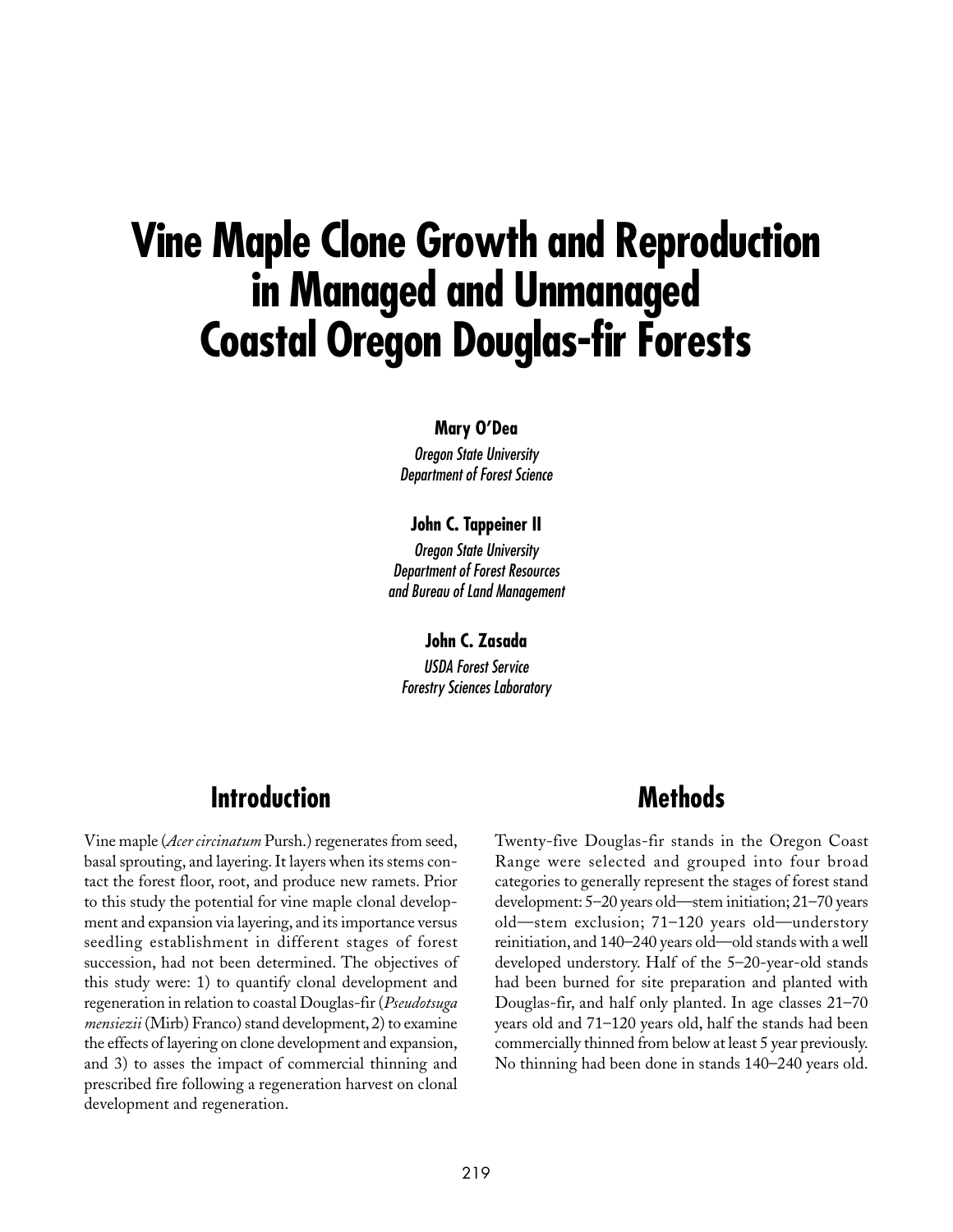Within each stand we located three 0.05 ha plots under a uniform overstory canopy that contained at least 10 vine maple clones. We excavated and measured all vine maple clones within the plots; a total of 1083 clones. Also, clone seed production was noted and seedlings were measured.

In addition, in three 21–70-year-old stands we conducted a study to determine the time and pattern of layering, whether forest floor conditions affected layering, and whether stems severed from the clone would layer. Within each stand, 20 pairs of live, similar stems and 12 severed pairs of stems were pinned to the forest floor, half covered with forest floor litter. After 1 year the stems were lifted and examined for layering.

# **Clonal Development in Unmanaged Stands**

Vine maple growth, vegetative reproduction, and seedling establishment are closely related to stand development and its related disturbances. It appears that vine maple clone development follows a fairly predictable pattern for the first 50–60 years following disturbance and stand regeneration. After about 70 years, however, clone development is much more stochastic—being influenced largely by the amount of fallen debris, and clone form is much more variable. Relationships of number of stems per clone, upright-stem length and diameter, and crown area to stand age were nonlinear and significant (p≤0.01). The strongest relationship was between age and average number of stems per clone ( $\mathbb{R}^2$  = 0.85), while the relationships of the other variables to stand age were weaker ( $R^2$  = 0.18 to 0.41).

# **Artificial Layering Study**

Ninety-five percent of the live, pinned stems layered after 1 year. Roots were evenly distributed along the stem, not clustered at nodes. Covered stems averaged 25–30 roots/m and 11–25 roots/m on uncovered stems. There was no relationship between stem diameter and root density. Stems from less than 1.0 cm to 9.0 cm in diameter rooted. In addition, all stems severed from the clones died, and none produced roots.

# **Clonal Development in Managed Stands**

### **Commercial Thinning**

There was a significant increase in clone expansion and reproduction in thinned stands compared to unthinned stands. Thinned stands had significantly (p≤0.003) more layered stems/clone (4.0), and independent ramets/clone (1.6) than unthinned stands (1.2 and 1.1, respectively), as well as significantly ( $p \le 0.05$ ) greater matted stem density and area. In addition, seedling number was significantly (p=0.003) greater in thinned stands compared to unthinned. Interesting to note was that no seed or seedlings were found in unthinned 21–70 year-old stands, while 10% of the clones produced seed and 76 seedlings/ha were present in thinned stands. Vegetative expansion appears to be more important than seedling establishment and growth in vine maple's ability to rapidly establish a dense understory.

### **Prescribed Fire in Stands 5–20 Years Old**

Layering in unburned plantations was substantially greater than in burned plantations, due in most part to the size of crown areas, the presence of residual stems, and the physical pinning of stems to the forest floor during stand harvest and regeneration practices. In unburned plantations there was an average of 2.4 independent ramets/clone and 0.8 layers/clone, significantly (p<0.05) greater than in burned stands (0.7 ramets and 0.03 layers). Mat number  $(70/ha)$  and area  $(1293 \text{ m}^2/ha)$  were also significantly greater than in burned stands  $(30/ha$  and  $525 \text{ m}^2/ha$ , respectively). Moreover, seed production and seedling stocking (143/ha) in unburned plantations were significantly higher (p≤0.01) than in burned plantations, or other age classes (19/ha).

# **Management Implications**

The results of this study suggest ways to manage the regeneration and density of vine maple in forest stands. While it provides structure, cover, and fall colour, dense vine maple cover decreases light levels and may have allelopathic effects (Del Moral and Cates 1971). Therefore,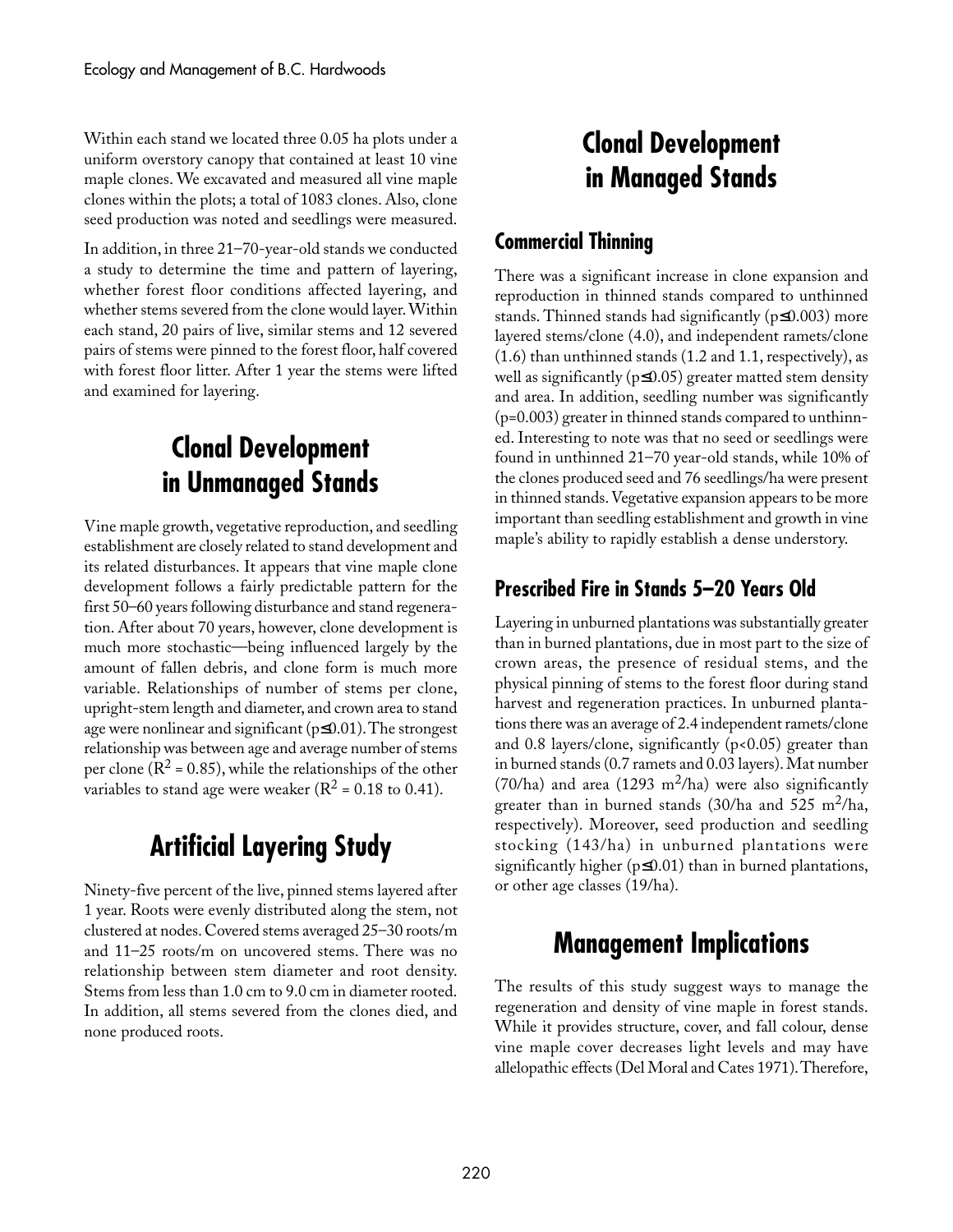vine maple plays an important role in regulating the microenvironment for the regeneration and growth of plants in the understory of Douglas-fir stands.

- Thinning and regeneration harvest have the potential to increase vine maple density by increasing layering, mat formation, stem growth and seedling establishment.
- Any physical pinning of live stems (e.g., slash piling) encourages layering.
- Cutting, burning, or treating aerial stems with herbicides reduces layering and seed production. Cutting does not remove vine maple from the stand since a new cohort of basal sprouts will be produced.

# **Literature Cited**

D. Moral and R.G. Cates. 1971. Allelopathic potential of dominant vegetation of western Washington. Ecology 52:1030–1037.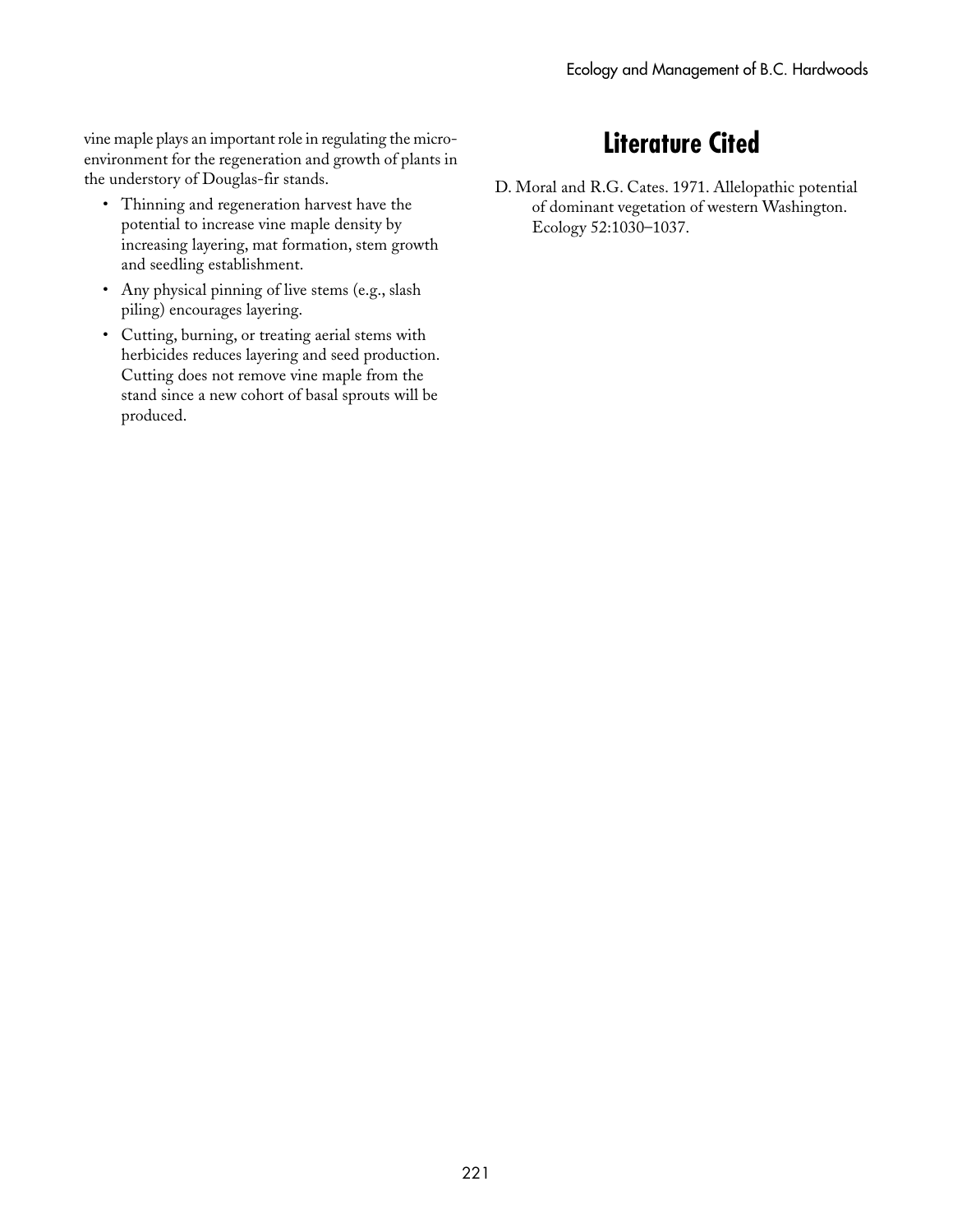# **Aspen Managers' Handbook for British Columbia**

#### **Everett B. Peterson**

Western Ecological Services Ltd.

#### **N. Merle Peterson**

Western Ecological Services Ltd.

A key incentive for this project was to help narrow the gap that often exists between forest management questions and scientific solutions. Current literature on how to integrate science and management emphasizes that today's forest managers must ask scientific questions, or at least seek scientific justification for policy decisions. The purpose of this handbook, prepared on behalf of the Hardwood and Vegetation Management Technical Advisory Committee, B.C. Ministry of Forests, is to bring together information on questions likely to be faced by foresters involved with aspen management in British Columbia. It is intended to be applicable to all of the area in British Columbia where aspen occurs naturally essentially all of the province east of the Coast Mountains.

The handbook addresses practical questions such as: What are the interim and long-term objectives for aspen in stands where it is managed? How should aspen be viewed in relation to pre-harvest silvicultural prescriptions? What is an acceptable regeneration delay for aspen? What is a free-growing aspen? What steps are necessary to achieve the desired range of aspen densities? What is a healthy aspen? The list of questions could go on, and that is what this handbook is about. A handbook of manageable size cannot address all silvical and silvicultural questions about a wide-ranging species such as aspen. Therefore, it focuses on those questions most important for foresters whose work involves aspen. The handbook begins with the biogeoclimatic setting and site associations in which aspen is a significant component in British Columbia. The key aspen management tools available today are discussed at the beginning, before the sections on silvics and silviculture, to emphasize that this is intended to be a handbook of practical application. This report was published in 1995.

The tentative table of contents for the aspen managers' handbook is as follows:

- 1. Introduction (scope and purpose of handbook).
- 2. Locations in British Columbia where aspen is a lead species.
- 3. Biogeoclimatic setting and site associations in which aspen management will occur.
- 4. Key aspen management tools available today.
- 5. Biological features of aspen that distinguish its silvicultural responses from conifers.
- 6. Why clone recognition is significant to the forest manager.
- 7. Soil compaction and root-system protection in aspen silviculture.
- 8. Stand conditions of diagnostic importance to the manager.
- 9. Maturity ages, rotation lengths, and dealing with deteriorating aspen.
- 10. Controlling or removing aspen where it is not wanted.
- 11. Biological aspects of aspen regeneration silviculture.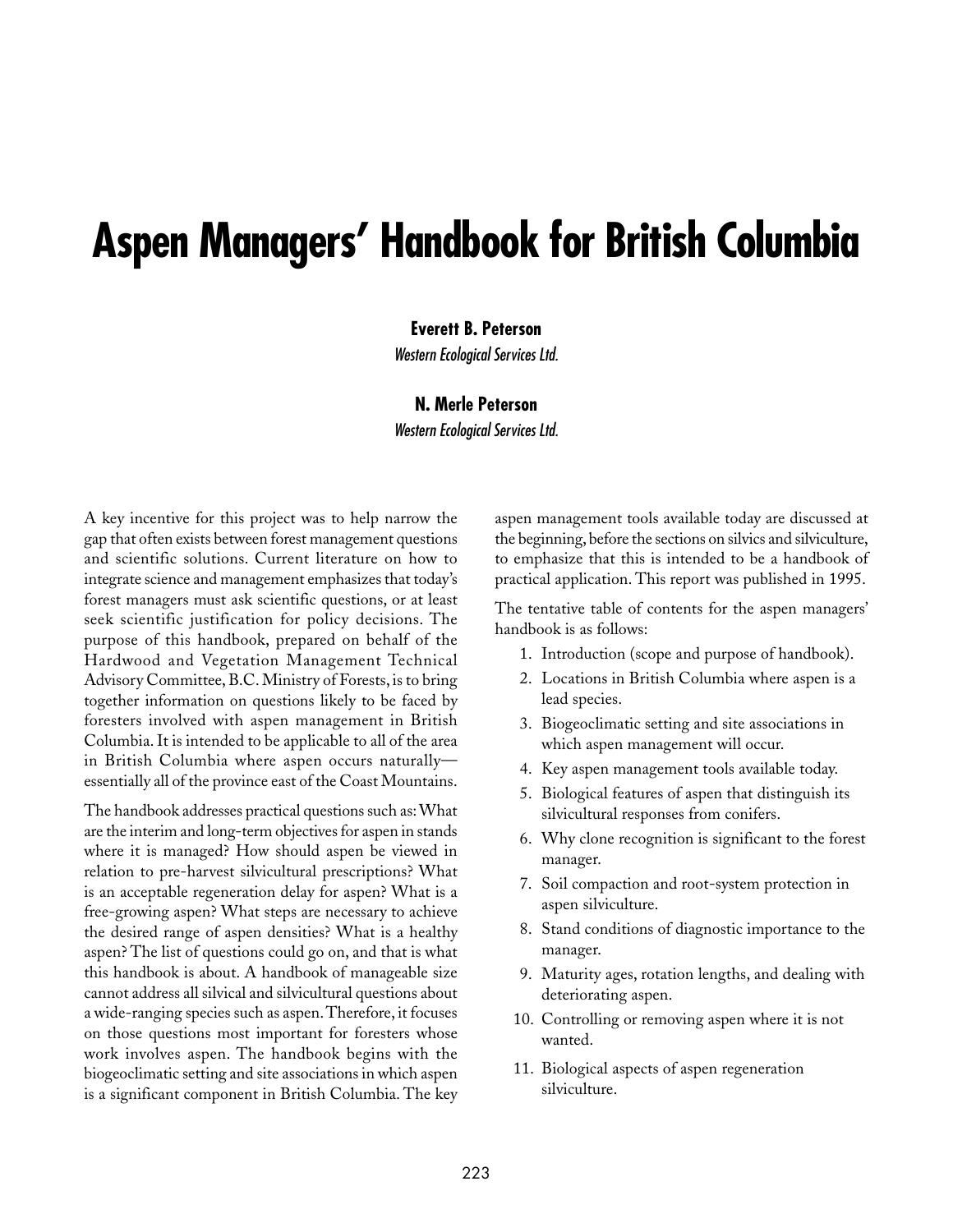- 12. Achieving the desired range of densities to meet stocking standards.
- 13. Management to reduce effects of damaging agents and to maintain forest health.
- 14. Aspen management to enhance nutrient cycling and site productivity.
- 15. Management to enhance aspen stem production.
- 16. Role of short rotations in aspen management.
- 17. Use of aspen to create specific microclimatic conditions.
- 18. Managing aspen to enhance wildlife habitat and forest biodiversity.
- 19. Aspen-livestock relationships.
- 20. Managing aspen to meet the goals of integrated resource management.
- 21. Aspen management on small private woodlots.
- 22. Special situation management problems with aspen.
- 23. Managing aspen to protect spruce understory.
- 24. Adapting pure-stand aspen silviculture to mixedwood management.

### **Reference**

Peterson, E.B. and N.M. Peterson. 1995. Aspen managers' handbook for British Columbia. Canadian Forest Service and B.C. Ministry of Forests. FRDA Report 230. 110 pages.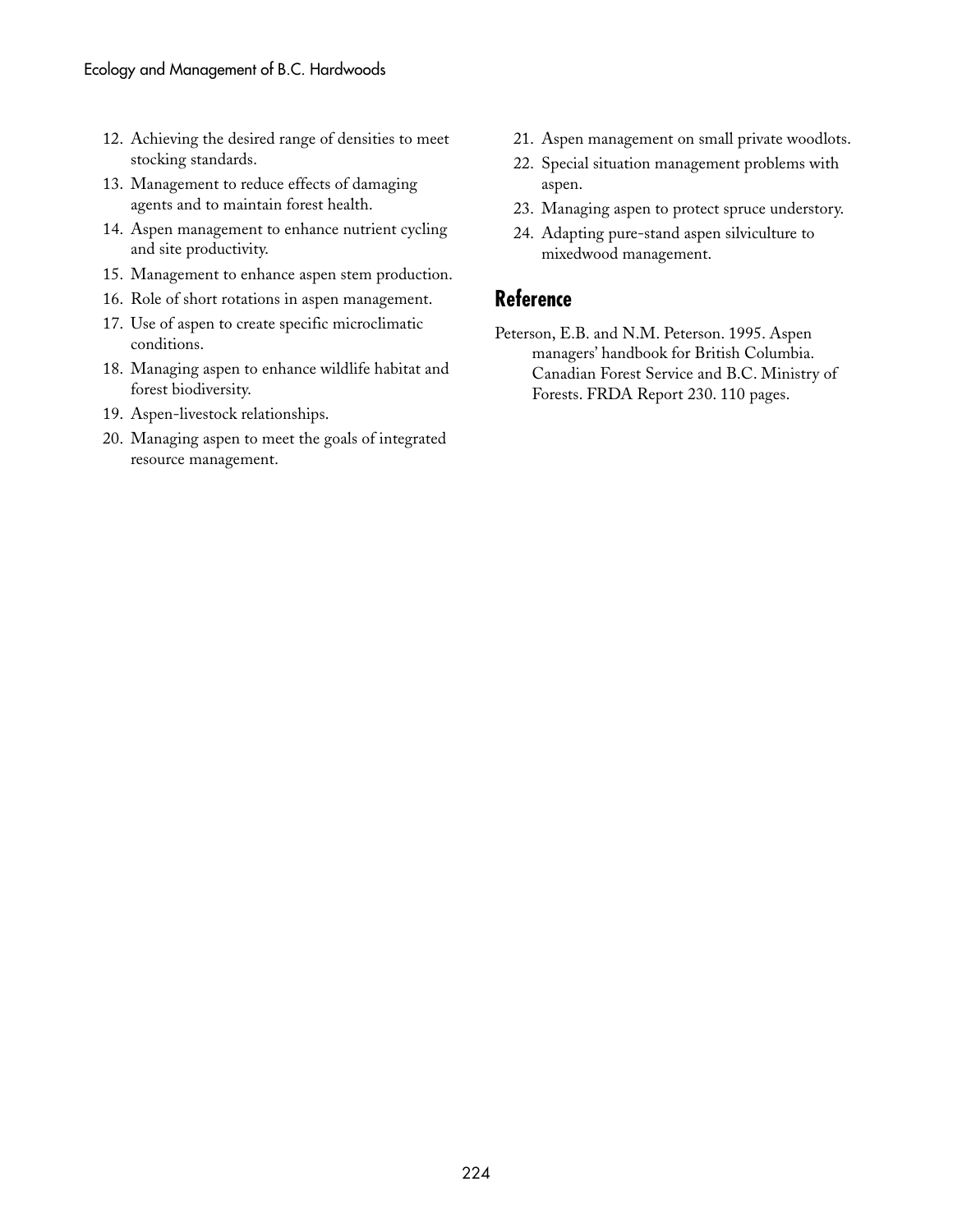# **Simulation of the Growth of Mixed Stands of Douglas-fir and Paper Birch Using the FORECAST Model**

**D. Sachs**

Oregon State University Forest Science Department

## **Introduction**

The growth of mixed stands of Douglas-fir (*Pseudotsuga menziesii*) and paper birch (*Betula papyrifera*) in the Interior Cedar-Hemlock (ICH) zone of British Columbia was simulated using the FORECAST model. FORECAST is an ecosystem model that explicitly simulates the effects of nutrient availability and light competition on the growth of trees, shrubs, herbs, and mosses. It is the latest in the FORCYTE series of ecosystem models (Kimmins et al. 1990). For this simulation, calibration data for tree stemwood and height growth were based on predictions from the B.C. Ministry of Forests VDYP and TIPSY growth and yield models. Data on the biomass and nutrient content of a chronosequence of birch stands was taken from a study by Wang et al. (1996). Data on early height growth of birch and Douglas-fir came from Simard and Vyse (1992). Additional model calibration data came from the literature.

### **Initial State and Model Testing**

To run FORECAST an initial state file describing the forest floor detrital materials and soil nutrient capital must be created. This was done by running the model with nutrient limitation to growth disabled for a 400-year simulation consisting of two rotations. The initial rotation started with a mixture of Douglas-fir and birch that was grown for 250 years, and then destroyed by a fire. This was followed by another mixed stand that was clearcut harvested after 150 years. The resulting forest floor was used as the starting point for all subsequent simulations.

Initial test simulations indicated that birch was much more sensitive to site nitrogen availability than was Douglasfir. This is not surprising, since the nitrogen content of birch tissue is significantly higher than that of Douglasfir. Simulated pure stands of birch demanded as much as 70 kgNha-1yr-1 whereas Douglas-fir demand rarely exceeded 50 kgNha<sup>-1</sup>yr<sup>-1</sup>. Birch needed an annual N input of at least 5 kg/ha to maintain productivity in the simulations. As an initial test, the model was used to simulate a mixed stand containing 1200 Douglas-fir and 400 birch seedlings/ha at planting with an annual N input of 5 kg/ha from non-symbiotic N fixation (Figure 1a). However, this level of N input far exceeded the demands of a pure Douglas-fir stand, and site productivity for Douglas-fir quickly increased to the highest level in the model, resulting in Douglas-fir out-competing birch in later rotations. In order to lower the annual N input when birch was not present, the constant annual N input due to nonsymbiotic N fixation was lowered to a more reasonable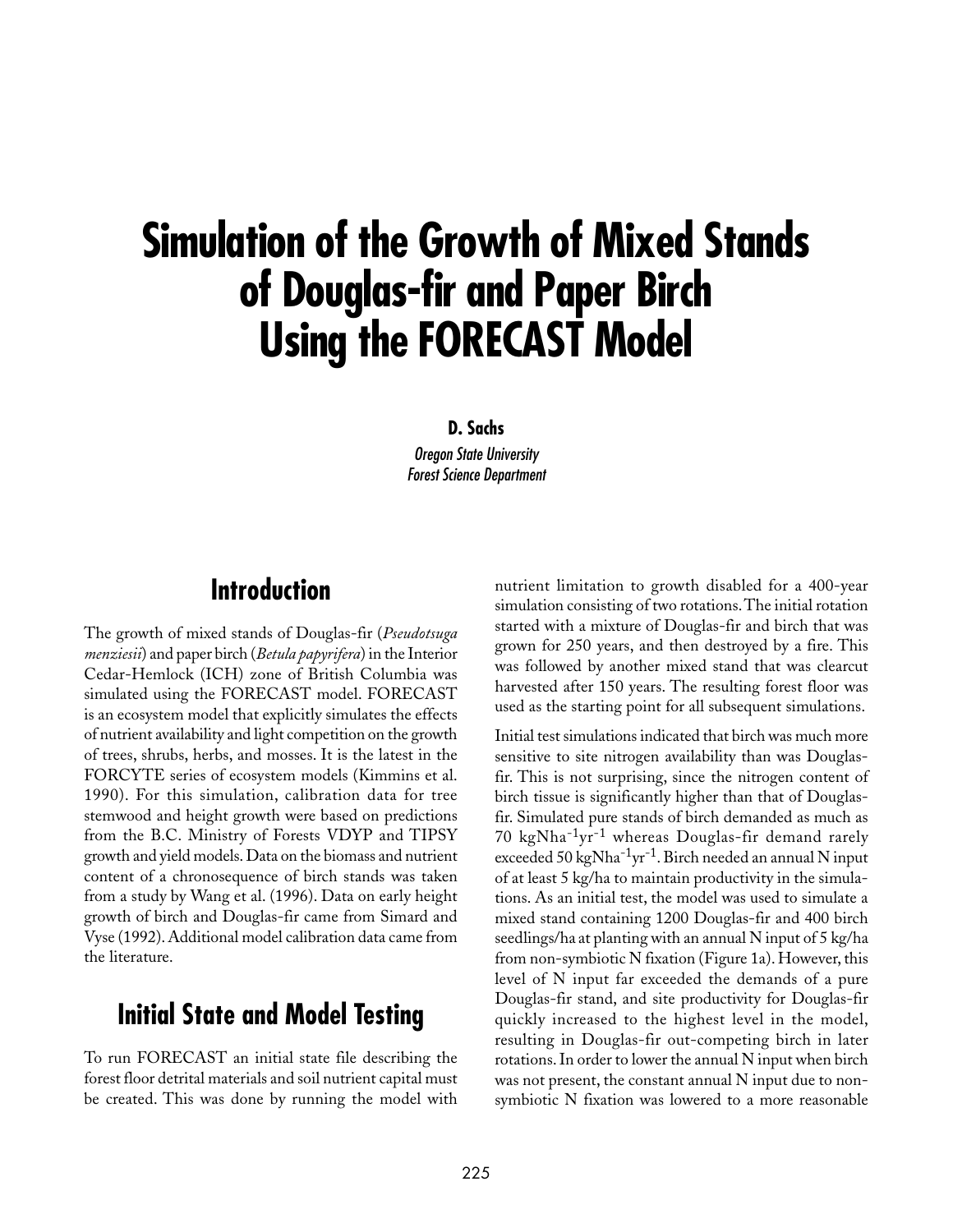1.5 kg/ha. In addition, symbiotic N fixation of approximately 5 kgNha<sup>-1</sup>yr<sup>-1</sup> was simulated for birch, based on initial laboratory data from Simard, Lee, and Perry (in progress). In FORECAST, symbiotic N fixation is dependent on the total leaf biomass of the N-fixing species. Thus stands of Douglas-fir do not receive excessive N inputs when birch is present at low levels or absent entirely. As the amount of birch in a stand increases, the annual input of N increases. As a result, the simulated mixture grows more consistently in later rotations (Figure 1b). This N input scenario was used in the subsequent management simulations.



Figure 1. The same mixture simulation under two assumptions concerning nitrogen fixation: a) constant nitrogen input of 5 kgha<sup>-1</sup>yr<sup>-1</sup> due to non-symbiotic fixation; and b) nitrogen inputs of  $1.5 \text{ kgha}^{-1}\text{yr}^{-1}$  from non-symbiotic fixation + approximately 5 kgha<sup>-1</sup>yr<sup>-1</sup> from symbiotic fixation associated with birch roots.

## **Management Simulations**

A series of management simulations of pure stands and mixtures of different initial planting densities of Douglasfir and birch was simulated. Each simulation consisted of four consecutive 100-year rotations. Each rotation ended with a clearcut harvest and replanting of the mixture. The first two scenarios simulated pure stands of birch and Douglas-fir (Figure 2). Birch showed a very slight decline in predicted yield in the last two rotations. Douglas-fir showed a greater decline in yield over four rotations. Birch dominated the mixed stands in all but the 200 birch:1400 Douglas-fir simulation (Figure 3). Total cumulative yield for the four rotations was approximately equal for all combinations containing birch (Figure 4). The pure Douglas-fir stands had the lowest predicted yield (Figure␣ 4). The 400 birch:1200 Douglas-fir mixture was



Figure 2. Predicted stemwood biomass produced growing each species separately.

**Stem biomass (Mg/ha)**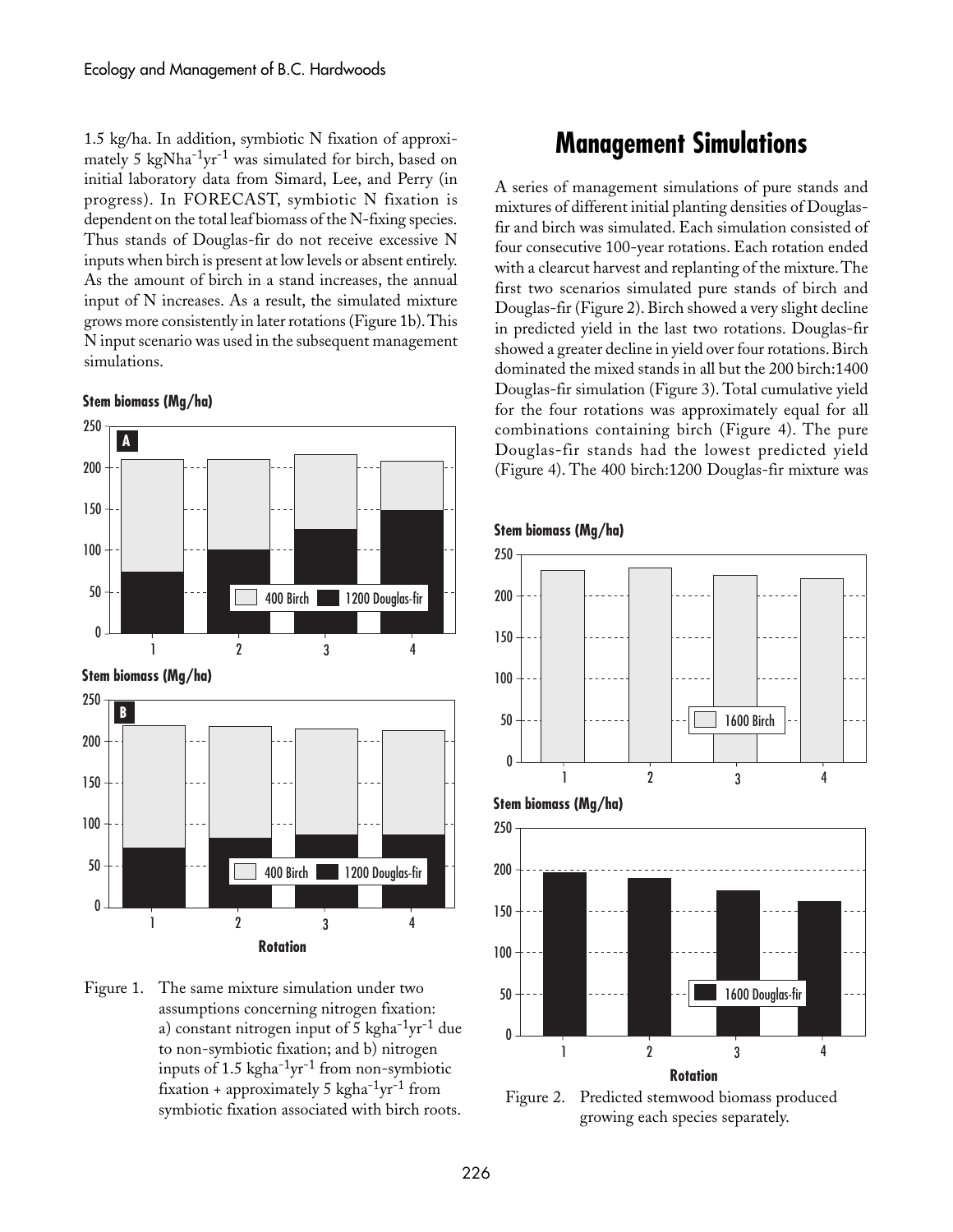extended for an additional 400 years to examine extreme long-term trends (Figure 5). Douglas-fir yields increased slightly each rotation and appeared to plateau in rotations 7 and 8. Total yield remained stable for 800 years.

#### **Stem biomass (Mg/ha)**



**Stem biomass (Mg/ha)**



**Stem biomass (Mg/ha)**



Figure 3. Stemwood biomass produced growing species in combination.

# **Discussion**

The model indicates that birch stands require an average annual N input of at least 6–7 kg/ha to maintain productivity. This is not unreasonable given preliminary laboratory evidence that the rhizospheres of birch seedlings support a high level of associative N-fixing bacteria. FORECAST appears to overpredict birch yield in mixed stands. This probably occurs because the model does not simulate

**Total stem biomass four 4 rotations(Mg/ha)**



Figure 4. Predicted cumulative yield for four consecutive 100-year rotations of pure and mixed stands of birch and Douglas-fir.

#### **Stem biomass (Mg/ha)**



Figure 5. Predicted stemwood biomass produced growing species in combination for eight rotations.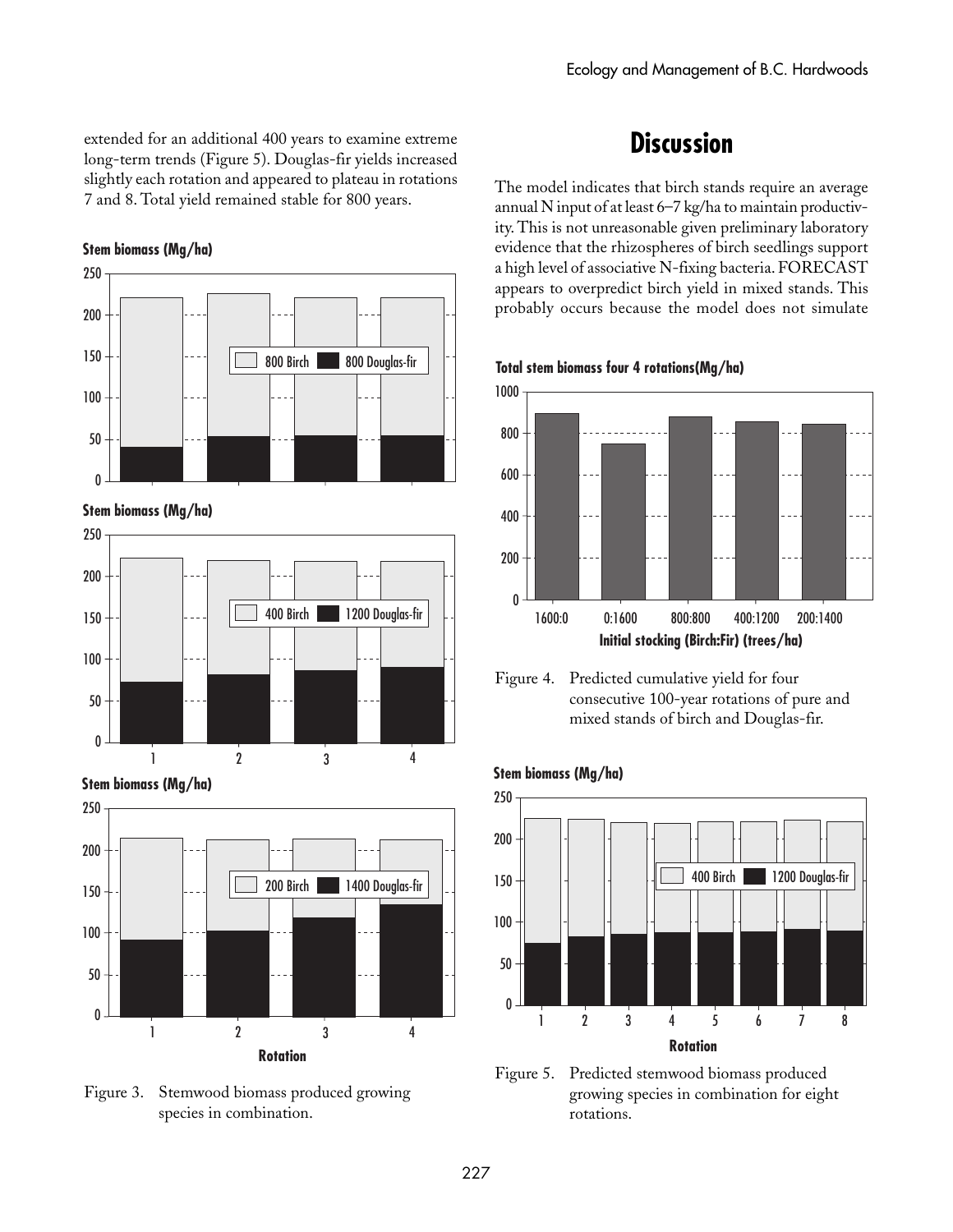individual tree canopies. Instead, all foliage of a species is simulated as an opaque blanket covering a unit area. The opaque blankets of each tree species interact to compete for light. In reality, trees grow in patches. This is especially true in the ICH where root disease is common. In order to more accurately simulate the growth of these mixed stands there must be some spatial representation of individual tree canopies or at least patches of trees. Aside from the simulation of light competition, the other main problem with this version of FORECAST is that nitrogen is considered to be the only other factor limiting tree growth. In reality, soil moisture is important, with birch being a much stronger competitor on the moist ICH sites (Simard and Vyse 1992). Other nutrients may also be limiting, as evidenced by the high cation levels in birch foliage. However, despite these shortcomings, the model does indicate that mixed stands could be feasible and may offer higher long-term yields of fibre than do pure stands of Douglas-fir.

# **Literature Cited**

- Kimmins, J.P., K.A. Scoullar, and M.J. Apps. 1990. FORCYTE-11 user's manual for the benchmark version. For. Can., North. For. Cent., Edmonton, Alta. Proj. Rep. ENFOR Project P-370. 294 p.
- Simard, S. and A. Vyse. 1992. Ecology and management of paper birch and black cottonwood in southern British Columbia. B.C. Min. For. Land Manage. Rep. No. 75.
- Wang, J., A.L. Zhong, S.W. Simard, M. Tsze, and J.P. Kimmins. 1996. Aboveground biomass and nutrient accumulation in age sequences of paper birch *(Betula papyrifera*) in the Interior Cedar-Hemlock Zone, British Columbia. These proceedings.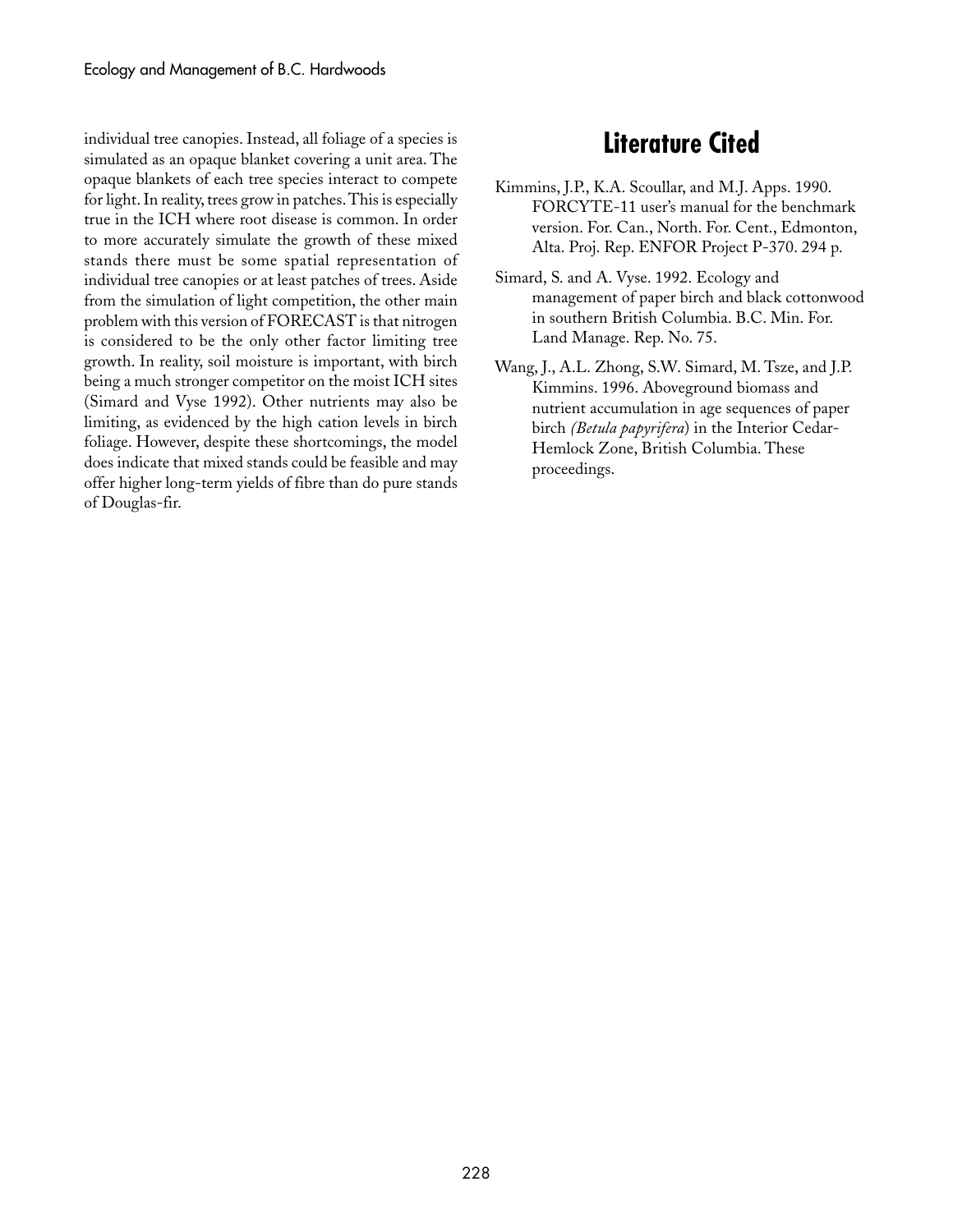# **Site Preparation and Hardwood Regeneration**

**P.R.W. Sanders** UBC Malcolm Knapp Research Forest

**C.A. Power** UBC Malcolm Knapp Research Forest

**R.A.E. Walker** UBC Malcolm Knapp Research Forest

**C. Trethewey** UBC Alex Fraser Research Forest

## **Introduction**

The optimal seedbed conditions for regeneration of many hardwood species are not well known. It is likely that regeneration of hardwoods on logged areas differs according to the form of site preparation used. Three broadly similar areas exist in the forest, which were all cut at the same time; one was slash burned, one scarified, and the last planted with no treatment. Research into the species, density, and vigour of hardwoods that have regenerated on all these sites will have significant management implications.

The three sites are quite uniform as regards aspect, elevation, slope, and seed source. Two were planted in 1986, one in 1987. The approximate sizes are: burned block 1 ha; scarified block 2 ha; untreated block 0.5 ha. All have road edges, so access is straightforward. The sites have not been cleaned or thinned post planting.

### **Other Ideas**

Two compatible and accessible areas exist that can be used for studies comparing hardwood colonization on burned and unburned sites. Due to their topography and size, a number of ecosystem units are represented. Harvesting in both areas was done in 1982 and 1984, with burning done the next year, followed by planting with Douglas-fir. The burned sites cover a total of 22 ha, while the unburned sites are 12 ha in total.

# **Hardwoods for Site Enhancement**

Research into the effects of hardwoods on site quality, and their influence on other species are possible here. Many suitable areas are well established.

Many areas of cutbanks on forest roads and other degraded sites are initially colonized by alder. Soils are stabilized and enriched, thus enabling conifers to regenerate with time. The mechanisms of this process are not fully understood; research is required for example into rooting patterns, soil changes, and the microclimates created by the hardwoods as they 'reclaim' a site.

Little is known about above- and below-ground interactions, effects on volume production through competition at different percentage mixtures, and hardwood potential as nurse species.

Other areas of interest might include:

- Changes in vigour over time (due to site enhancement by hardwoods)
- Successional processes from pure hardwood to hardwood conifer mixtures.
- Comparative studies between natural processes due to the presence of hardwoods versus application of fertilizers and other soil enhancers.
- Investigation of the nutrient balance during 'reclamation'.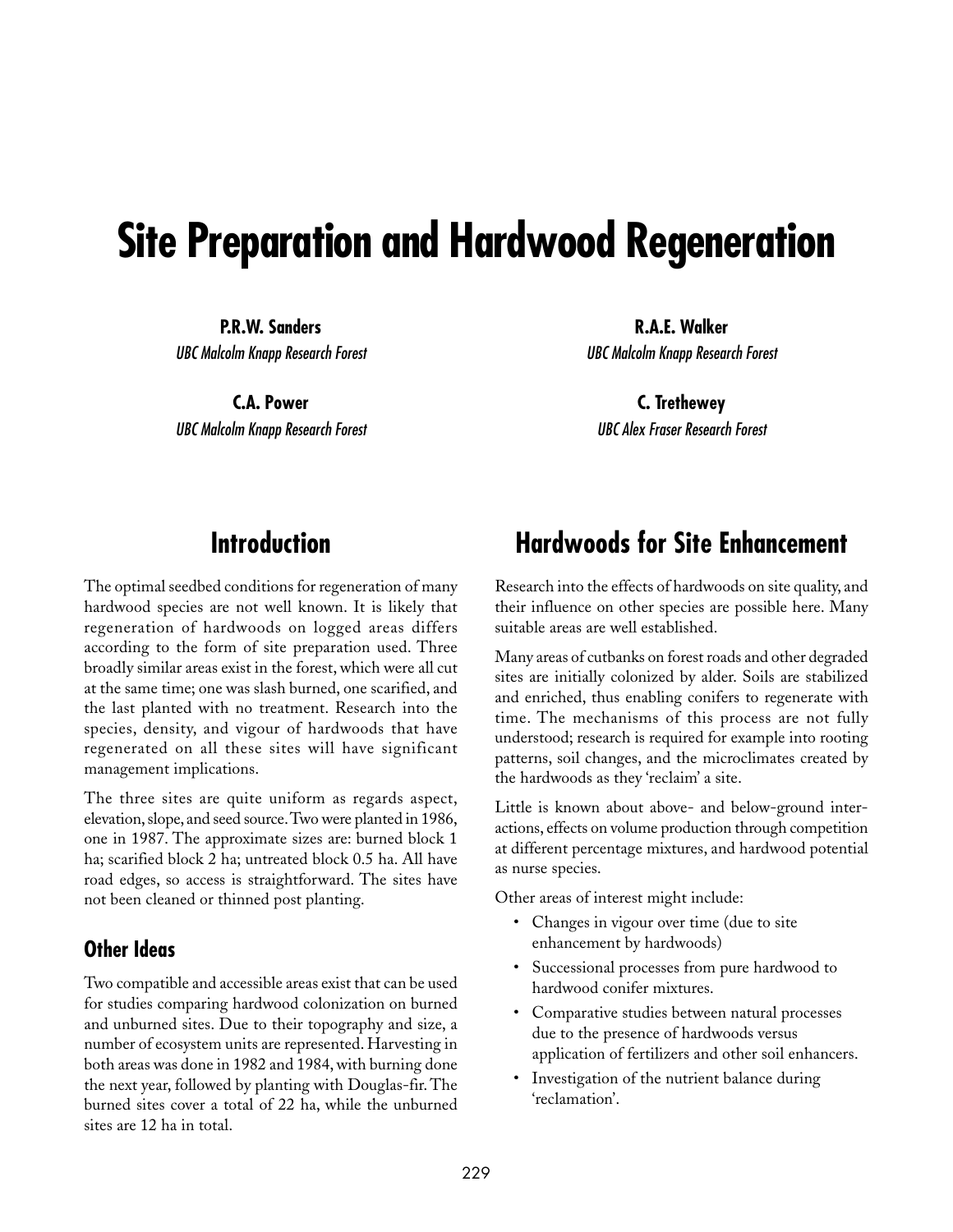# **Chemically Controlling Growth**

Through the use of stem injection techniques, it is possible to partially kill trees; either killing selected branches, or from a certain height upwards.

These methods may be useful in the management of water courses, by increasing leaf fall and resulting water nutrient levels, while keeping the trees alive to stabilize banks and produce new growth for future treatment. Improvement of air circulation and sunlight through this type of thinning may increase the productivity of streams or soils that were previously subjected to heavy shading and cool temperatures. Slow thinning of nurse crops could also be studied.

Many kilometres of creeks, most Class B with resident trout populations, are found in the research forest. Streamside vegetation includes alder of varying ages and densities, as well as areas dominated by willow, cottonwood, bigleaf maple or conifers. Many are accessible year round and near roads. Stands of natural and planted hardwoods, some with understory conifers, are available for further studies. The main areas on which little is known are:

- assessment of detritus input to streamwater under varying levels of 'top kill' due to chemical treatment;
- the effect on water flora and fauna of increased water temperature and nutrient levels; and
- residual levels of herbicide in detritus input as a result of chemically controlled growth.

# **Pure Hardwood Stands**

Research is needed on important management issues, such as the harvesting of hardwood stands and the resulting timber characteristics under different growing conditions. There are many sites, some of which are described below. Also, there is room for the establishment of provenance trials, and investigation of the cultivation of hardwoods which presently is not well understood. Thinned and pruned hardwood areas have been established, particularly in red alder, and more sites and species trials are planned in the near future.

### **Site 1**

#### **Provenance trials of red alder**

These trials were established in 1976. Provenances were established in a randomized Latin square plot arrangement. They were thinned in recent years and remeasured in 1987 and 1992.

### **Site 2**

#### **Pure birch plots**

Transplanted white birch (*Betula papyrifera*) were established at a regular spacing on a 0.25 ha plot in 1977. This plot is located on a high site (Foamflower-Swordfernwestern redcedar association) in the Coastal Western Hemlock, Drier Maritime subzone.

### **Site 3**

#### **Nelder plots**

Two Nelder plots (circular design spacing trails) were established with red alder on a high site in 1977. Growth patterns and yield at various spacings and rectangularities are of particular interest here. The trials were measured in 1983 and 1992.

# **Hardwood-conifer Mixes**

A number of sites with potential for research on mixed stands exist in the forest, some of which are outlined below. These sites could be used for spacing trials, growth and yield investigation, soil nutrient studies, and wildlife interaction research.

### **Site 1**

#### **Douglas-fir-birch mixture**

This 25-ha area was harvested in 1982, broadcast slashburned in 1983 and planted with Douglas-fir in 1984. Over a 3- to 5-year period, white birch regenerated naturally throughout the site. The entire site is now fully stocked with both species. In the near future it is planned to thin the area in blocks of varying proportions of the two species, followed by the establishment of permanent sample plots for further study.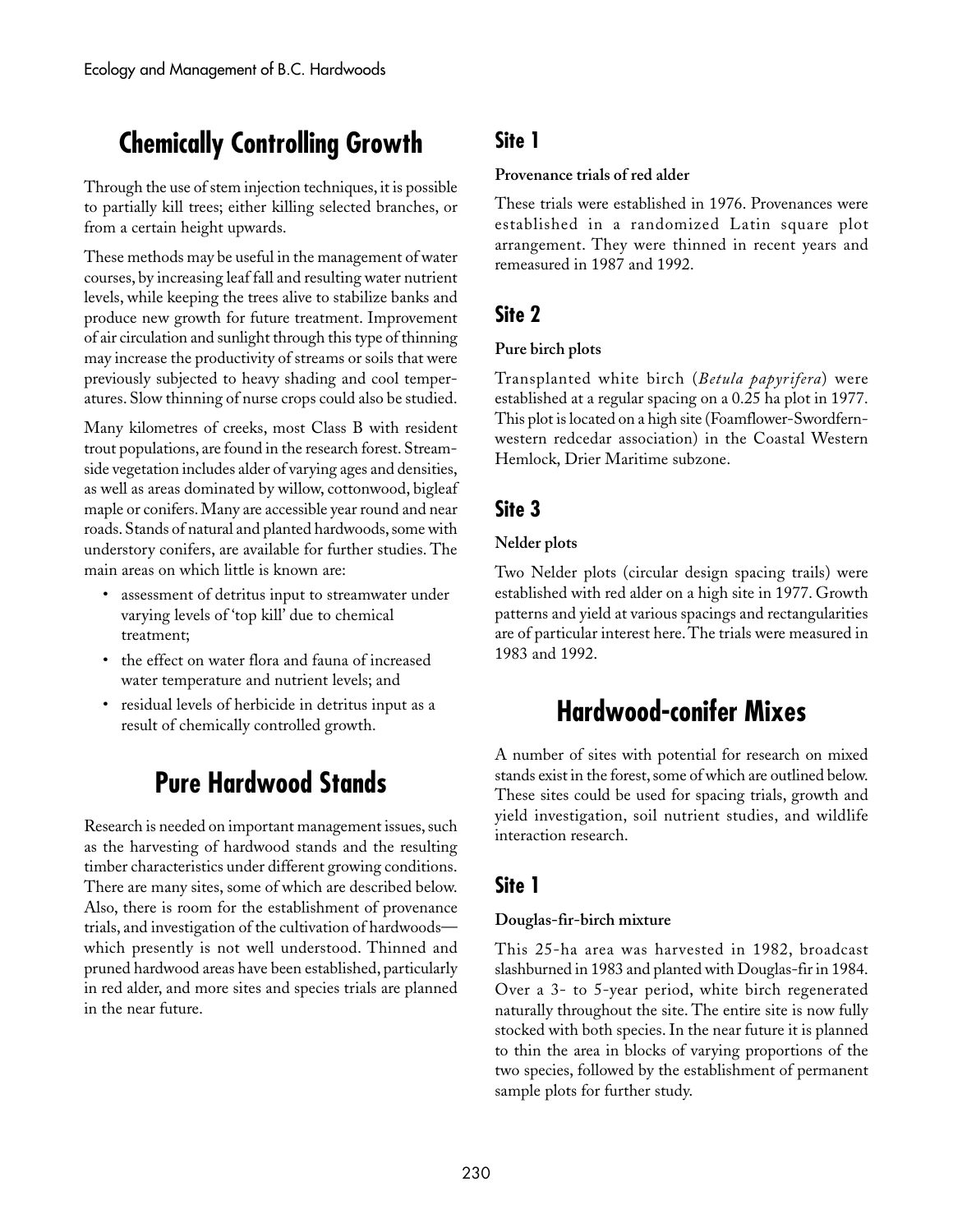### **Site 2**

#### **Sludge application**

Digested sewage sludge from GVRD treatment plants has been applied in several plots in the Malcolm Knapp Research Forest. Two plots are established in red alder/ Sitka spruce mixtures, one a 13-year-old and the other a 4-year-old stand.

### **Other Sites**

- Western redcedar/cottonwood, interplanted in 1986 on an intensively prepared, high-site plot.
- Douglas-fir/alder established in 1986 in alternating rows on 2 ha of totally cleared, highsite land.
- Alder with western redcedar understory, both thinned and unthinned.

# **Hardwood Management in Riparian Zones**

Hardwoods, either pure or in mixtures, may have numerous beneficial effects in riparian zones. Nutrient cycling, groundwater purification, streambank stability, and fish habitat are all related to the riparian vegetation. Management techniques to enhance or retain these values are not fully understood at present, and are lacking in scientific basis. Numerous alternative management regimes need to be compared in controlled studies.

### **Site 1**

### **East Creek**

Stream flow and chemistry data have been collected here since 1979, providing an unsurpassed data base from which to launch further research. This class B stream has also been subjected to various site treatments, including harvest, total site clearing, and establishment of a predominantly hardwood riparian vegetation. A 500 m section has been thinned and underplanted in varying blocks. Fish populations were assessed at various times throughout the 1970s and 1980s. Stream morphology has also been documented in this and other creeks.

### **Site 2**

### **Road A10**

A shorter, upstream section of East Creek was subjected to a different set of treatments in the late 1950s, and provides an older riparian vegetation with a higher proportion of conifers.

### **Site 3**

### **Donegani Creek**

A 200 m section of this Class B creek was harvested, along one side only, in early 1993. Studies of natural or cultivated riparian vegetation are possible, including comparison with untreated sections.

# **Hardwood Suppression**

Many of the areas that are clearcut and replanted with coniferous crop trees on the Gavin Lake block of the forest are vigorously recolonized with hardwood tree species such as aspen and cottonwood. These competing deciduous species typically occur in clumps that are dispersed throughout a treatment area and are controlled by manual brushing methods. Research about alternative methods of suppressing clumps of competing deciduous tree vegetation would be useful.

Research efforts could be directed towards comparisons between the cost and efficiency of different methods of growth suppression (e.g., manual, chemical). Interests might also include the effects of various methods and intensities of suppression on surrounding vegetation species composition and crop tree growth response. Several sites are available for research into different methods of hardwood vegetation suppression, two of which are listed below.

## **1. Opening 351**

Approximately 70 ha of a 10-year-old mixed coniferous plantation near Fire Lake on the Gavin Lake block of the forest is currently not considered free growing due to patches of competing aspen. This site is located beside a road that has easy two-wheel-drive access during the snowfree months of the year.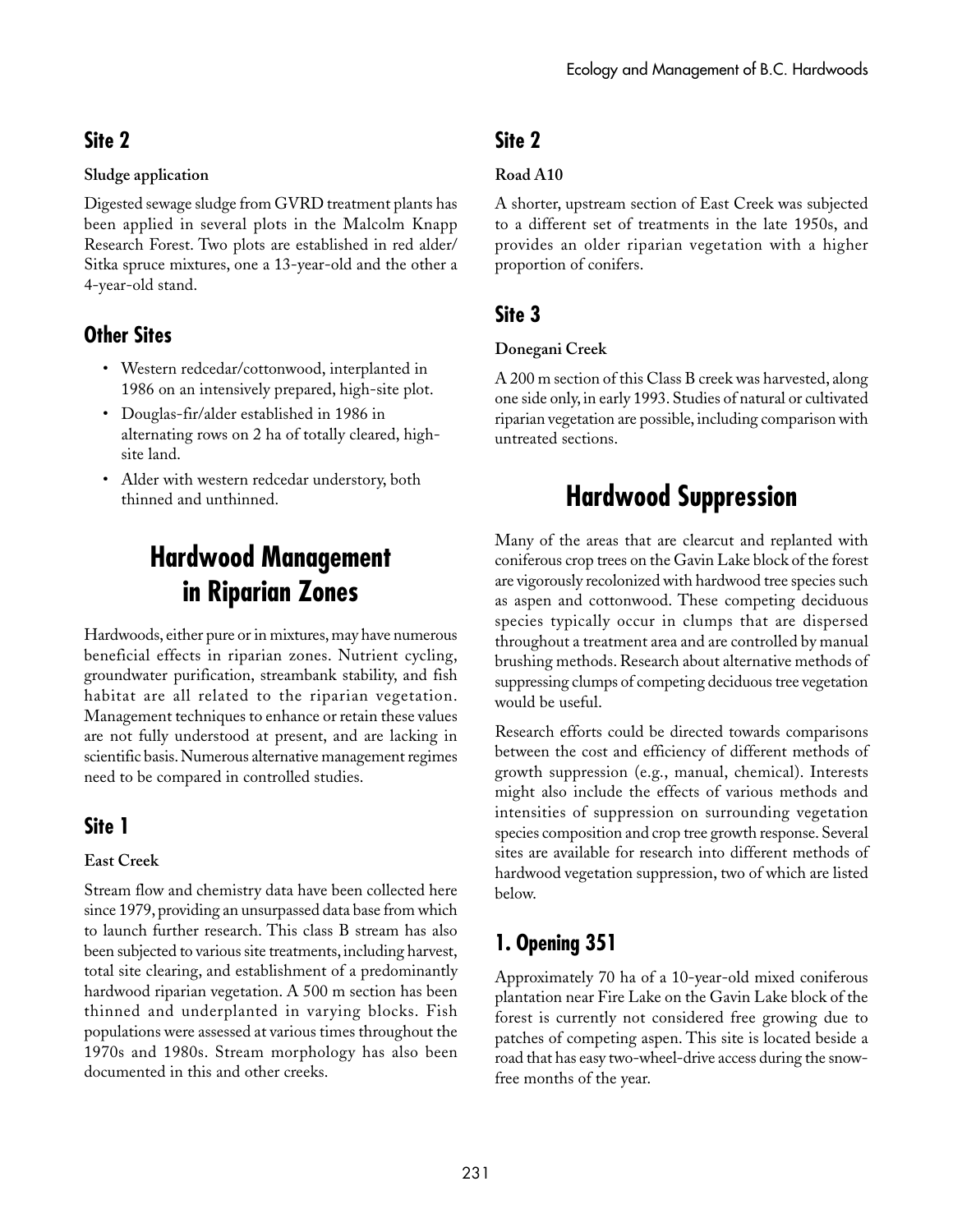### **2. Opening 367**

Another potential research site, also on the Gavin Lake block, is a 7 ha block between Choate and Timothy lakes that was logged in 1993. Vigorous patches of aspen recolonization are expected on this block. This site is located alongside a road that would require four wheel drive access during wet and winter months.

# **Cultivation**

### **Nurse Crop Tree Densities**

Hardwoods are currently being used and established on some sites in the forest as nurse crop species. Information is lacking about optimum nurse tree densities required to provide adequate cover for shade-requiring species without inhibiting crop tree growth through light competition.

#### **1. Opening 343**

On the slopes of Beaver Valley, in the SBS dw1/01 BGC zone, 3.3 ha of a 30–35-year-old aspen stand was underplanted in 1992 with Douglas-fir. Due to a heavy layer of underbrush, the block was screefed prior to planting. Roughly 100 ha of similar unplanted aspen forest is available for researching optimum nurse tree densities. Overstory densities could be manipulated and the resulting light levels and crop-tree growth monitored.

### **Stand Tending**

Stand-tending guidelines for the production of hardwoods in either pure or mixed stands are lacking. Several sites with a main component of hardwood species are available for research in this area. Areas of interest could include developing stocking standards and a suitable free-growing definition for hardwoods or coniferous species planted under hardwoods.

#### **1. Opening 22**

On the Knife Creek block, 150 ha of a layered Douglasfir stand was manually brushed in 1991. Prior to that, 60% of the total stems were aspen, ranging from 5 to 30 years old. Three 1 ha controls were left untreated and could now be spaced to different densities. The effect of not suppressing hardwood growth on coniferous crop tree growth could also be assessed. A four-wheel-drive vehicle is required to access this block in spring and winter.

### **2. Opening 20**

There is a 2.3 ha area in this opening, also on the Knife Creek block of the forest, which is part of an old burn. It is satisfactorily stocked with layered Douglas-fir and lodgepole pine, and is scheduled for juvenile spacing. 70% of the stems on this site are aspen, which will also be spaced. Opportunities exist for research into mixed stand tending here.

# **Site Productivity**

Many opportunities for research into the effect of deciduous tree cover on soil nutrient cycling and subsequent site productivity exist in the research forest. A gradient of sites from pure hardwood, through a variety of percentage mixes, to pure coniferous can be made available to investigate and compare some of the following areas:

- soil nutrient cycling, capital and availability;
- site productivity—tree growth and volume; and
- cost analysis of mixedwood versus coniferous wood products.

Site productivity could be assessed in comparative trails of different cultivation and stand-tending regimes. These could be established in young stands at the juvenile spacing stage or through planting. Long-term benefits of such trials could include models for predicting mixedwood and pure stand growth and yield. In combination with individual tree growth data, product yields can be determined and costs of various regimes can be analyzed.

# **Biodiversity**

As with site productivity, sites can be made available to study stand-level biodiversity in pure and mixedwood forests. Some areas of interest might include:

- flora and fauna inventories
- soil biodiversity
- types and distribution of wildlife habitat and use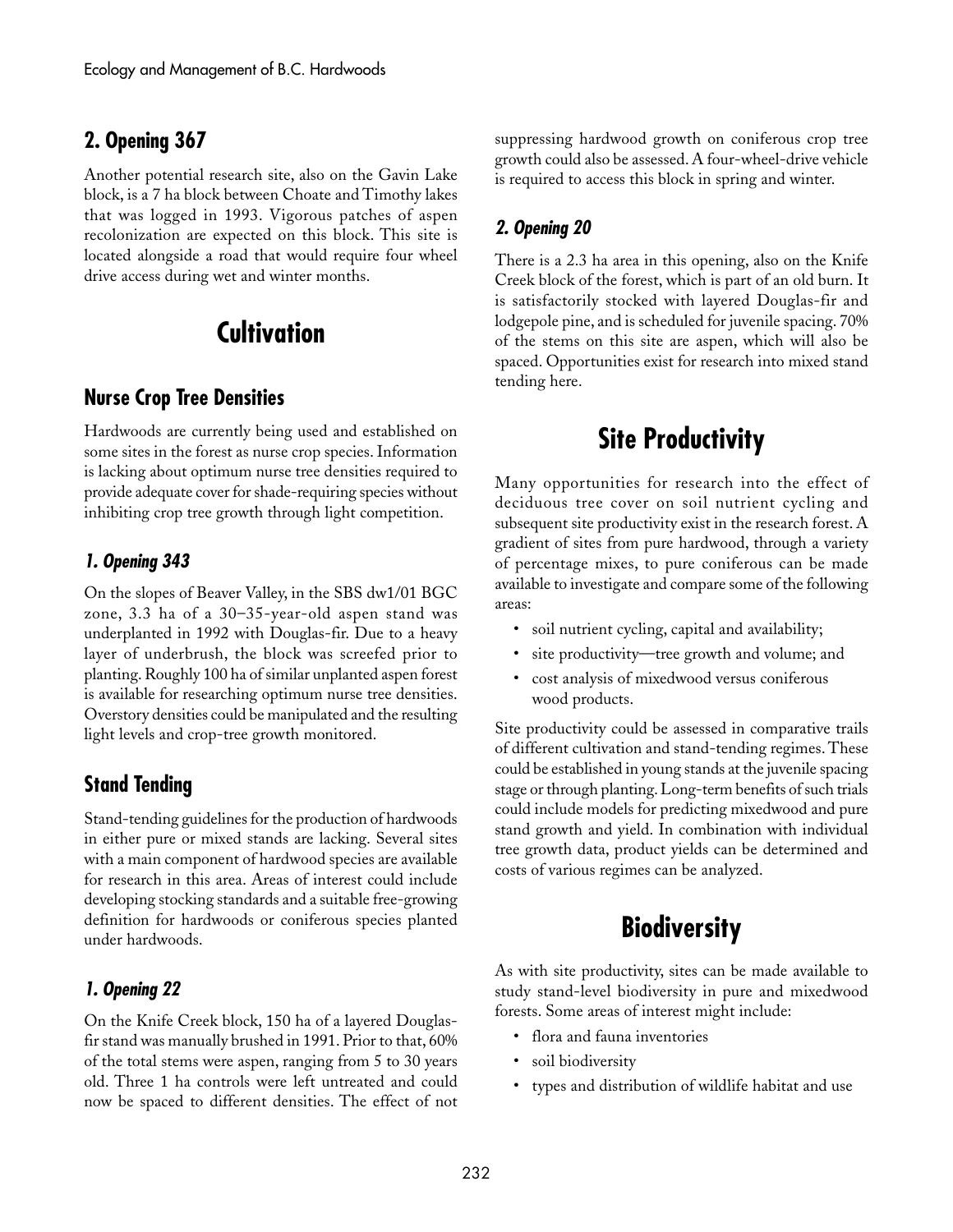• comparative genetic studies in different provenances/gene pods.

### **1. Openings 320, 321, 322**

Three sites are available in the ICHmk3/01 biogeoclimatic zone, where cottonwood has been planted as a nurse crop for interior spruce. The intent is that the cottonwood will provide side shade to the spruce trees to lower the incidence of attack by spruce terminal weevil. At each of these sites, pure spruce and mixed spruce/pine plantation controls exist.

### **2. Wildlife diversity**

A study of the effects of brushing and weeding (manual and herbicide) and juvenile spacing on small mammals and birds was conducted on the Gavin Lake block of the forest and in surrounding areas in 1988. The study sites are plantations of Douglas-fir between 15 and 25 years old. Brush species at the time of treatment included willow and paper birch. A comprehensive database on species abundance and diversity is available for these sites. Further study could occur 5 years post-treatment to assess how diversity has changed over time.

# **Cultivation**

Little information is available about artificial regeneration of hardwoods. Sites can be made available in the forest for study in this area. Research could provide information about the following:

- seed collection, stratification, and germination;
- methods of establishment and cultivationvegetative production; strategies, direct seeding, planting (seedlings and whips);
- stock type comparison trials for various hardwood species; and
- growth rates and biomass production.

### **Re-invasion**

Understanding the types of recruitment (seed, root suckers, layering, etc.) that lead to hardwood regeneration is helpful in planning activities in both the suppression and cultivation of hardwoods. Monitoring the re-invasion of hardwood species into blocks where these species have been eradicated, prior to coniferous plantation establishment, can provide us with some of this information.

### **1. Openings 361 and 358**

These two sites are on the Gavin Lake block and are 6.3 and 4.6 ha, respectively, that were rehabilitated in 1992 with a cat and brushblade. All deciduous species (mainly aspen, alder, and cottonwood) were removed and piled on site. They were planted with interior spruce and lodgepole pine in the spring of 1993. The two replicates are within 5 km of each other and require four-wheel-drive vehicle access during the winter and wet months.

# **Mixedwood Free Growing Guidelines**

The B.C. Ministry of Forests is currently updating and modifying existing free-growing guidelines. New guidelines need to be flexible enough to allow the implementation of forest management objectives such as mixedwood stand cultivation. For example, in situations where coniferous trees are underplanted in deciduous stands, the existing free-growing guidelines will need to be modified.

Sites can be made available in mixed stands for study in areas such as:

- Stocking densities.
- Light/growth relationships.
- Photosynthetically active radiation (PAR) under different species canopies.
- Regeneration performance assessments (RPAs).
- Acceptable crop tree characteristics for hardwoods not currently defined,for silviculture surveys.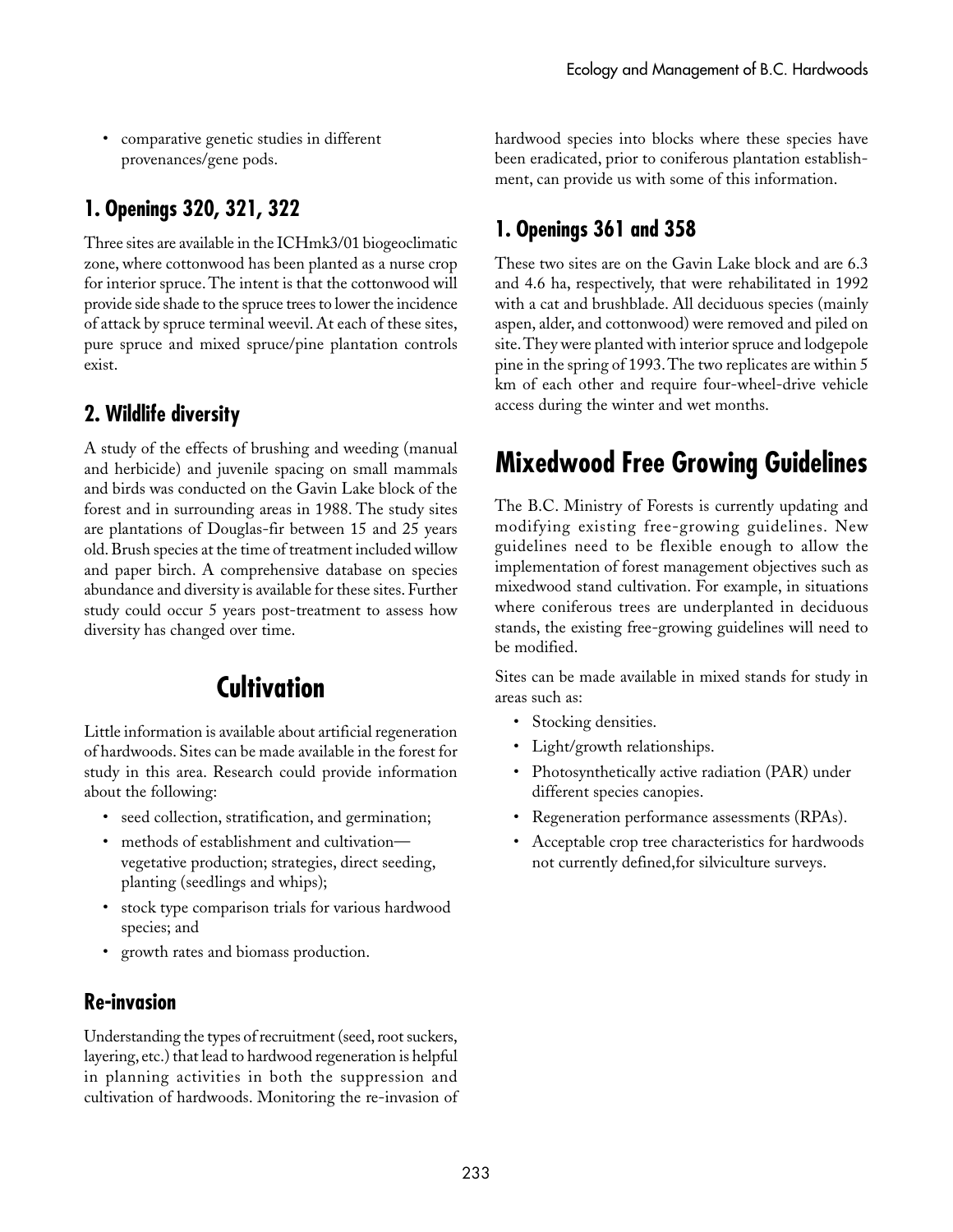# **Vine Maple Gaps in Conifer Forests: Implications for Forest and Wildlife Management**

#### **Sari C. Saunders**

Simon Fraser University School of Resource and Environmental Management Forestry and Forest Ecology Research Group

**Rachel A. McGhee**

Simon Fraser University School of Resource and Environmental Management Forestry and Forest Ecology Research Group

#### **Marilyn Fuchs**

University of British Columbia Department of Forest Sciences Centre for Applied Conservation Biology

#### **Dr. Ken P. Lertzman**

Simon Fraser University School of Resource and Environmental Management Forestry and Forest Ecology Research Group

Unmanaged forests are characteristically heterogeneous. Forest management practices frequently reduce structural and spatial heterogeneity by eliminating hardwoods and creating stands of relatively uniform tree size and spacing. Vine maple (*Acer circinatum*) is a common hardwood of southwestern British Columbia and the American Pacific Northwest. This species can be found in forests of all ages and frequently occupies canopy openings ("gaps") where it may exclude conifers. Such canopy gaps have been shown to be areas of diverse, concentrated resources for a wide variety of plants and animals in many forest types. The demography of vine maple in canopy openings of mature, second-growth Douglas-fir/western hemlock is being studied to assess its role in forest vegetation dynamics and biodiversity.

It is hypothesized that some vine maple gaps originate at the time of stand establishment and persist throughout forest succession. Vine maples would thus maintain "priority gaps" of heterogeneous, deciduous vegetation within the conifer forest, as a result of early establishment after stand disturbance and rapid growth of the vine maples relative to that of adjacent conifers. If this were true, we would expect that 1) stems within a vine maple clone

exhibit a range of ages, 2) a gap size threshold exists below which vine maples are not viable, and 3) vine maples exclude growth of conifer seedlings in gaps.

The demography of vine maples was studied along transects in second-growth forests of the Seymour Watershed, Greater Vancouver Water District. Diameter, growth rate, growth form, and leaf geometry were measured for all stems in a clone. A subset of clones within the stand was selected for core analysis. The vegetation and light characteristics of the vine maple plots and paired closed canopy plots were measured to determine which aspects of the forest environment are most divergent between vine maple nodes and the adjacent conifer forest environment.

Preliminary analyses indicate that new vine maple clones, and stems within a clone, are recruited throughout time as second-growth forests develop to maturity. Individual clones exhibit three characteristic stem size distributions. Stem age is significantly, linearly related to diameter in this population  $(r^2=0.60, n=136, F=291.79, p<0.001)$ , suggesting that age distributions within clones follow these patterns. Viability of vine maple clones appears to be weakly related to simple measures of gap size  $(r^2=0.12)$ , n=24, F=4.05, p=0.056). One hundred and eighty degree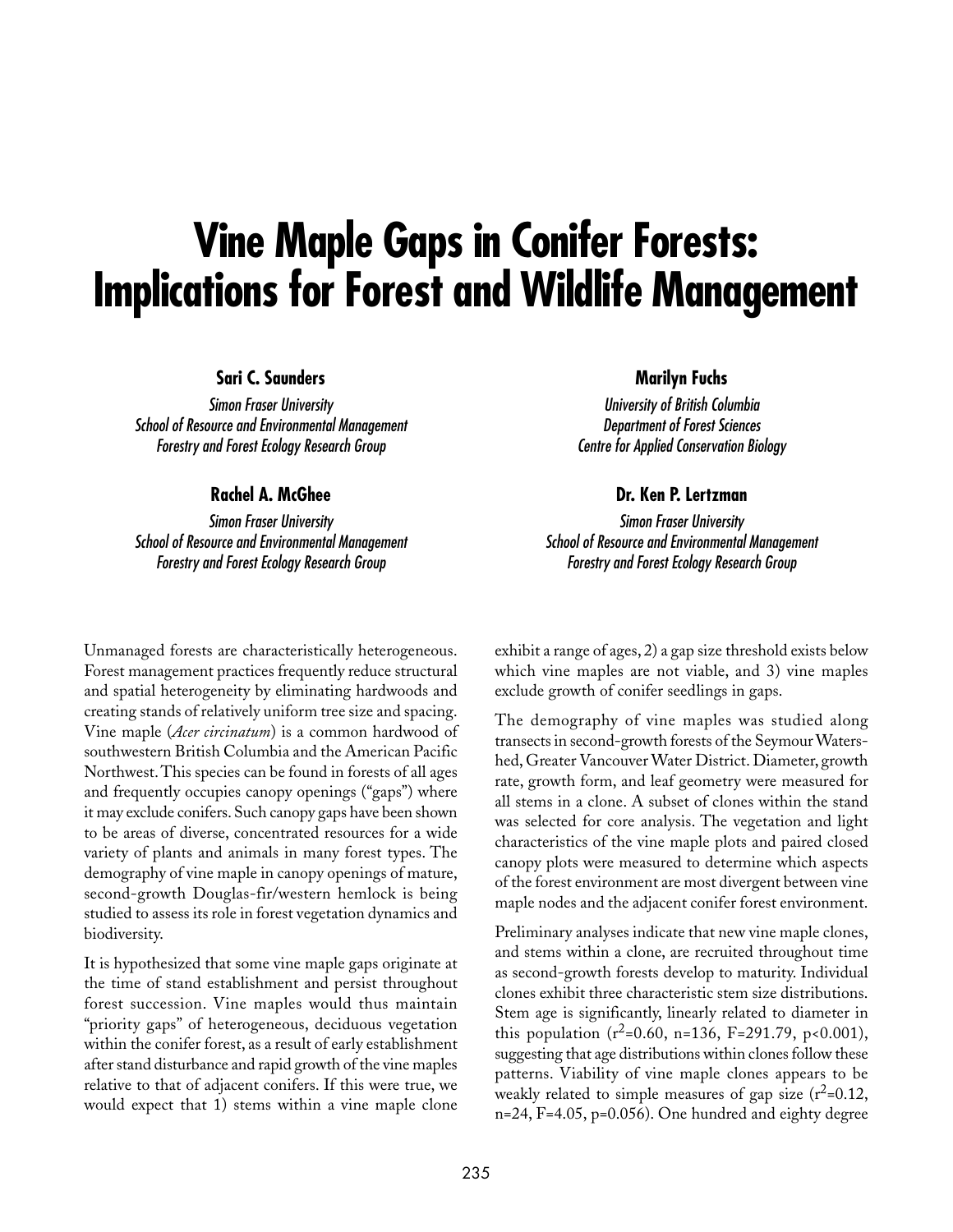canopy photographs are being analyzed to study canopy structure, and to determine the influence of more complex measures of gap size, such as percentage open sky and available photosynthetic photon flux density (PPFD), on persistence of vine maple clones. The number of conifer seedlings did not differ between vine maple and closed canopy vegetation plots (Mann-Whitney U test, p>0.1). However, a minority of saplings in vine maple plots occur under the vine maple foliage (mean percentage under vine maple=11.6, sd=21.2). The saplings are primarily restricted to edges of vine maple gaps. The canopy photos are being used to further investigate light environments for conifer seedling growth under vine maple and coniferous canopies. Thus, initial results suggest an important role of vine maple in contributing to heterogeneity of vegetation structure and the dynamics of Douglas-fir/western hemlock stands.

The consequences of this vine maple induced heterogeneity for forest bird communities was examined. Birds were counted using 10-minute, fixed-radius point counts during the summers of 1992 and 1993, in the UBC Research Forest and Seymour Watershed. Mean number of individuals, mean number of species, maximum number of individuals, and maximum number of species were higher in vine maple plots than in closed canopy plots, excepting Seymour 1993. Of 24 bird species observed in censuses of vine maple gaps and closed canopy plots, 12 species showed an overall preference for vine maple gaps and five species preferred closed canopy areas, based on numbers of individuals seen in each plot type. The mean of the proportion of sightings that occurred in vine maple plots was 0.53. A proportion of 0.50 indicates no preference between plot types. The extremes of this preference distribution are biased towards those species for which we have relatively small sample sizes, and we are unable to determine whether these results are true indications of preference for one plot type over another or simply artifacts of limited sample size.

Vine maple gaps exhibited different vegetation profiles and a greater vertical diversity of foliage than the closed canopy plots (Mann-Whitney U test, p=0.002). The vine maple plots had greater percentage cover at lower levels of the canopy, and more species of vegetation at these heights (Mann-Whitney U tests, p<0.05). Preferential use of gap habitat by a subset of the avifauna may be due to higher productivity within gaps or the greater diversity of resources, such as insects or seeds, available in these areas. Pacific-slope Flycatchers (*Empidonax difficilis*, PSFl) and Winter Wrens (*Troglodytes troglodytes,* WiWr) showed the strongest association with vine maple plots, preferring this plot type in all four site/year combinations. These species may frequent areas with good aerial foraging opportunities (PSFl) and heavier vegetation for defensive cover at lower levels in the canopy (WiWr).

Recent management initiatives, such as the proposed Coastal and Interior Biodiversity Guidelines, stress the importance of maintaining ecological complexity in forests. Our initial results indicate that vine maples are persistent components of unmanaged forests and thus may represent an alternative stable state to the surrounding coniferous matrix. This study also emphasizes the significance of vine maples in particular, and potentially hardwoods in general, for maintaining diverse structure within conifer forests. The environments maintained by persistent patches of vine maple and associated vegetation are vital for supporting a diverse avian community in these second growth forests. Thus, it is necessary to design silvicultural practices that will create and maintain this heterogeneous foliage structure if we want to retain the entire complement of forest bird species. In the future, we hope to expand this study to investigate the importance of other hardwoods, such as cascara (*Rhamnus purshiana*) and broadleaf maple (*Acer macrophyllum*), for structure and biodiversity in second-growth stands.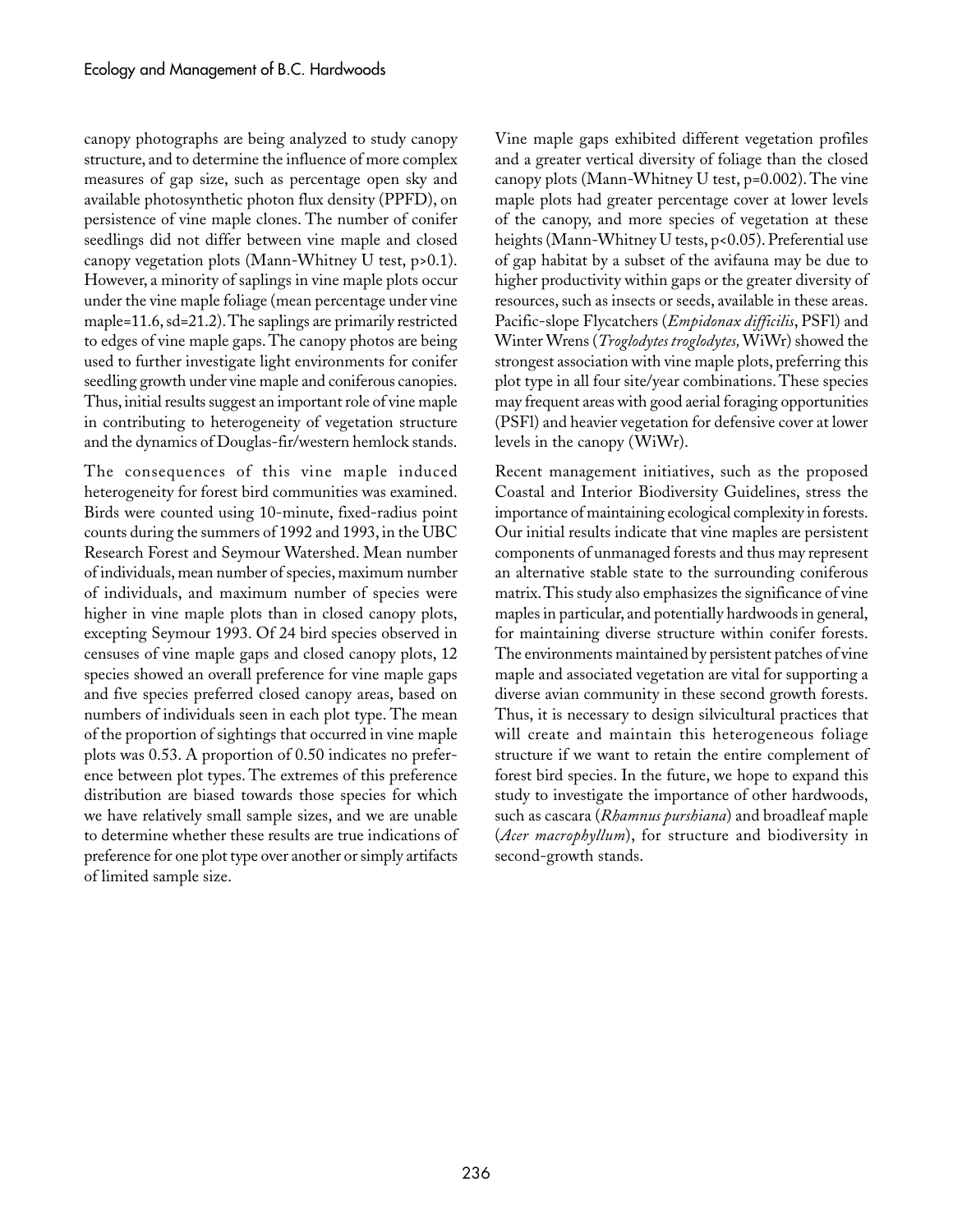# **A Greenhouse Method for Clonal Propagation of Aspen (Populus tremuloides)**

#### **B.R. Thomas**

University of Alberta Department of Forest Science

#### **S.E. Macdonald**

University of Alberta Department of Forest Science

## **Introduction**

Trembling aspen (*Populus tremuloides* Michaux) is an abundant species in the boreal forest (Russell and Honkala 1990) and is of increasing importance to the forest industry. As part of studies assessing genetic variation and plasticity in aspen, a technique was developed to propagate large numbers of aspen stecklings to look at both within- and among-clone variation. This poster was prompted by the interest expressed by silviculturalists working for a variety of forest companies in both Alberta and northeastern British Columbia. Many of these individuals were faced with mandates within their companies to produce many replicates of selected superior clones, but unfortunately had little or no success. This work was done at the University of Alberta in Edmonton in the spring and summer of 1992.

Trembling aspen is a clonal species that reproduces largely by vegetative means (Schier 1973, 1981), but, unlike balsam poplar (*Populus balsamifera* L.), it cannot be regenerated from dormant hardwood, softwood, or greenwood stem cuttings. However, the ability to artificially stimulate and exploit the sucker production after

"disturbance" of the parent stem provides an ideal means to mass produce large numbers of individual clones. In addition, shoots that arise from adventitious buds on the roots of the main tree(s) often remain connected for 25 years or more (Cook 1983), making it easy to identify the clonal origin of material when collecting roots for propagation.

### **Methods**

Aspen, like balsam poplar, is a dioecious species and therefore a particular clone will have either male or female flowers. Flowers emerge prior to bud burst when the sex of the clone can be determined by examining the individual flowers of a catkin. In Alberta, males appear to predominate in approximately a 4:1 or 5:1 ratio to females, (personal observation, 1992). The sex of the clone may only be of importance if a breeding program is planned for the future.

After the desired clones have been selected, roots must be collected. If collections are made in early spring before bud burst, damage to the roots will be minimized and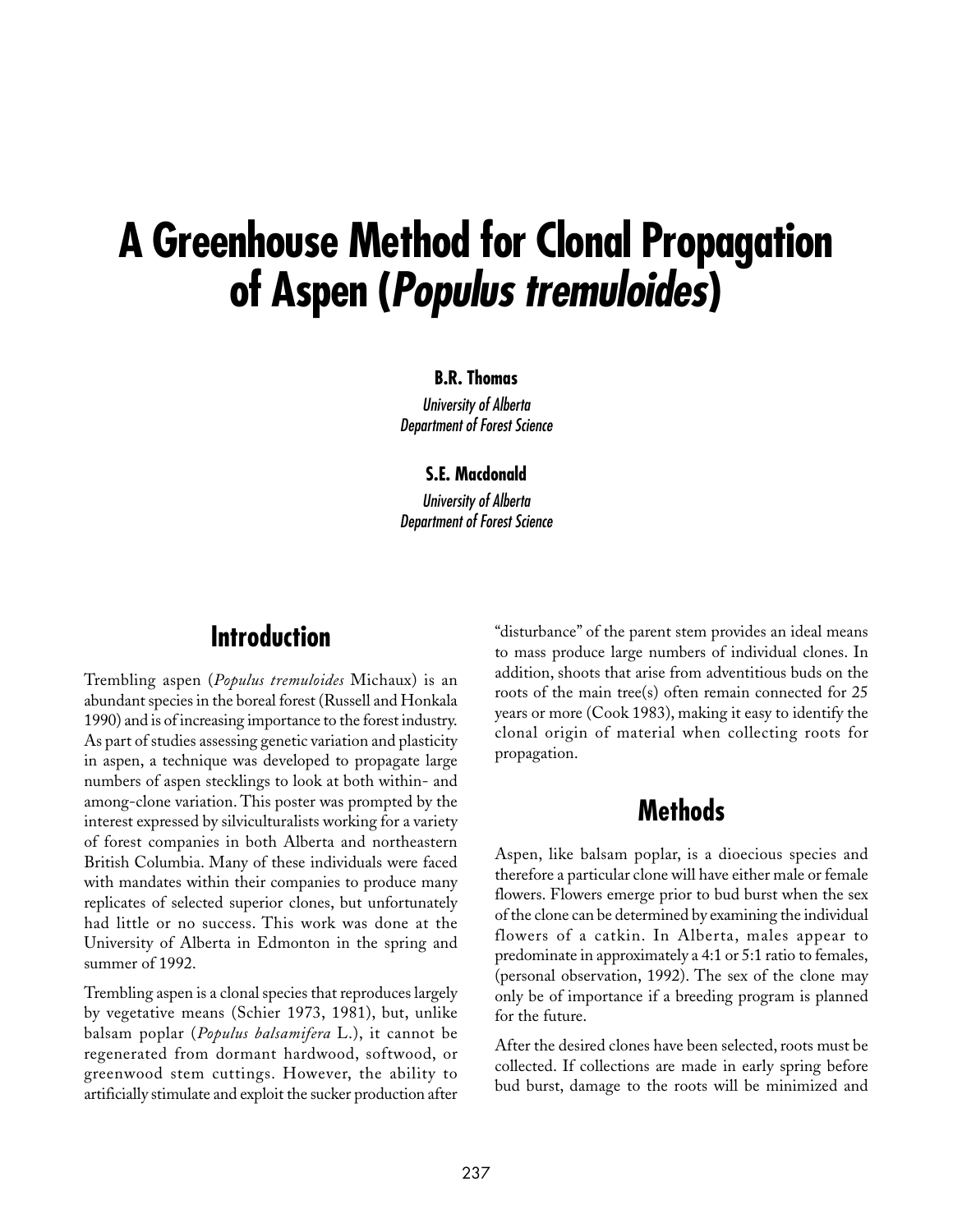propagation can commence immediately. If this is not possible, they can also be collected in the fall and kept frozen (-2°C) and dark over-winter. Roots can be held for several weeks at 1-2°C in the dark but may begin to mold after this time. The best roots for collection are 1–4 cm in diameter and can be clipped at the time of collection to the length of the propagation tray. Assuming that five roots will be planted per tray (50 cm lengths) and that five shoots will be produced per root section, then a minimum of 25 cuttings per tray can be expected. Although there is a fair amount of clonal variation in suckering, 51 of the 53 clones collected throughout Alberta produced significantly more than 25 shoots per tray. Always collect more clones than the final number desired for any planting scheme.

Prior to planting, wash roots and re-cut the ends. Use several sections lengthwise if they are too short to fill the length of the tray. Half-fill trays with horticultural vermiculite, place washed roots on top, and fill in the remainder of the tray with additional vermiculite. Drench the trays with a fungicide to prevent damping off of the new suckers and place in a 22°C greenhouse for best results. Shoots should begin to appear after a couple of weeks and continue to be produced for approximately 6 weeks. Fertilize with a one-half strength solution of 20-20-20 NPK fertilizer every 2 weeks.

When suckers have reached about 5 cm in height, begin taking cuttings. Using a sterilized scalpel (dip in a 10% bleach solution and rinse), cut the sucker from the root, remove the larger basal leaves, dip the end in a commercial rooting hormone, and place into pre-filled Spencer-Lemaire or styro-block containers. Metromix 190 or another propagation mixture can be used. Place a thin layer of 1 mm sand on the surface to reduce moisture loss and weed growth. Prior to planting, treat the mix with a fungicide drench.

To promote rooting of the cuttings, place them under high humidity and reduced light conditions to minimize water stress in the remaining leaves. A misting bench is ideal but an adequate set-up can be achieved with PVC piping, a roll of both polyethylene plastic and construction paper, and a misting nozzle on the end of a watering wand. The piping provides a frame around the new cuttings, the plastic provides a high humidity environment and the paper keeps the material from becoming too hot. Cuttings should be misted twice daily and a foliar fertilizer once per week should be used, being washed off after 1 hour. A minimum of 2 weeks is required from the time of the last cutting being placed into a tray before moving the rooted cuttings (stecklings) outside. They may need a few days of shading in order to adjust to the new conditions. Stecklings should be ready for planting by mid-August, having been outside for a minimum of 10 days. By mid-September, roots were being air pruned at the base of the plugs.

This material can also be successfully stored over-winter. In this case, stecklings were maintained at 2°C with a three-hour photoperiod and watering once per week, with only a couple of plants out of 5000 not flushing the following spring.

# **Conclusions**

This method of propagation requires regular attention but is not necessarily a full-time job, depending on the number of stecklings being propagated. During sprouting, 2–3 hours a day may be needed to check for shoots large enough to cut and a few minutes each day is needed to mist newly cut sprouts. The final product is an extremely uniform set of stecklings for any given clone. This type of propagation appears to minimize "C" effects, which are of greater concern with hedgerow-type cuttings of, for example, western hemlock or yellow cypress.

# **Literature Cited**

- Cook, R. E. 1983. Clonal plant populations. Amer. Sci. 71:244–253.
- Burns, R.M. and B.H. Honkala, (technical coordinators). 1990. Silvics of North America. Vol. 2: Hardwoods. USDA For. Serv. Washington, D.C. Agric. handb. 654 877 p.
- Schier, G. 1973. Origin and development of aspen root suckers. Can. J. For. Res. 3:45–53.
	- \_\_\_\_\_. 1981. Physiological research on adventitious shoot development in aspen roots. USDA For. Serv. Gen. Tech. Rep. INT-107.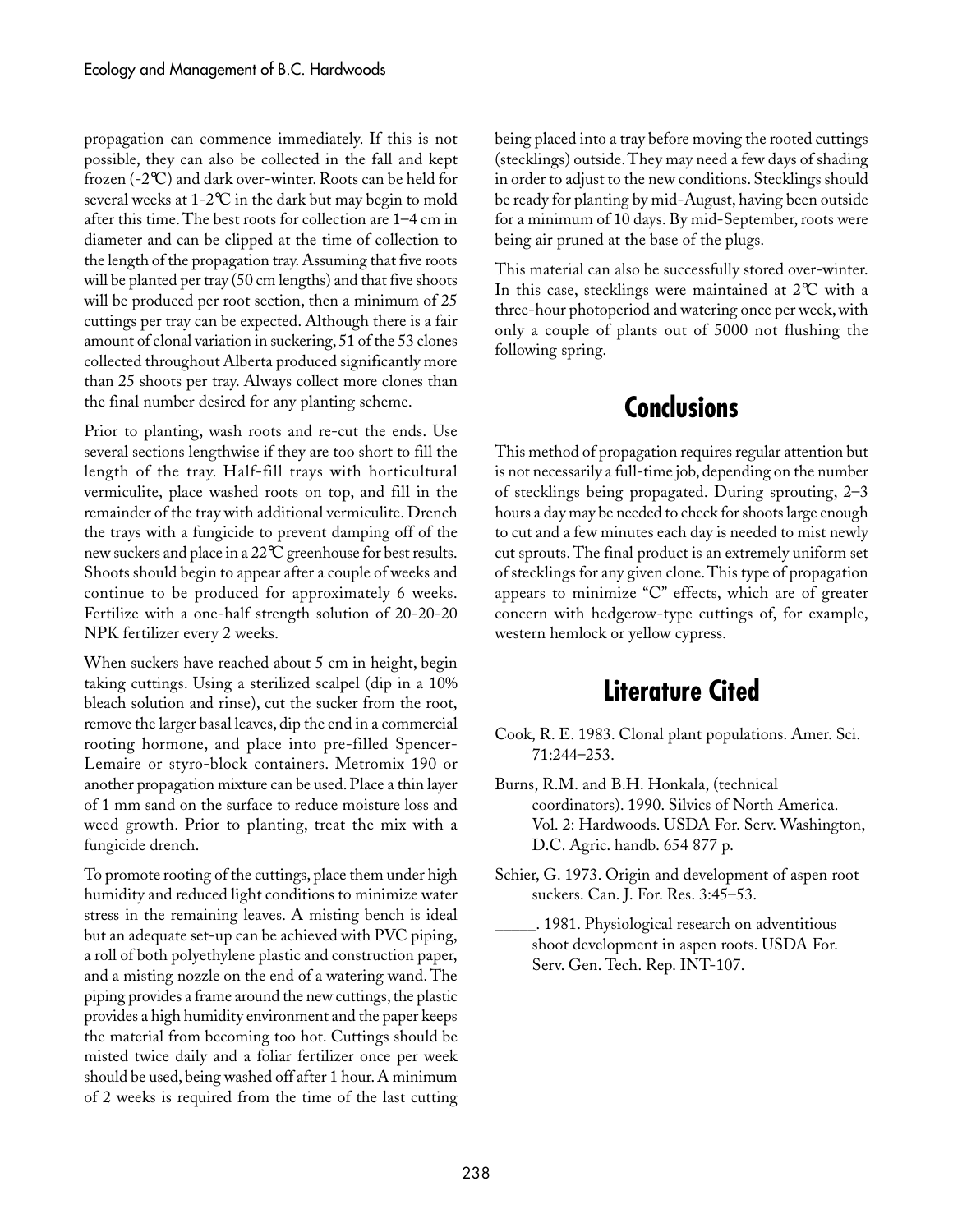# **Physiological Responses to Thinning in Paper Birch Stands in the ICH Zone of British Columbia**

**Jian R. Wang**

University of British Columbia Faculty of Forestry

**Suzanne Simard**

B.C. Ministry of Forests Kamloops Forest Region

**J.P. (Hamish) Kimmins** University of British Columbia Faculty of Forestry

## **Introduction**

The study was conducted in the Kamloops Forest Region, British Columbia, Canada. Four trials were established in paper birch (*Betula papyrifera* Marsh.) stands within ICHmw subzone in the Salmon Arm, Vernon, and Clearwater districts. On each of the four sites, Barnes Creek (BC), Clearwater (CW), Eagle Bay (EB), and Lee Creek (LC), pure paper birch stands aged at 15 years were selected.

This study was aimed mainly at examining the physiological responses of residual trees to thinning in terms of changes in specific leaf area (SLA), leaf area index (LAI), photosynthetic rate (A), nitrogen use efficiency (NUE), and water use efficiency (WUE) of paper birch, and change in photosynthetically active radiation (PAR) under canopy in order to improve our understanding of how thinning increases growth. Secondly, the study aimed at determining the suitable thinning density for paper birch stand management in the ICH zone.

## **Methods**

A randomized complete-block design was used to lay out the experimental blocks. Four levels of thinning treatments (control, 400, 1000 and 3000 stems/ha), hereafter referred to as Control, T400, T1000 and T3000, were replicated three times on each site. An installation was composed of 12 treatment plots. Measurement plots were  $35 \times 35$  m (0.1225 ha). Each measurement plot was surrounded by a 10–20 m buffer zone. Remaining trees were marked and tagged before thinning. Thinning was done in June 1991. The amount of photosynthetically active radiation (PAR, 400–700 nm) was measured in August 1992 and 1993, in cloudless light conditions, avoiding days of changing cloud cover, to minimize variability in incident light intensity. Canopy transmittance was used to determine LAI. A "Sunfleck Ceptometer" (Model SF-40, Decagon Devices, Inc.) was used to measure PAR at 50 randomly selected points within each plot. At each sampling point, four measurements were taken in four directions.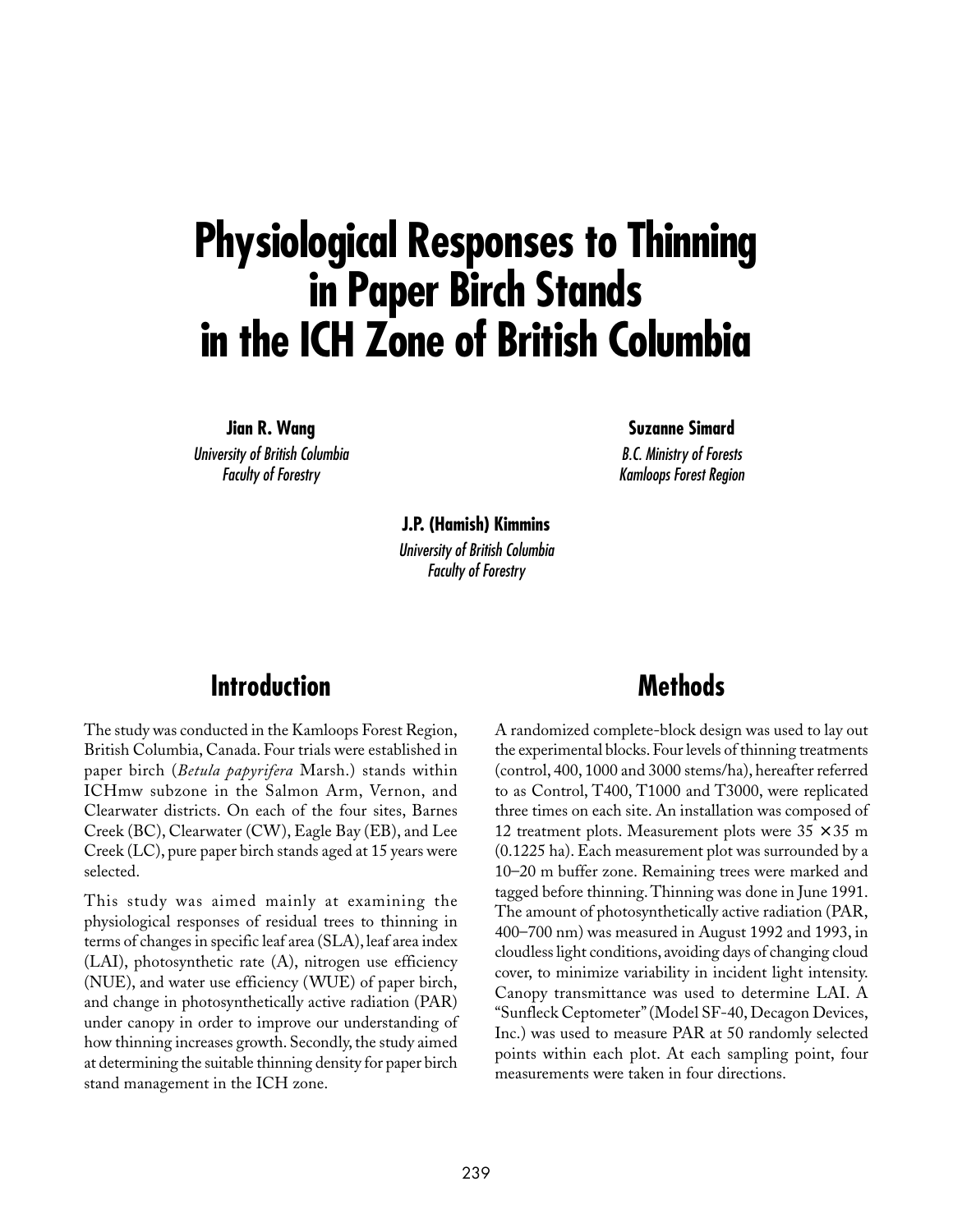Ten sample trees were randomly selected from each treatment for physiological measurements. Five attached leaves were randomly sampled from each tree. Net photosynthetic rate and stomatal conductance were measured using a portable closed  $CO_2$  gas analyzer (Li-Cor 6200, Lincoln, Nebraska). All physiological measurements were made between 1100 and 1400 hours. Light intensity, air temperature, relative humidity, and  $CO<sub>2</sub>$  concentration were monitored during all measurements. Specific leaf area  $\rm (cm^2/g)$  was calculated as the ratio of leaf area to corresponding leaf weight. Leaf samples were ground and analyzed for total nitrogen.

WUE was calculated as the ratio of A to g, because it represents a more consistent estimate of the relative WUE than does the ratio of  $A$  to  $E$  (transpiration). NUE was calculated as the ratio of A to leaf nitrogen content per unit leaf area. The data were analyzed separately by sites and years after thinning. Analysis of variance was used to test for differences among thinning treatments. When there were significant differences ( $p$ <0.05), multiple comparison using Tukey's test was made among treatment means. Differences among means were considered to be significant if p<0.05. Simple linear regression was used to examine relationships between selected variables.

## **Results**

Analysis of variance indicated that thinning treatments significantly affected all the measured physiological variables of residual birch trees  $(p<0.001)$  on all sites in both the first and second growing seasons. Tukey's test showed that all the variables from control and T3000 stands were significantly different from those of T1000 and T400 stands. All variables from T1000 and T400 stands were not significantly different in the first growing season except for NUE. During the second growing season, only T400 stand was significantly different from the others except for PAR and SLA. Photosynthetic rate of thinned paper birch increased significantly compared with that of unthinned trees. Photosynthetic rates were 2.2, 7.9, 10.6, and 16.4 mmol  $CO_2$  m<sup>-2</sup> s<sup>-1</sup> for control, T3000, T1000, and T400 respectively in the second growing season. This increase was attributed to increases in PAR and foliage nitrogen concentration, and a decrease in SLA. Among the three thinning densities, the 400 stems/ha treatment had the best physiological responses to thinning. However, in terms of management, 1000 stem/ha appears to be the optimal density for thinning these stands in ICH zone.

There was a clear trend that thinning increased leaf net photosynthesis significantly (p=0.001). Ranking of leaf photosynthetic rate among treatments for all sites was identical. The treatment with 400 stem/ha had the highest A in the first and second growing seasons. No significant difference in photosynthetic rate between T1000 and T400 treatment was found in the 1992 growing season, but there was a significant difference between the two treatments in 1993. In the first growing season, photosynthetic rates were 2.3, 9.6, 19.9, and 21.5 mmol  $CO_2$ m<sup>-2</sup>s-1 for Control, T3000, T1000 and T400 respectively. And, in the second growing season photosynthetic rates decreased to 2.2, 7.9, 10.6, and 16.4 mmol  $CO<sub>2</sub>$ m<sup>-2</sup>s-1, respectively. WUE ranked 5.6, 8.8, 10.9, and 13.8 mmol  $CO_2/mol$  $H_2O$  in 1992, and 3.6, 4.9, 8.4, and 11.1 mmol  $CO_{2/}$ mol  $H_2O$  in 1993 for control, T3000, T1000, and T400. No significant difference was found between T1000 and T400 in 1992, nor between T3000 and T1000 in 1993. WUE decreased in all treatments in the second growing season. This might be related to soil moisture.

In this study, physiological performance of individual trees in thinned stands was found to be better than that of trees in unthinned stands. "Thinning shock" (a decrease in relative growth rate and net assimilation rate of paper birch) was not observed during the second summer following treatment. The remaining trees in thinned stands may have acclimated to the increased light conditions because the thinning was done during June 1991. On the other hand, all remaining trees were among the better ones present before thinning.

Net photosynthesis was positively correlated (r=0.843 P<0.001) with stomatal conductance (g) for trees of all treatments. There were no differences detected in this relationship among treatments (p<0.05). However, in the controls, trees tended to have low stomatal conductance and photosynthesis. Decreases of photosynthetic rate, NUE, and WUE in the second growing season indicate a gradual reduction of thinning effect.

The study found that there was no significant difference in all physiological characteristics of paper birch between 400 and 1000 stems/ha. This indicates that if we want to thin these kinds of birch stands, the density of 1000␣ stems/ha will be a good density at this age.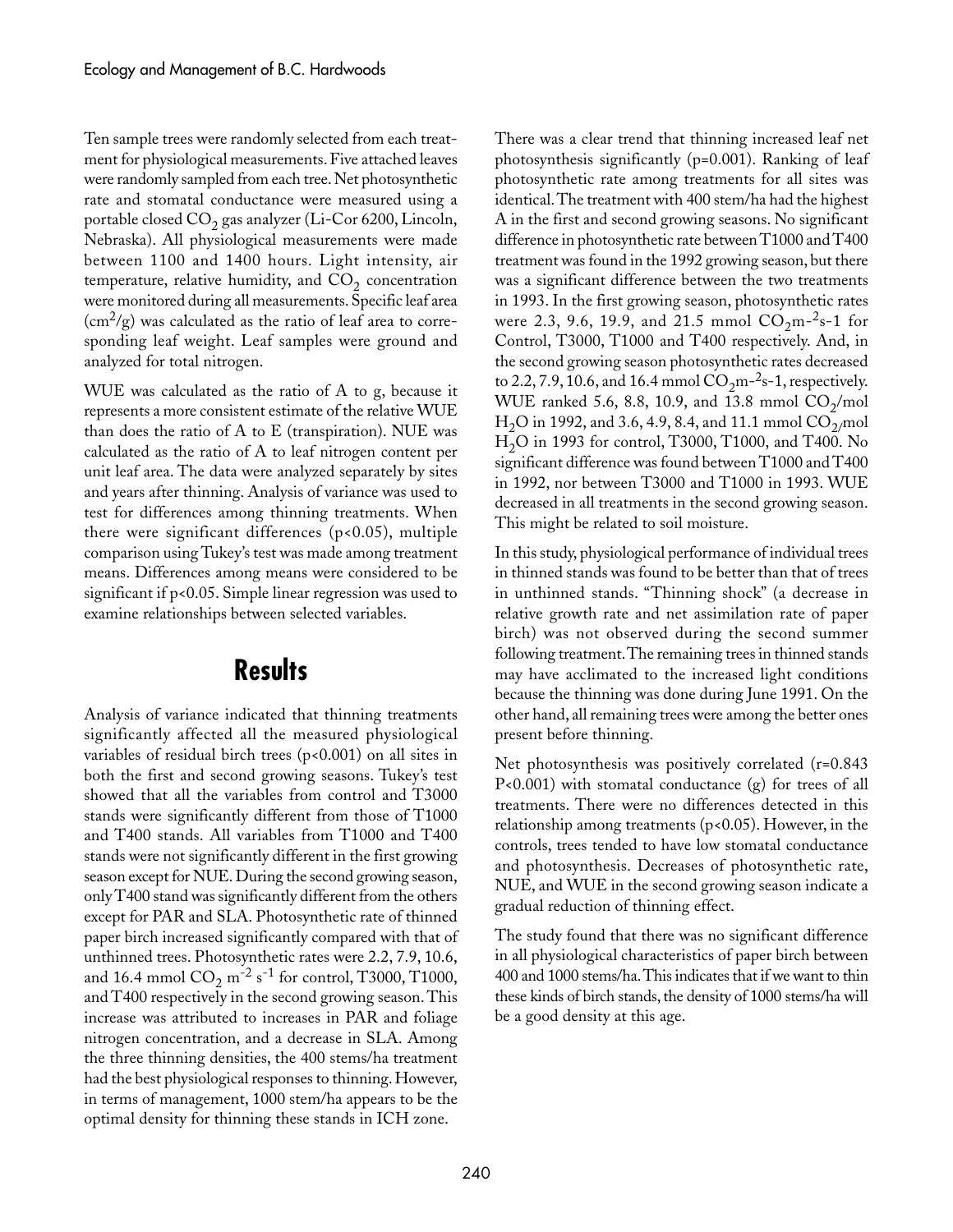# **Aboveground Biomass and Nutrient Accumulation in Age Sequences of Paper Birch (Betula papyrifera) in the Interior Cedar-hemlock Zone, British Columbia**

**J.R. Wang** University of British Columbia Faculty of Forestry

**A.L. Zhong** University of British Columbia Faculty of Forestry

**S.W. Simard**

B.C. Ministry of Forests Kamloops Forest Region

**M. Tsze** University of British Columbia Faculty of Forestry

**J.P. Kimmins** University of British Columbia Faculty of Forestry

## **Introduction**

This study was conducted in the Thompson Moist Warm ICH variant (ICHmw3) in the southern interior of British Columbia. The study sites were located in the valley bottom and lower slopes of the north Adams River drainage, just north of Kamloops, British Columbia. The primary objective of the study was to describe the temporal patterns of biomass and nutrient accumulation in chronosequence of paper birch stands on good, medium, and poor sites in the ICH zone of British Columbia. The study was mainly focused on variation of biomass and nutrient with stand age and site.

Specific objectives were: 1) to develop biomass regression equations of paper birch that are applicable to the wide range of ages and sizes typically encountered in the ICH zone; 2) to use these equations to estimate biomass of stem, branches, and foliage in age series of paper birch stands on good, medium, and poor sites in the ICH zone; 3) to determine the nutrient concentrations and nutrient content of birch tree components; 4) to determine the nutrient capital of mineral soil and organic matter in these chronosequences of paper birch stands. A secondary objective was to use these data in the calibration of an ecosystem management model FORCAST.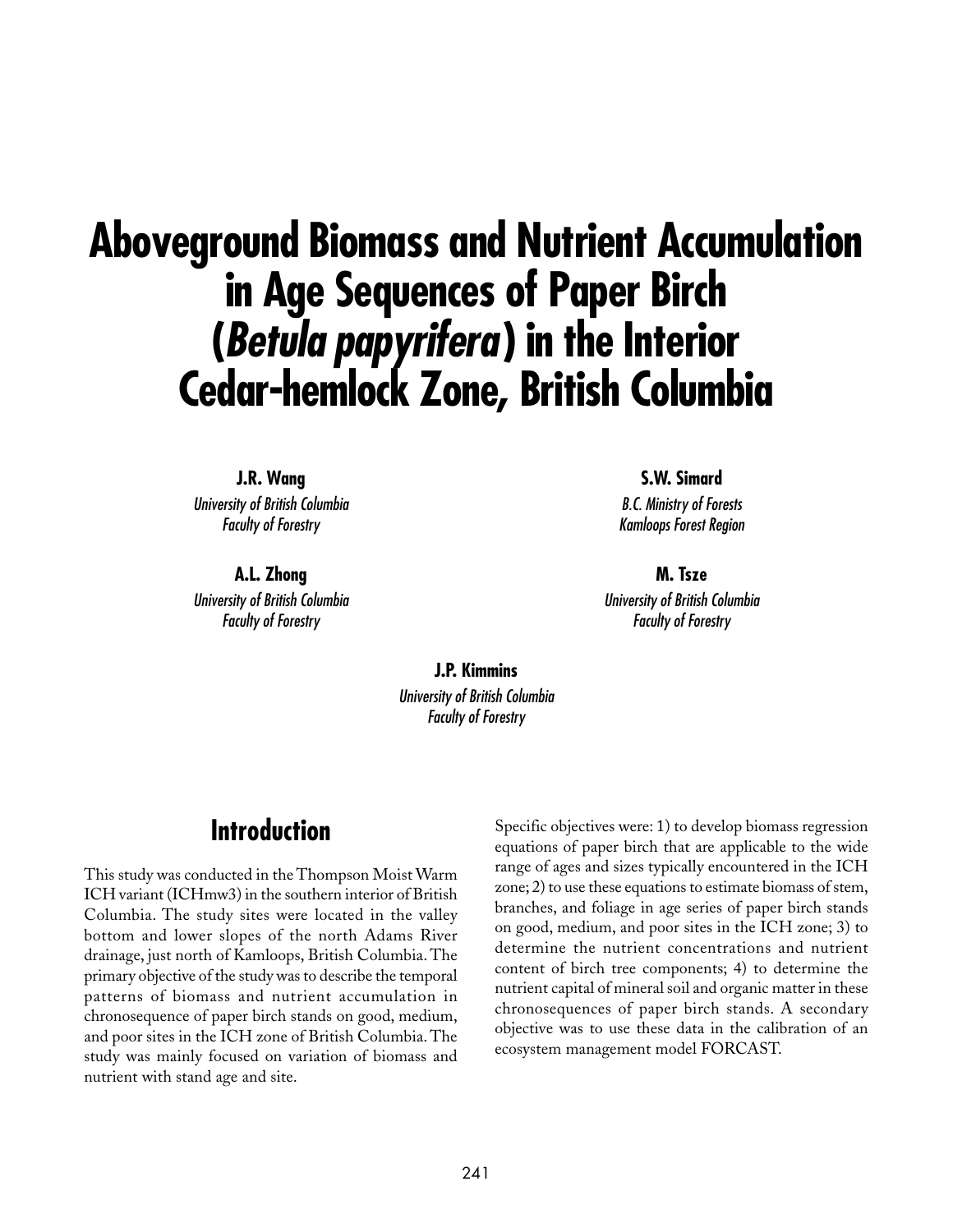## **Methods**

Seventy-four dominant and codominant trees, proportionally distributed between the different ages and site qualities to cover the range of stem sizes measured in the study, were harvested for destructive biomass and nutrient analyses sampling. The aboveground biomass of shrubs and herbs was clipped from five 1  $m<sup>2</sup>$  frames, randomly located in each replicate of each site-age combination. On each replicate plot, five  $25 \times 25$  cm samples of forest floor were taken. All surface organic material was removed and separated into L, F, and H layers in the field, and fresh weighed. In some cases, L and F layers could not be separated. The line intersect method was used to estimate the mass of dead wood on the forest floor. Regression equations of the form  $\ln y = a + b \times \ln y$ dbh were derived for the tree component biomass (y) of the 74 sample trees. Data were fitted to the model using the general linear model (MGLH) procedures of SYSTAT. The equations were solved for all trees surveyed in the sample plots, giving estimates of average plot biomass for the four tree components: foliage, branch, stemwood, and stembark.

## **Results**

The aboveground biomass of paper birch increased with stand age from 1.41 t/ha at 2 years to 202 t/ha at 75 years. Biomass varied among site qualities from 0.5 on poor sites to 2.1 t/ha on good sites at age 2, from 9.9 on poor sites to 13.7 t/ha on good sites at age 8, from 101.5 on poor sites to 191.8 t/ha on good sites at age 60, from 155.8 on poor sites to 233.5 t/ha on good sites at age 75. Aboveground biomass was allocated as follows: stemwood > foliage > branch > stembark for stands aged 2 years, stemwood > branch > stembark > foliage for stands aged 8 and 15 years, and stemwood > stembark > branch > foliage for stands aged 45, 60, and 75 years on all sites. Stemwood biomass comprised between 45 and 78% of the total aboveground biomass for all ages and sites. Foliage biomass was proportionally the greatest in the 2-year-old stand, where it exceeded branch biomass, declined with increasing stand age, and stabilized at about 3% of total aboveground biomass after 45 years.

The aboveground biomass of shrubs and herbs ranged from 0.2 to 1.0 t/ha and from 0.2 to 0.4 t/ha, respectively. No relationship was found between aboveground understory biomass and stand age. The mass of woody detritus varied between 17.7 t/ha and 62.7 t/ha. The maximum mass of woody detritus was found in an 8-year-old stand and was related to the harvesting operation and the abundance of birch trees in the stand prior to clearcutting. Forest floor mass decreased from 122.3 t/ha in the 8-year-old stand to 57.9 t/ha in the 60-year-old stand, but reached 84.2 t/ha in the 75-year-old stand.

Nutrient content of aboveground tree biomass increased with stand age and was generally in the order of  $N > Ca$  $K$  >  $Mg$  > P. Average rates of nutrient accumulation in biomass were greatest in the early stages of stand development, and less marked as stands aged. The concentrations of nutrients in tissues decreased in the following order: leaf > branch > stembark > stemwood. Understory minor vegetation contributed little to the nutrient pool of these birch ecosystems. Mineral soil contained greater quantity of nutrients than the other ecosystem components.

The concentrations of N, P, and K were highest in the 2-year-old stand. The concentration of P tended to decrease with stand age. Generally, foliage accumulated the greatest percentage on a weight basis of all the nutrients. Although foliage biomass usually represented <9% of the total aboveground biomass (except in the 2-year-old stand in which foliage biomass accounted for 24%), this component accounted for 34% of the N, 29% of the P, 34% of the K, 20% of the Ca, and 32% of the Mg accumulated by paper birch trees. The stemwood, which generally accounted for more than 70% of the aboveground biomass, accumulated only 48% of the N, 51% of the P, 47% of the K, 60% of the Ca, and 43% of the Mg in the aboveground biomass.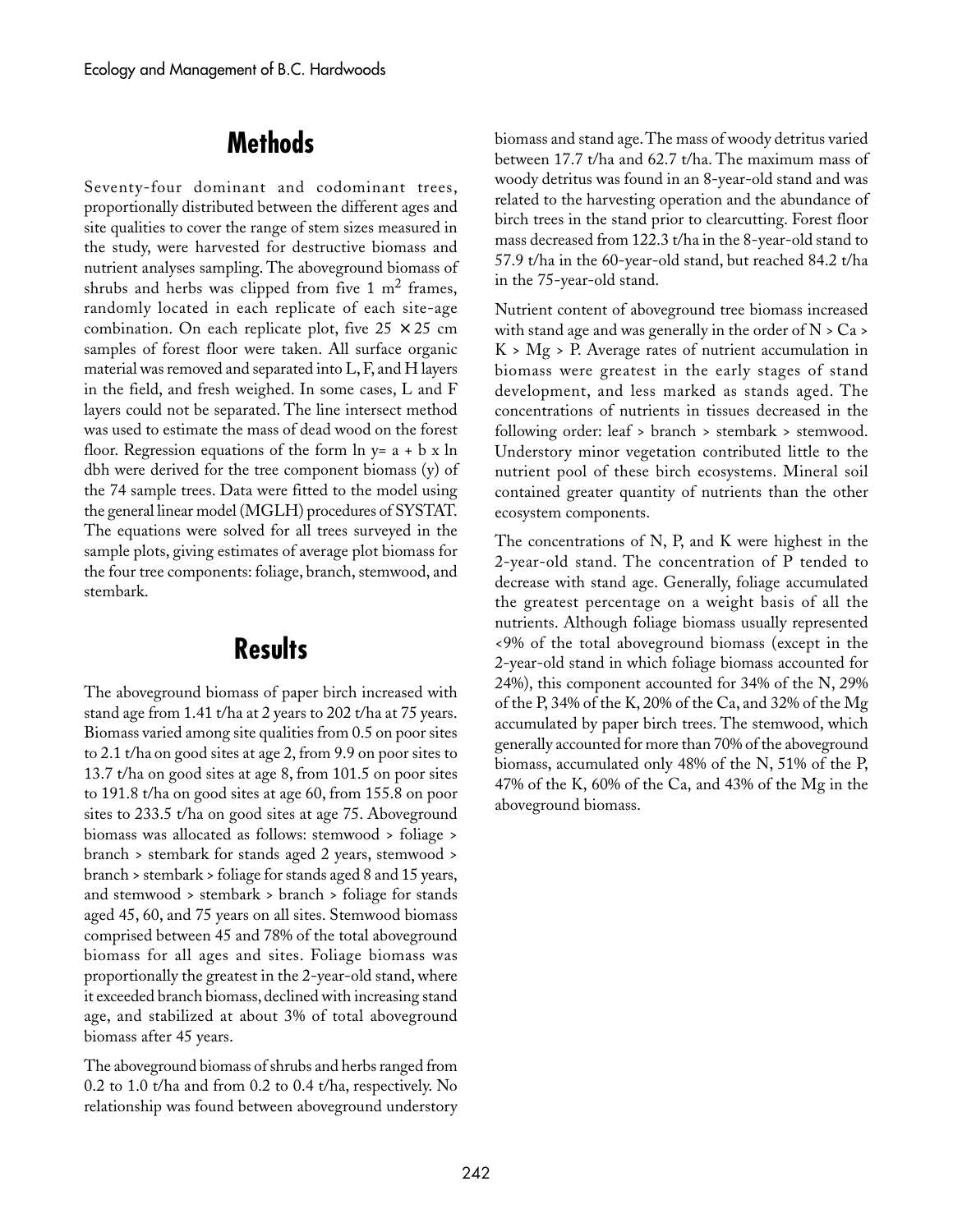# **Aspen Management Information System**

#### **Richard Yang**

Canadian Forest Service Northern Forestry Centre

The Canadian Forest Service has developed an *Aspen Management Information System (MIS).*1In response to the growing interest and utilization of Trembling Aspen throughout Canada, there is a need to supply the forest manager, educator, mill operator, and people interested in the forest ecosystem with an easily accessed and comprehensive guide to the challenges of managing and using one of Canada's most valuable forest resources *trembling aspen.*

The aspen MIS is a compilation of textual and graphical information concerning various aspects of trembling aspen (*Populus tremuloides* Michx.) management and utilization that are most important to forestry professionals in North America. This personal computer (PC) based system is derived from more than 7000 sources of published literature and has been synthesized, condensed, restructured, organized, and linked to achieve a user-friendly computer tool.

The Aspen MIS is composed of two main parts:

- the information base
- published literature bibliography.

The Aspen MIS program is laid out in a five-part Table of Contents*.* Accessing information is also available through "key-words" and author searching. The result is an extremely user-friendly Microsoft Windows 3.0 or 3.1 environment (4 mb of RAM + Hard Drive—386 PC or laptop).

For more information on the Aspen MIS and how you can purchase a copy (\$100.00), contact:

Canadian Forest Service Department of Natural Resources Northern Forestry Centre Edmonton, Alberta T6H 3S5 (403) 435-7338 (403) 435-7359 (Fax)

Canada/Alberta Partnership Agreement in Forestry

Developed by Richard Yang, CFS, Edmonton, Alta.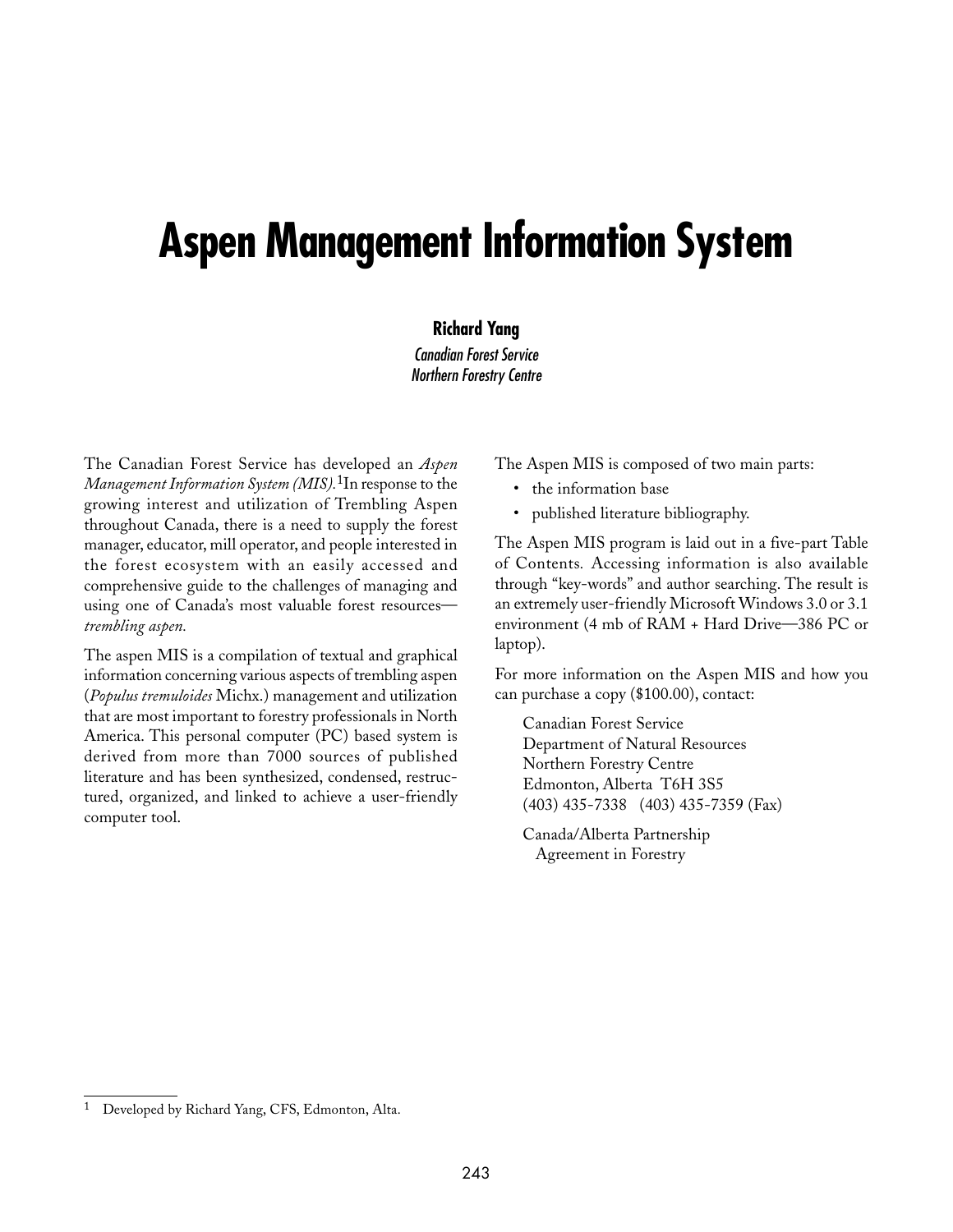# **Optimum Nutrition of Populus Hybrids in SRIC Plantations in British Columbia**

#### **L.M. Zabek**

University of British Columbia Department of Forest Sciences

#### **C.E. Prescott**

University of British Columbia Department of Forest Sciences

#### **J.P. Kimmins**

University of British Columbia Department of Forest Sciences

*Populus* hybrids in short-rotation intensive-culture (SRIC) plantations have the potential to produce large amounts of biomass for veneer, pulp and paper, energy, and forage using a fraction of the landbase and time required by other species. Poplars in SRIC plantations are very nutrientdemanding and require supplementary fertilization to maximize production. The conventional method of a single fertilizer application at the start of the growing season can lead to leaching losses, low nutrient uptake efficiency, and reduced cost-effectiveness.

Ingestad (1974) proposed that optimum nutrition can be achieved by matching fertilizer application to plant demand. This idea has been examined using solution and soil-less culture, but has not been adequately tested in the field.

The project objectives are to examine the theories that nutrient uptake efficiency can be improved through fertilization regimes that closely follow plant demand over time and that application of a balance of nutrients provides

a growth advantage over applying a single nutrient, and to investigate the growth potential of hybrid poplar clones in response to these fertilization practices, in order to develop cost-effective management practices for SRIC hybrid poplar plantations in British Columbia.

The hybrids used in pot and field trials are numbered clones of *Populus trichocarpa* (Black cottonwood) x *P. deltoides* (eastern cottonwood). A field trial will be conducted in an SRIC plantation on northern Vancouver Island at Sayward, B.C. Growth response to six fertilization regimes with respect to an untreated control will be assessed for 2 years. The regimes are as follows:

N – one application  $\varnothing$  225 kg/ha in April.

 $N$  – three equal applications (6-week intervals) @␣ 75, 75, and 75 kg/ha.

 $N$  – three incremental applications (6-week) intervals) @ 50, 75, and 100 kg/ha.

NPK – one application @ 225 kgN/ha, 75 kg P/ha, and 75 kgK/ha, in April.